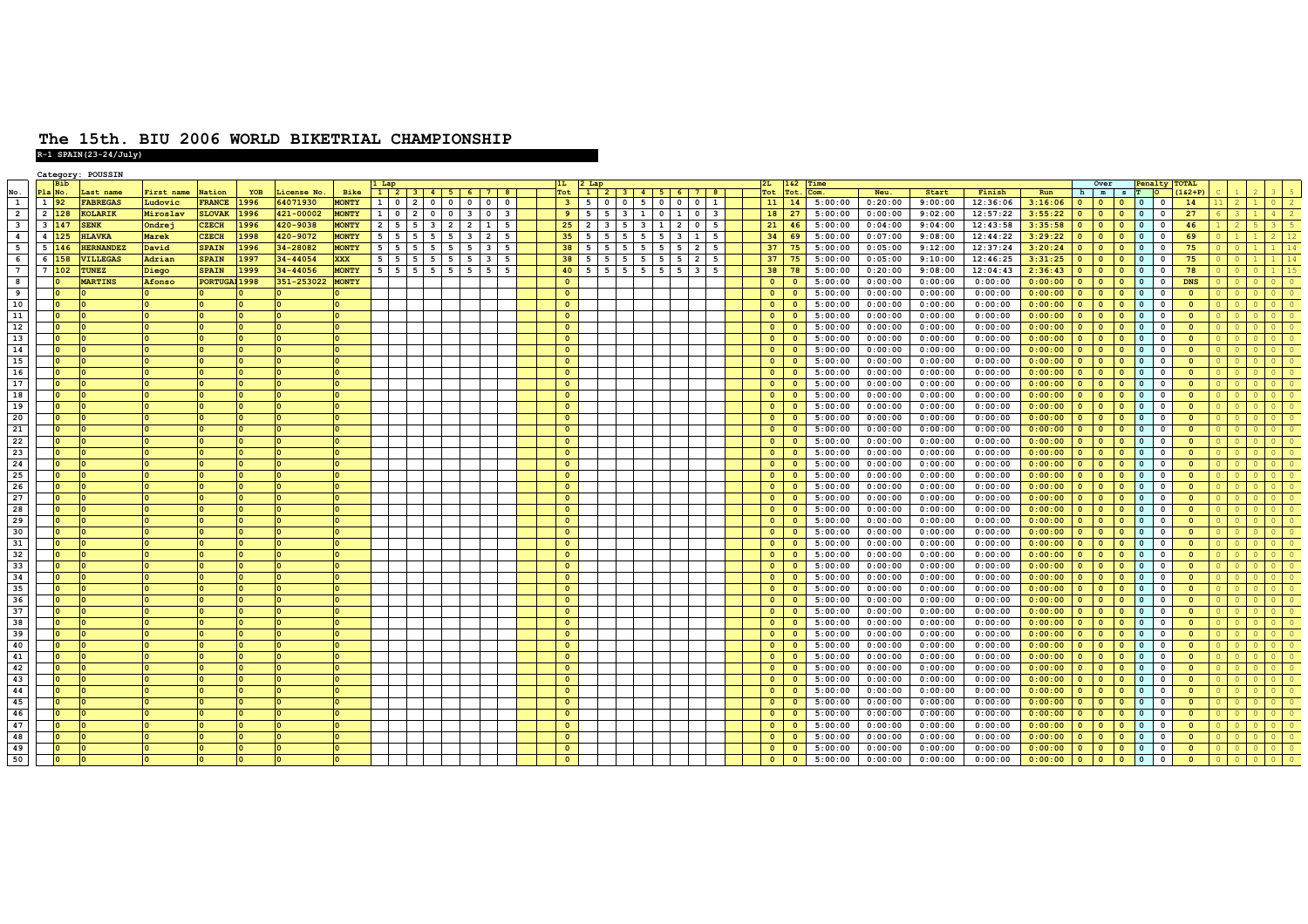## **The 15th. BIU 2006 WORLD BIKETRIAL CHAMPIONSHIPR-1 SPAIN(23-24/July)**

|                         |                         | Category: BENJAMIN      |               |                      |      |                |              |                |                         |                   |             |                                                    |                         |                         |                                                    |              |                          |                                |                |  |           |      |         |                    |                    |          |         |                         |                         |                          |                         |                         |                         |  |    |
|-------------------------|-------------------------|-------------------------|---------------|----------------------|------|----------------|--------------|----------------|-------------------------|-------------------|-------------|----------------------------------------------------|-------------------------|-------------------------|----------------------------------------------------|--------------|--------------------------|--------------------------------|----------------|--|-----------|------|---------|--------------------|--------------------|----------|---------|-------------------------|-------------------------|--------------------------|-------------------------|-------------------------|-------------------------|--|----|
|                         |                         |                         |               |                      |      |                |              | . Lap          |                         |                   |             |                                                    |                         | 1L                      | 2 Lap                                              |              |                          |                                |                |  | 2I.       | 162  | Time    |                    |                    |          |         |                         | Over                    |                          | Penalty TOTAL           |                         |                         |  |    |
| $\frac{\text{No}}{1}$   |                         | Last name               | First name    | Nation               | YOB  | License No.    | Bike         |                |                         |                   |             | $1 \ 2 \ 3 \ 4 \ 5 \ 6 \ 7$                        | <b>8</b>                | Tot                     |                                                    |              | 1 2 3 4 5 6 7 8          |                                |                |  | Pot.      | Tot. | Com.    | Neu.               | Start              | Finish   | Run     |                         |                         | h m s T                  |                         |                         | $(162 + P)$             |  |    |
|                         | $1\overline{139}$       | <b>MOLLA</b>            | Armand        | <b>SPAIN</b>         | 1994 | 34-08327       | <b>MONTY</b> | $5 \mid 1$     | $\overline{2}$          | $\mathbf{1}$      | $\sqrt{1}$  | <b>1</b><br>$\overline{\mathbf{0}}$                | $\overline{\mathbf{0}}$ | 11                      | $\circ$<br>- 5                                     |              | 11                       | 1 <sup>1</sup><br>$\mathbf{1}$ | $0 \mid 1$     |  | 10        | 21   | 5:00:00 | 0:00:00            | 9:28:00            | 13:35:00 | 4:07:00 | $\overline{0}$          | $\mathbf{0}$            |                          | $\mathbf{0}$            | $\Omega$                | 21                      |  |    |
| $\overline{2}$          | 2 129                   | <b>JANOSKA</b>          | Ladislav      | <b>SLOVAK</b>        | 1994 | 421-00012      | <b>MONTY</b> | $5 \mid 5$     | $\overline{\mathbf{3}}$ | $\overline{1}$    | 1           | $\overline{2}$<br>$\overline{\mathbf{0}}$          | -5                      | 22                      | $\overline{2}$<br>$\overline{2}$                   |              | 1 1                      | $3 \mid 2$                     | $01$ 3         |  | 14        | 36   | 5:00:00 | 0:00:00            | 9:14:00            | 13:26:40 | 4:12:40 | $\overline{0}$          | $\mathbf{0}$            | $\overline{\mathbf{0}}$  | $\circ$                 | $\Omega$                | 36                      |  |    |
| $\overline{\mathbf{3}}$ | $\overline{\mathbf{3}}$ | <b>SEUBA</b><br>04      | <b>Bernat</b> | <b>SPAIN</b>         | 1995 | 34-08333       | <b>MONTY</b> |                | $5 \quad 3$             | $3 \mid 3 \mid 1$ |             | $\overline{\mathbf{3}}$<br>$\overline{\mathbf{0}}$ | $5^{\circ}$             | 23                      | $\overline{\mathbf{3}}$<br>$\overline{\mathbf{3}}$ |              | $5 \mid 3 \mid 2 \mid 3$ |                                | $0 \mid 5$     |  | 24        | 47   | 5:00:00 | 0:00:00            | 9:18:00            | 13:05:05 | 3:47:05 | $\mathbf{0}$            | $\bullet$               | $\overline{\phantom{0}}$ | $\bullet$               | $\Omega$                | 47                      |  |    |
| $\overline{4}$          | 4 <sup>1</sup>          | 38<br><b>GRYC</b>       | Vaclav        | <b>CZECH</b>         | 1994 | 420-8909       | <b>MONTY</b> | $5 \mid 5$     | -5                      | 5                 | 5           | $\overline{\mathbf{3}}$<br>$\overline{2}$          | 5                       | 35                      | -5                                                 |              | 5                        | 5<br>$\overline{\mathbf{3}}$   | $0$ 5          |  | 33        | 68   | 5:00:00 | 0:00:00            | 9:26:00            | 13:11:57 | 3:45:57 | $\overline{0}$          | $\mathbf{0}$            | $\overline{0}$           | $\overline{0}$          | $\Omega$                | 68                      |  |    |
| $-5$                    | 5                       | <b>VALENTA</b><br>09    | Jakub         | <b>CZECH</b>         | 1994 | 420-8909       | <b>XXX</b>   | $5 \mid 3$     | $\overline{\mathbf{3}}$ | 5                 | $5^{\circ}$ | 5<br>$\overline{2}$                                | 5                       | 33                      | 5                                                  | 5            | $-5$                     | $5 \mid 3 \mid$                | 3              |  | 36        | 69   | 5:00:00 | 0:00:00            | 9:36:00            | 12:53:42 | 3:17:42 | $\mathbf{0}$            | $\circ$                 | $\Omega$                 | $\circ$                 | $\Omega$                | 69                      |  |    |
| 6                       | 6                       | <b>SANCHEZ</b>          | Cristian      | <b>SPAIN</b>         | 1994 | 34-06005       | <b>MONTY</b> | $5 \quad 3$    | 5                       | 5                 | 5           | 5<br>$\overline{\mathbf{0}}$                       | 5                       | 33                      | -5                                                 | -5           | 5                        | 5<br>5                         | $\mathbf{0}$   |  | 33        | 66   | 5:00:00 | 0:00:00            | 9:22:00            | 13:02:27 | 3:40:27 | $\mathbf{0}$            | $\mathbf{0}$            | $\overline{0}$           | $\circ$                 | $\mathbf{A}$            | 70                      |  |    |
| $7^{\circ}$             | $7 \overline{)141}$     | <b>OLIVER</b>           | Tom           | <b>UK</b>            | 1995 | 044-06075      | <b>MONTY</b> | $5 \mid 5$     | - 5                     | 5                 | 5           | 5<br>$\overline{\mathbf{0}}$                       | - 5                     | 35                      | -5<br>- 5                                          | - 5          | - 5                      | 5<br>-5                        | $0$   5        |  | 35        | - 70 | 5:00:00 | 0:00:00            | 9:20:00            | 12:59:28 | 3:39:28 | $\bullet$               | $\circ$                 | <b>0</b>                 | $\circ$                 | $\Omega$                | 70                      |  |    |
| $\overline{\mathbf{8}}$ | 8                       | 30<br><b>SUSPERREGU</b> | Gorka         | <b>SPAIN</b>         | 1995 | 34-20015       | <b>MONTY</b> | $5 \mid 5$     | 5                       | 5                 | 5           | 5<br>$\overline{2}$                                | 5                       | 37                      | 5                                                  | 5            | 5                        | 5<br>5                         | $0 \mid 5$     |  | 35        | 72   | 5:00:00 | 0:00:00            | 9:32:00            | 13:00:47 | 3:28:47 | $\overline{0}$          | $\circ$                 | l o                      | $\overline{0}$          | $\Omega$                | 72                      |  | 14 |
| ہ<br>ف                  | 9                       | <b>ARINO</b><br>53      | Josep         | <b>SPAIN</b>         | 1994 | 34-08312       | <b>MONTY</b> | $5 \mid 5$     | 5                       | 5                 | 5           | 5<br>1                                             | 5                       | 36                      | 5                                                  | 5            | 5                        | 5<br>5                         | 1 <sup>1</sup> |  | 36        | 72   | 5:00:00 | 0:00:00            | 9:16:00            | 13:03:48 | 3:47:48 | $\bullet$               | $\overline{0}$          | $\overline{\mathbf{0}}$  | $\overline{0}$          |                         | 72                      |  |    |
| 10                      | 10                      | <b>KEBELES</b><br>81    | Ivan          | CZECH                | 1994 | 420-8840       | <b>MONTY</b> | 5              | 5                       | 5                 | 5           | 5<br>$\overline{\mathbf{3}}$                       | 5                       | 38                      |                                                    | $\mathbf{3}$ | -5                       | 5                              | 5              |  | 36        | 74   | 5:00:00 | 0:00:00            | 9:30:00            | 13:08:20 | 3:38:20 | $\Omega$                | $\Omega$                | $\Omega$                 | $\circ$                 |                         | 74                      |  |    |
| 11                      | 11                      | <b>GONZALEZ</b>         | Jorge         | <b>SPAIN</b>         | 1994 | 34-39025       | <b>MONTY</b> | $5 \mid 5$     | -5                      | 5                 | 5           | $\overline{\mathbf{3}}$<br>-5                      | -5                      | 38                      | -5                                                 |              |                          |                                | $\overline{2}$ |  | 37        |      | 5:00:00 | 0:00:00            | 9:24:00            | 12:39:58 | 3:15:58 | $\overline{0}$          | $\circ$                 | $\Omega$                 | $\circ$                 | $\Omega$                | 75                      |  |    |
| 12                      | 12                      | 119<br><b>SILVA</b>     | Joao          | PORTUGAL 1994        |      | 351-253019     | <b>MONTY</b> | 5 <sub>1</sub> | 5<br>- 5                | 5                 | 5           | 5<br>5                                             |                         | 40                      | -5                                                 | - 5          | - 5                      | -5                             | - 5 I          |  | 40        | 80   | 5:00:00 | 0:00:00            | 9:34:00            | 13:36:12 | 4:02:12 | $\overline{0}$          | $\overline{0}$          | $\overline{\mathbf{0}}$  | $\mathbf{0}$            | $\Omega$                | 80                      |  |    |
| 13                      |                         | <b>ARAUJO</b>           | Pedro         | <b>PORTUGAJ 1994</b> |      | 351-253018 XXX |              |                |                         |                   |             |                                                    |                         | $\overline{0}$          |                                                    |              |                          |                                |                |  | $\circ$   |      | 5:00:00 | 0:00:00            | 0:00:00            | 0:00:00  | 0:00:00 | $\bullet$               | $\circ$                 | $\overline{\mathbf{0}}$  | $\overline{0}$          | $\Omega$                | <b>DNS</b>              |  |    |
| 14                      |                         |                         |               |                      |      |                |              |                |                         |                   |             |                                                    |                         | $\mathbf{0}$            |                                                    |              |                          |                                |                |  | $\Omega$  |      | 5:00:00 | 0:00:00            | 0:00:00            | 0:00:00  | 0:00:00 | $\overline{0}$          | $\circ$                 | $\overline{0}$           | $\bullet$               | $\Omega$                | $\Omega$                |  |    |
| 15                      |                         |                         |               |                      |      |                |              |                |                         |                   |             |                                                    |                         | $\mathbf{o}$            |                                                    |              |                          |                                |                |  | $\circ$   |      | 5:00:00 | 0:00:00            | 0:00:00            | 0:00:00  | 0:00:00 | $\bullet$               | $\circ$                 | $\Omega$                 | $\overline{0}$          | $\Omega$                | $\Omega$                |  |    |
| 16                      |                         |                         |               |                      |      |                |              |                |                         |                   |             |                                                    |                         |                         |                                                    |              |                          |                                |                |  | $\circ$   |      |         |                    |                    |          |         | $\bullet$               | $\bullet$               | $\overline{\mathbf{0}}$  |                         | $\Omega$                | $\Omega$                |  |    |
| 17                      |                         | ۱о                      |               |                      |      |                |              |                |                         |                   |             |                                                    |                         | $\bullet$               |                                                    |              |                          |                                |                |  |           |      | 5:00:00 | 0:00:00<br>0:00:00 | 0:00:00<br>0:00:00 | 0:00:00  | 0:00:00 | $0-1$                   |                         |                          | $\overline{0}$          | $\Omega$                | $\Omega$                |  |    |
| 18                      |                         |                         |               |                      |      |                |              |                |                         |                   |             |                                                    |                         | $\bullet$               |                                                    |              |                          |                                |                |  | $\circ$   |      | 5:00:00 |                    |                    | 0:00:00  | 0:00:00 |                         | $\overline{\mathbf{0}}$ | l O                      | $\overline{0}$          |                         |                         |  |    |
|                         |                         |                         |               |                      |      |                |              |                |                         |                   |             |                                                    |                         | $\mathbf{0}$            |                                                    |              |                          |                                |                |  | $\circ$   |      | 5:00:00 | 0:00:00            | 0:00:00            | 0:00:00  | 0:00:00 | $\mathbf{0}$            | $\bullet$               | $\overline{\phantom{0}}$ | $\mathbf{0}$            | $\Omega$                | $\mathbf{0}$            |  |    |
| 19                      |                         |                         |               |                      |      |                |              |                |                         |                   |             |                                                    |                         | $\mathbf{o}$            |                                                    |              |                          |                                |                |  | $\Omega$  |      | 5:00:00 | 0:00:00            | 0:00:00            | 0:00:00  | 0:00:00 | $\overline{0}$          | $\circ$                 | $\overline{\phantom{0}}$ | $\overline{0}$          | $\Omega$                | $\Omega$                |  |    |
| 20                      |                         |                         |               |                      |      |                |              |                |                         |                   |             |                                                    |                         | $\Omega$                |                                                    |              |                          |                                |                |  | $\Omega$  |      | 5:00:00 | 0:00:00            | 0:00:00            | 0:00:00  | 0:00:00 | $\mathbf{0}$            | $\circ$                 | <b>0</b>                 | $\bullet$               | $\Omega$                | $\Omega$                |  |    |
| 21                      |                         |                         |               |                      |      |                |              |                |                         |                   |             |                                                    |                         | $\overline{0}$          |                                                    |              |                          |                                |                |  | $\bullet$ |      | 5:00:00 | 0:00:00            | 0:00:00            | 0:00:00  | 0:00:00 | $\mathbf{0}$            | $\mathbf{0}$            | $\overline{0}$           | $\overline{0}$          | $\Omega$                | $\overline{\mathbf{0}}$ |  |    |
| 22                      |                         | ۱о                      |               |                      |      |                |              |                |                         |                   |             |                                                    |                         | $\overline{0}$          |                                                    |              |                          |                                |                |  | $\circ$   |      | 5:00:00 | 0:00:00            | 0:00:00            | 0:00:00  | 0:00:00 | $\circ$                 | $\bullet$               | $\overline{\mathbf{0}}$  | $\circ$                 | $\Omega$                | $\mathbf{o}$            |  |    |
| 23                      |                         |                         |               |                      |      |                |              |                |                         |                   |             |                                                    |                         | $\mathbf{0}$            |                                                    |              |                          |                                |                |  | $\circ$   |      | 5:00:00 | 0:00:00            | 0:00:00            | 0:00:00  | 0:00:00 | $\overline{0}$          | $\mathbf{0}$            | $\overline{\mathbf{0}}$  | $\circ$                 | $\Omega$                | $\overline{\mathbf{0}}$ |  |    |
| 24                      |                         |                         |               |                      |      |                |              |                |                         |                   |             |                                                    |                         | $\mathbf{o}$            |                                                    |              |                          |                                |                |  | $\circ$   |      | 5:00:00 | 0:00:00            | 0:00:00            | 0:00:00  | 0:00:00 | $\overline{0}$          | $\mathbf{0}$            | $\overline{0}$           | $\bullet$               | $\Omega$                | $\Omega$                |  |    |
| 25                      |                         |                         |               |                      |      |                |              |                |                         |                   |             |                                                    |                         | $\mathbf{0}$            |                                                    |              |                          |                                |                |  | $\Omega$  |      | 5:00:00 | 0:00:00            | 0:00:00            | 0:00:00  | 0:00:00 | $\overline{0}$          | $\Omega$                | $\Omega$                 | $\overline{0}$          |                         | $\Omega$                |  |    |
| 26                      |                         |                         |               |                      |      |                |              |                |                         |                   |             |                                                    |                         | $\mathbf{0}$            |                                                    |              |                          |                                |                |  | $\circ$   |      | 5:00:00 | 0:00:00            | 0:00:00            | 0:00:00  | 0:00:00 | $\bullet$               | $\mathbf{0}$            | $\Omega$                 | $\circ$                 | $\Omega$                | $\Omega$                |  |    |
| 27                      |                         | Ι٥                      |               |                      |      |                |              |                |                         |                   |             |                                                    |                         | $\overline{0}$          |                                                    |              |                          |                                |                |  | $\Omega$  |      | 5:00:00 | 0:00:00            | 0:00:00            | 0:00:00  | 0:00:00 | $\overline{0}$          | $\overline{0}$          | $\Omega$                 | $\circ$                 | $\Omega$                | $\Omega$                |  |    |
| 28                      |                         |                         |               |                      |      |                |              |                |                         |                   |             |                                                    |                         | $\mathbf{o}$            |                                                    |              |                          |                                |                |  | $\circ$   |      | 5:00:00 | 0:00:00            | 0:00:00            | 0:00:00  | 0:00:00 | $\bullet$               | $\bullet$               | $\overline{\mathbf{0}}$  | $\overline{0}$          | $\overline{\mathbf{0}}$ | $\mathbf{0}$            |  |    |
| 29                      |                         |                         |               |                      |      |                |              |                |                         |                   |             |                                                    |                         | $\mathbf{o}$            |                                                    |              |                          |                                |                |  | $\Omega$  |      | 5:00:00 | 0:00:00            | 0:00:00            | 0:00:00  | 0:00:00 | $\mathbf{0}$            | $\mathbf{0}$            | $\overline{\phantom{0}}$ | $\overline{0}$          | $\Omega$                | $\Omega$                |  |    |
| 30                      |                         |                         |               |                      |      |                |              |                |                         |                   |             |                                                    |                         | $\Omega$                |                                                    |              |                          |                                |                |  | $\Omega$  |      | 5:00:00 | 0:00:00            | 0:00:00            | 0:00:00  | 0:00:00 | $\mathbf{0}$            | $\mathbf{0}$            | <b>0</b>                 | $\bullet$               | $\Omega$                | $\Omega$                |  |    |
| 31                      |                         |                         |               |                      |      |                |              |                |                         |                   |             |                                                    |                         | $\bullet$               |                                                    |              |                          |                                |                |  | $\bullet$ |      | 5:00:00 | 0:00:00            | 0:00:00            | 0:00:00  | 0:00:00 | $\mathbf{0}$            | $\mathbf{0}$            | $\overline{\mathbf{0}}$  | $\overline{0}$          | $^{\circ}$              | $\Omega$                |  |    |
| 32                      |                         | ۱о                      |               |                      |      |                |              |                |                         |                   |             |                                                    |                         | $\bullet$               |                                                    |              |                          |                                |                |  | $\circ$   |      | 5:00:00 | 0:00:00            | 0:00:00            | 0:00:00  | 0:00:00 | 0 <sub>1</sub>          | $\bullet$               | $\overline{\mathbf{0}}$  | $\circ$                 | $\Omega$                | $\Omega$                |  |    |
| 33                      |                         |                         |               |                      |      |                |              |                |                         |                   |             |                                                    |                         | $\mathbf{0}$            |                                                    |              |                          |                                |                |  | $\circ$   |      | 5:00:00 | 0:00:00            | 0:00:00            | 0:00:00  | 0:00:00 | $\mathbf{0}$            | $\mathbf{0}$            | $\overline{\mathbf{0}}$  | $\circ$                 | $\overline{\mathbf{0}}$ | $\overline{\mathbf{0}}$ |  |    |
| 34                      |                         |                         |               |                      |      |                |              |                |                         |                   |             |                                                    |                         | $\circ$                 |                                                    |              |                          |                                |                |  | $\circ$   |      | 5:00:00 | 0:00:00            | 0:00:00            | 0:00:00  | 0:00:00 | $\bullet$               | $\mathbf{0}$            | $\overline{\mathbf{0}}$  | $\overline{0}$          | $\Omega$                | $\Omega$                |  |    |
| 35                      |                         |                         |               |                      |      |                |              |                |                         |                   |             |                                                    |                         | $\mathbf{0}$            |                                                    |              |                          |                                |                |  | $\circ$   |      | 5:00:00 | 0:00:00            | 0:00:00            | 0:00:00  | 0:00:00 | $\overline{\mathbf{0}}$ | $\mathbf{0}$            | $\Omega$                 | $\overline{0}$          |                         | $\Omega$                |  |    |
| 36                      |                         |                         |               |                      |      |                |              |                |                         |                   |             |                                                    |                         | $\mathbf{0}$            |                                                    |              |                          |                                |                |  | $\circ$   |      | 5:00:00 | 0:00:00            | 0:00:00            | 0:00:00  | 0:00:00 | $\bullet$               | $\mathbf{0}$            |                          | $\overline{0}$          |                         | $\Omega$                |  |    |
| 37                      |                         | Ι٥                      |               |                      |      |                |              |                |                         |                   |             |                                                    |                         | $\bullet$               |                                                    |              |                          |                                |                |  | $\circ$   |      | 5:00:00 | 0:00:00            | 0:00:00            | 0:00:00  | 0:00:00 | $\mathbf{0}$            | $\mathbf{0}$            | $\Omega$                 | $\overline{0}$          | $^{\circ}$              | $\Omega$                |  |    |
| 38                      |                         |                         |               |                      |      |                |              |                |                         |                   |             |                                                    |                         | $\bullet$               |                                                    |              |                          |                                |                |  | $\circ$   |      | 5:00:00 | 0:00:00            | 0:00:00            | 0:00:00  | 0:00:00 | $\circ$                 | $\bullet$               | $\overline{\phantom{0}}$ | $\mathbf{0}$            | $^{\circ}$              | $\mathbf{0}$            |  |    |
| 39                      |                         |                         |               |                      |      |                |              |                |                         |                   |             |                                                    |                         | $\overline{\mathbf{0}}$ |                                                    |              |                          |                                |                |  | $\circ$   |      | 5:00:00 | 0:00:00            | 0:00:00            | 0:00:00  | 0:00:00 | $\bullet$               | $\mathbf{0}$            | $\overline{\mathbf{0}}$  | $\overline{0}$          | $^{\circ}$              | $\Omega$                |  |    |
| 40                      |                         |                         |               |                      |      |                |              |                |                         |                   |             |                                                    |                         | $\Omega$                |                                                    |              |                          |                                |                |  | $\Omega$  |      | 5:00:00 | 0:00:00            | 0:00:00            | 0:00:00  | 0:00:00 | $\overline{\mathbf{0}}$ | $\mathbf{0}$            | $\overline{0}$           | $\overline{0}$          | $^{\circ}$              | $\Omega$                |  |    |
| 41                      |                         |                         |               |                      |      |                |              |                |                         |                   |             |                                                    |                         | $\mathbf{o}$            |                                                    |              |                          |                                |                |  | $\circ$   |      | 5:00:00 |                    |                    | 0:00:00  |         |                         |                         | $\Omega$                 |                         |                         |                         |  |    |
| 42                      |                         |                         |               |                      |      |                |              |                |                         |                   |             |                                                    |                         |                         |                                                    |              |                          |                                |                |  |           |      |         | 0:00:00            | 0:00:00            |          | 0:00:00 | $\mathbf{0}$            | $\bullet$               |                          | $\overline{0}$          |                         | $\mathbf{0}$            |  |    |
|                         |                         | ı٥                      |               |                      |      |                |              |                |                         |                   |             |                                                    |                         | $\bullet$               |                                                    |              |                          |                                |                |  | $\Omega$  |      | 5:00:00 | 0:00:00            | 0:00:00            | 0:00:00  | 0:00:00 | $\mathbf{0}$            | $\mathbf{0}$            | $\overline{0}$           | $\overline{0}$          | $\Omega$                | $\Omega$                |  |    |
| 43                      |                         | ۱o                      |               |                      |      |                |              |                |                         |                   |             |                                                    |                         | $\mathbf{0}$            |                                                    |              |                          |                                |                |  | $\Omega$  |      | 5:00:00 | 0:00:00            | 0:00:00            | 0:00:00  | 0:00:00 | 0 <sub>1</sub>          | $\overline{\mathbf{0}}$ | l O                      | $\circ$                 | $\Omega$                | $\Omega$                |  |    |
| 44                      |                         |                         |               |                      |      |                |              |                |                         |                   |             |                                                    |                         | $\bullet$               |                                                    |              |                          |                                |                |  | $\circ$   |      | 5:00:00 | 0:00:00            | 0:00:00            | 0:00:00  | 0:00:00 | $\mathbf{0}$            | $\mathbf{0}$            | $\overline{\mathbf{0}}$  | $\overline{0}$          | $^{\circ}$              | $\overline{0}$          |  |    |
| 45                      |                         |                         |               |                      |      |                |              |                |                         |                   |             |                                                    |                         | $\mathbf{0}$            |                                                    |              |                          |                                |                |  | $\circ$   |      | 5:00:00 | 0:00:00            | 0:00:00            | 0:00:00  | 0:00:00 | $\overline{0}$          | $\bullet$               | $\overline{\phantom{0}}$ | $\overline{\mathbf{0}}$ | $^{\circ}$              | $\Omega$                |  |    |
| 46                      |                         |                         |               |                      |      |                |              |                |                         |                   |             |                                                    |                         | $\mathbf{0}$            |                                                    |              |                          |                                |                |  | $\circ$   |      | 5:00:00 | 0:00:00            | 0:00:00            | 0:00:00  | 0:00:00 | $\mathbf{0}$            | $\mathbf{0}$            | $\overline{\mathbf{0}}$  | $\circ$                 |                         | $\mathbf{0}$            |  |    |
| 47                      |                         | Ι٥                      |               |                      |      |                |              |                |                         |                   |             |                                                    |                         | $\bullet$               |                                                    |              |                          |                                |                |  | $\circ$   |      | 5:00:00 | 0:00:00            | 0:00:00            | 0:00:00  | 0:00:00 | $\overline{0}$          | $\mathbf{0}$            | $\overline{\mathbf{0}}$  | $\overline{0}$          | $^{\circ}$              | $\Omega$                |  |    |
| 48                      |                         |                         |               |                      |      |                |              |                |                         |                   |             |                                                    |                         | $\bullet$               |                                                    |              |                          |                                |                |  | $\bullet$ |      | 5:00:00 | 0:00:00            | 0:00:00            | 0:00:00  | 0:00:00 | $0$ 0                   |                         | $\overline{\mathbf{0}}$  | $\overline{0}$          | $^{\circ}$              | $\Omega$                |  |    |
| 49                      |                         |                         |               |                      |      |                |              |                |                         |                   |             |                                                    |                         | $\circ$                 |                                                    |              |                          |                                |                |  | $\circ$   |      | 5:00:00 | 0:00:00            | 0:00:00            | 0:00:00  | 0:00:00 | $\bullet$               | $\bullet$               | $\overline{\phantom{a}}$ | $\circ$                 | $^{\circ}$              | $\overline{\mathbf{0}}$ |  |    |
| 50                      |                         |                         |               |                      |      |                |              |                |                         |                   |             |                                                    |                         | $\Omega$                |                                                    |              |                          |                                |                |  |           |      | 5:00:00 | 0:00:00            | 0:00:00            | 0:00:00  | 0:00:00 | $\overline{0}$          | $\circ$                 | $\overline{\mathbf{0}}$  | $\Omega$                |                         | $\Omega$                |  |    |
|                         |                         |                         |               |                      |      |                |              |                |                         |                   |             |                                                    |                         |                         |                                                    |              |                          |                                |                |  |           |      |         |                    |                    |          |         |                         |                         |                          |                         |                         |                         |  |    |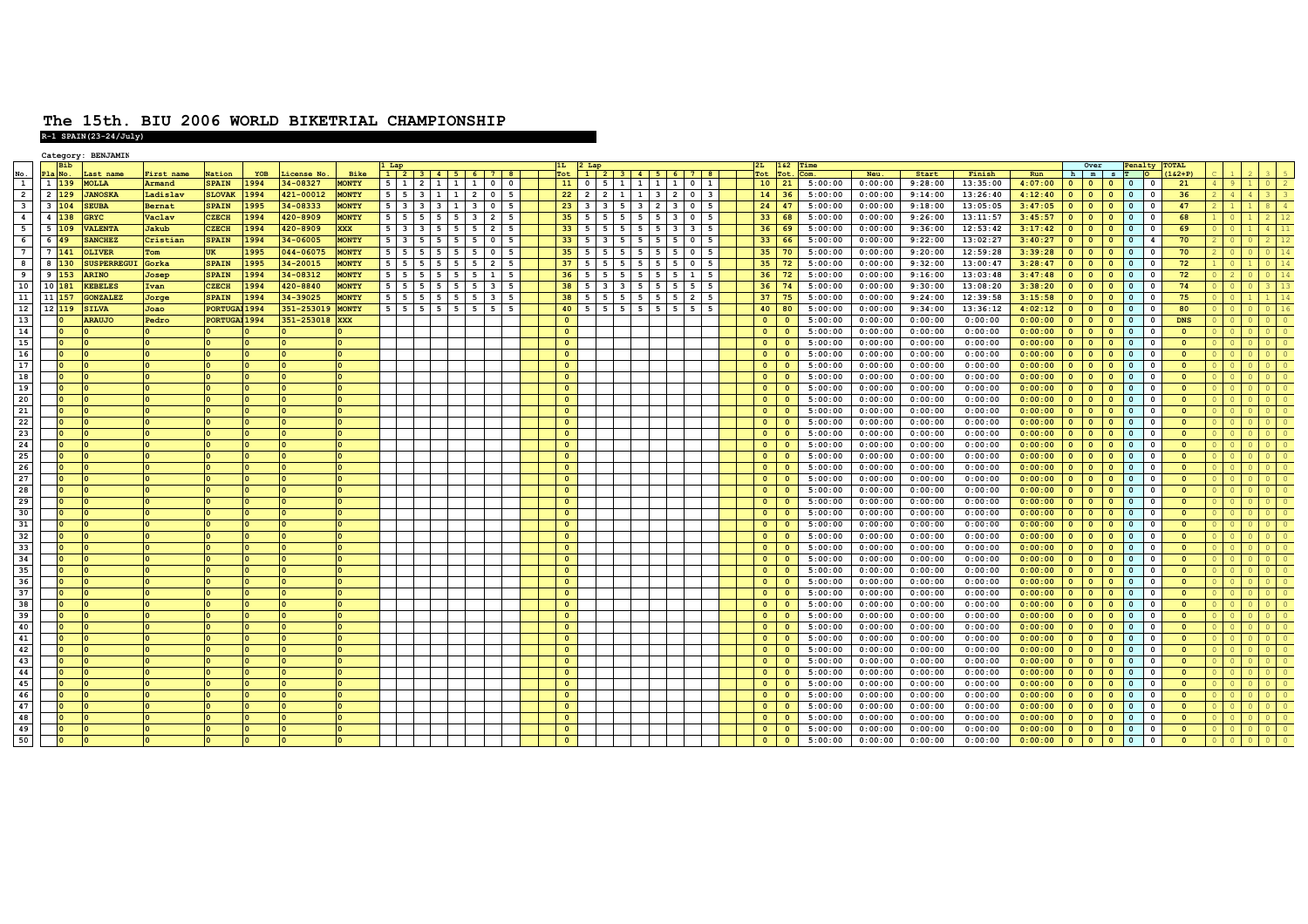|                         |                     | Category: MINIME |                   |                 |      |              |              | L Lap         |                          |                                  |                                 |                                |                         | $2$ Lat                  |                      |                             |                                           |                             |                         |               | 52       |         |         |          |          |         |            | Over                    |                         | Penaltv                    |                         | <b>TOTAL</b>                        |  |  |
|-------------------------|---------------------|------------------|-------------------|-----------------|------|--------------|--------------|---------------|--------------------------|----------------------------------|---------------------------------|--------------------------------|-------------------------|--------------------------|----------------------|-----------------------------|-------------------------------------------|-----------------------------|-------------------------|---------------|----------|---------|---------|----------|----------|---------|------------|-------------------------|-------------------------|----------------------------|-------------------------|-------------------------------------|--|--|
|                         |                     | ast name         | <b>First</b> name | <b>lation</b>   | YOB  | icense No    | Bike         |               |                          |                                  | $1$   2   3   4   5   6   7   8 |                                |                         | $\overline{1}$           |                      |                             |                                           | 2 3 4 5 6 7 8               |                         |               | tot:     |         | Neu.    | Start    | Finish   | Run     | h          | m                       |                         |                            |                         | $162 + P$                           |  |  |
| $\frac{\text{No}}{1}$   | $1 \quad 166$       | <b>FABREGAS</b>  | Alexandre         | <b>FRANCE</b>   | 1992 | 60040744     | <b>MONTY</b> | 5<br>$1 \mid$ | $\overline{\phantom{0}}$ | 2 <sup>1</sup><br>$\circ$        | $\mathbf 0$                     | $0$ 0                          | 8 <sup>1</sup>          | 5                        | $\overline{2}$       | $0 \quad 2 \quad 0 \quad 0$ |                                           | $\mathbf{0}$                | $\mathbf{0}$            | -9            | 17       | 5:00:00 | 0:00:00 | 9:50:00  | 13:28:26 | 3:38:26 |            | $\circ$                 | $\bullet$               | $\overline{\phantom{0}}$   | $\mathbf 0$             | 17                                  |  |  |
| $\overline{2}$          | 2 58                | <b>AREITIO</b>   | Ion               | <b>SPAIN</b>    | 1992 | 34-20013     | <b>XXX</b>   | $\mathbf{1}$  | 1                        | 5                                | $0\quad 2$                      | $0$ 0                          | 12                      | $\overline{\phantom{0}}$ | $\overline{2}$       |                             |                                           |                             |                         | $8 \mid 20$   |          | 5:00:00 | 0:00:00 | 9:52:00  | 13:21:57 | 3:29:57 | $\bullet$  | $\bullet$               | $\bullet$               | $\overline{\phantom{a}}$   | $\mathbf 0$             | 20                                  |  |  |
| $\overline{\mathbf{3}}$ | $3 \overline{46}$   | <b>GONZALE</b> 2 | Iker              | <b>SPAIN</b>    | 1992 | $34 - 20016$ | <b>MONTY</b> | 5             | 5                        | $1 \quad 0 \quad 2$              |                                 | $01$ 0                         | 18                      | 5                        | 5<br>$\overline{0}$  |                             |                                           | $0 \quad 0 \quad 0 \quad 0$ |                         | $10$ 28       |          | 5:00:00 | 0:00:00 | 9:42:00  | 13:12:53 | 3:30:53 |            | $\bullet$               | $\overline{0}$          | $\overline{\phantom{a}}$   | $\overline{\mathbf{0}}$ | 28                                  |  |  |
| $\overline{4}$          | $4\overline{145}$   | <b>OLIVER</b>    | Sam               |                 | 1992 | 044-06074    | <b>MONTY</b> |               |                          | 5<br>$\circ$                     | $\mathbf 0$                     | $\circ$<br>$\Omega$            | 14                      | $\overline{\mathbf{3}}$  | $\mathbf{1}$         | 5                           | $\circ$<br>$\overline{\mathbf{0}}$        | $\overline{0}$              |                         | $14 \quad 28$ |          | 5:00:00 | 0:00:00 | 9:44:00  | 13:45:20 | 4:01:20 |            | $\circ$                 | $\Omega$                | $\circ$                    | - 0                     | 28                                  |  |  |
| $5\overline{5}$         | $5\overline{188}$   | <b>HYLAND</b>    | Thomas            | UK              | 1992 | 044-06070    | <b>XXX</b>   |               |                          | $\mathbf{0}$                     | 5                               | $\circ$<br>- 1                 | 17 <sup>7</sup>         | 1                        | 3<br>$\mathbf 0$     | 5                           | $\mathbf 0$<br>5                          | $\overline{\mathbf{0}}$     |                         | 14 31         |          | 5:00:00 | 0:00:00 | 10:22:00 | 14:28:32 | 4:06:32 |            | $\circ$                 |                         | $\circ$                    | -4                      | 35                                  |  |  |
| 6                       | 6                   | <b>HERKA</b>     | David             | CZECH           | 1992 | 420-9058     | <b>XXX</b>   |               | $\mathbf{1}$             | 5 <sub>1</sub><br>$\circ$        | $\mathbf 0$                     | $\mathbf{0}$<br>$\overline{2}$ | 18                      | $\mathbf{3}$             | -5<br>$\mathbf 0$    | 5                           | $\mathbf 0$                               | $\overline{0}$              |                         | 19 37         |          | 5:00:00 | 0:00:00 | 9:38:00  | 13:31:11 | 3:53:11 |            | $\bullet$               | $\Omega$                | $\overline{\mathbf{0}}$    | $\mathbf 0$             | 37                                  |  |  |
| $\overline{7}$          | $7 \vert 165$       | <b>SUZUKI</b>    | Koshiro           | <b>JAPAN</b>    | 1992 | 081-00383    | <b>MONTY</b> |               | $\mathbf{1}$             | 5<br>$\overline{0}$              | $\mathbf 0$                     | $5 \mid 1$                     | 18                      | -5                       | 5<br>1               | 5                           | $\mathbf{1}$                              | $^{\circ}$                  |                         | 19 37         |          | 5:00:00 | 0:00:00 | 9:54:00  | 13:40:50 | 3:46:50 | $\Omega$   | $\overline{0}$          | $\Omega$                | $\overline{\mathbf{0}}$    | $\mathbf 0$             | 37                                  |  |  |
|                         |                     |                  |                   |                 |      |              |              |               |                          |                                  |                                 |                                |                         |                          |                      |                             |                                           |                             |                         |               |          |         |         |          |          |         |            |                         |                         |                            |                         |                                     |  |  |
| $\bullet$               | 8                   | 142 KAKAC        | Martin            | CZECH           | 1992 | 420-8847     | <b>MONTY</b> |               | $\mathbf{0}$             | 5 <sub>1</sub><br>3 <sup>1</sup> | $\overline{2}$                  | $0$ 5                          | 25                      | $\mathbf{3}$             | -5                   | 5                           | $2 \mid 1$                                | $\mathbf{0}$                | $\overline{\mathbf{3}}$ | 24 49         |          | 5:00:00 | 0:00:00 | 9:58:00  | 13:43:28 | 3:45:28 |            | $\Omega$                | $\overline{0}$          | $\overline{\phantom{a}}$   | $\mathbf 0$             | 49                                  |  |  |
| 9                       | 9 53                | <b>VEDERE</b>    | Jordy             | FRANCE          | 1993 | 10016846     | <b>MONTY</b> |               | 5                        | 5 <sub>1</sub><br>5 <sub>1</sub> | $\mathbf 0$                     | $0 \mid 3$                     | 26                      | 3                        | -5<br>$\overline{2}$ | 5                           | 2 <sup>1</sup><br>$\overline{\mathbf{3}}$ | $\overline{\mathbf{0}}$     |                         | $25 \mid 51$  |          | 5:00:00 | 0:00:00 | 10:02:00 | 13:55:15 | 3:53:15 |            | $\bullet$               | $\Omega$                | $\overline{\mathbf{0}}$    | $\mathbf 0$             | 51                                  |  |  |
| 10                      | 10 62               | DI RONCO         | Nicolo            | <b>ITALY</b>    | 1992 | 3902         | <b>MONTY</b> |               |                          | 5<br>$\circ$                     | 5<br>$\mathbf{1}$               |                                | 27                      | 5                        | $\mathbf{1}$         | 5                           | $\circ$<br>5                              | $\overline{0}$              |                         | 26            | 53       | 5:00:00 | 0:00:00 | 9:40:00  | 13:18:49 | 3:38:49 |            | $\mathbf{0}$            | $\Omega$                | $\circ$                    | $\mathbf 0$             | 53                                  |  |  |
| 11                      | 11                  | <b>KALUS</b>     | <b>Tomas</b>      | <b>SLOVAK</b>   | 1993 | 421-00001    | <b>MONTY</b> |               |                          | $5\overline{5}$<br>5             | 5                               | $\mathbf{1}$                   | 36                      | -5                       |                      | 5                           |                                           |                             |                         | $36$ 72       |          | 5:00:00 | 0:00:00 | 9:48:00  | 13:07:16 | 3:19:16 |            | $\mathbf{0}$            |                         | $\circ$                    | $\Omega$                | 72                                  |  |  |
| 12                      | 12                  | <b>HENDERSOI</b> | Jake              | UК              | 1993 | 044-06100    | <b>XXX</b>   |               |                          | 5<br>5                           | 5<br>$\mathbf{1}$               | -5                             | 36 <sup>°</sup>         | -5                       | 5<br>5               | 5                           | 5                                         | $\Omega$                    |                         | 35            | 71       | 5:00:00 | 0:00:00 | 10:24:00 | 14:24:26 | 4:00:26 |            | $\Omega$                | $\Omega$                | $\Omega$                   | $\overline{4}$          | 75                                  |  |  |
| 13                      | 13                  | <b>CAPELO</b>    | Jose              | <b>PORTUGAL</b> | 1992 | 351-253017   | <b>MONTY</b> |               |                          | 5 <sub>1</sub><br>5 <sub>1</sub> | 5                               | 3 <sup>1</sup><br>- 5          | 38                      | -5                       | 5                    | 5                           | 5                                         | $\overline{\mathbf{3}}$     |                         | 38            | 76       | 5:00:00 | 0:00:00 | 10:00:00 | 13:18:47 | 3:18:47 |            | $\bullet$               | $\Omega$                | $\overline{\phantom{a}}$   | $\mathbf 0$             | 76                                  |  |  |
| 14                      | $14 \overline{126}$ | <b>PARRA</b>     | Marc              | <b>SPAIN</b>    | 1993 | 34-28074     | <b>MONTY</b> |               | 5                        | 5 <sub>1</sub><br>5 <sub>1</sub> | 5                               | - 5 I<br>- 5                   | 40                      | 5                        | 5<br>5               | 5                           | 5<br>5                                    | $\mathbf{3}$                |                         | 38            | 78       | 5:00:00 | 0:00:00 | 9:56:00  | 13:13:58 | 3:17:58 |            | $\overline{0}$          | $\Omega$                | $\overline{\mathbf{0}}$    | $\mathbf 0$             | 78                                  |  |  |
| 15                      | 15                  | LLAMAS           | Sergio T.         | <b>SPAIN</b>    | 1992 | 034-28075    | <b>MONTY</b> | 5             | 5 <sup>5</sup>           | 5 <sub>5</sub><br>5              | 5                               | $5 \quad 5$                    | 40                      | -5                       | 5<br>5               | 5 <sub>5</sub>              | $5 \mid 5$                                | 5                           | - 5                     | 40            | 80       | 5:00:00 | 0:00:00 | 9:46:00  | 13:00:50 | 3:14:50 |            | $\circ$                 | $\Omega$                | $\overline{\phantom{0}}$   | $\mathbf 0$             | 80                                  |  |  |
| 16                      |                     | <b>MUSIL</b>     | Jan               | <b>CZECH</b>    | 1993 | 420-8391     | <b>MONTY</b> |               |                          |                                  |                                 |                                | $\circ$                 |                          |                      |                             |                                           |                             |                         | $\circ$       | $\Omega$ | 5:00:00 | 0:00:00 | 0:00:00  | 0:00:00  | 0:00:00 |            | $\bullet$               | $\overline{0}$          | $\overline{\phantom{a}}$ 0 | $\mathbf 0$             | <b>DNS</b>                          |  |  |
| 17                      |                     | <b>FERREIRA</b>  | Jeremy            | FRANCE          | 1993 | 620517970    | <b>MONTY</b> |               |                          |                                  |                                 |                                | $\Omega$                |                          |                      |                             |                                           |                             |                         | $\bullet$     | $\Omega$ | 5:00:00 | 0:00:00 | 0:00:00  | 0:00:00  | 0:00:00 |            | $\mathbf{0}$            | $\Omega$                | $\overline{\mathbf{0}}$    | $\mathbf 0$             | <b>DNS</b>                          |  |  |
| 18                      |                     | PINTO            | Pedro             | <b>PORTUGAL</b> | 1992 | 351-253021   | <b>XXX</b>   |               |                          |                                  |                                 |                                | $\overline{0}$          |                          |                      |                             |                                           |                             |                         | $\bullet$     |          | 5:00:00 | 0:00:00 | 0:00:00  | 0:00:00  | 0:00:00 |            | $\circ$                 | $\circ$                 | $\overline{\mathbf{0}}$    | $\mathbf 0$             | <b>DNS</b>                          |  |  |
| 19                      |                     | RIGAILI          | Frank             | <b>FRANCE</b>   | 1992 | 60043019     | <b>MONTY</b> |               |                          |                                  |                                 |                                | $\Omega$                |                          |                      |                             |                                           |                             |                         | $\circ$       |          | 5:00:00 | 0:00:00 | 0:00:00  | 0:00:00  | 0:00:00 |            | $\Omega$                | $\Omega$                | $\overline{0}$             | $\mathbf{0}$            | <b>DNS</b>                          |  |  |
| 20                      |                     | <b>MARTINS</b>   | Tiago             | <b>PORTUGAL</b> | 1992 | 351-253020   | <b>XXX</b>   |               |                          |                                  |                                 |                                | $\circ$                 |                          |                      |                             |                                           |                             |                         | $\bullet$     |          | 5:00:00 | 0:00:00 | 0:00:00  | 0:00:00  | 0:00:00 |            | $\bullet$               | $\overline{\mathbf{0}}$ | $\overline{\phantom{a}}$   | $\overline{\mathbf{0}}$ | <b>DNS</b>                          |  |  |
| 21                      |                     | <b>FARIA</b>     | Joao              | <b>PORTUGAL</b> | 1992 | 351-253015   | <b>MONTY</b> |               |                          |                                  |                                 |                                | $\circ$                 |                          |                      |                             |                                           |                             |                         | $\bullet$     |          | 5:00:00 | 0:00:00 | 0:00:00  | 0:00:00  | 0:00:00 |            | $\bullet$               | $\circ$                 | $\overline{\phantom{a}}$   | $\mathbf 0$             | <b>DNS</b>                          |  |  |
| 22                      |                     | <b>SOUSA</b>     | Pedro             | <b>PORTUGAL</b> | 1992 | 351-253016   | <b>MONTY</b> |               |                          |                                  |                                 |                                | $\Omega$                |                          |                      |                             |                                           |                             |                         | $\Omega$      | $\Omega$ | 5:00:00 | 0:00:00 | 0:00:00  | 0:00:00  | 0:00:00 |            | $\circ$                 | $\Omega$                | $\overline{\phantom{0}}$   | $\circ$                 | <b>DNS</b>                          |  |  |
| 23                      |                     | <b>CIVERA</b>    | Luis              | <b>SPAIN</b>    | 1993 | 34-44055     | <b>MONTY</b> |               |                          |                                  |                                 |                                |                         |                          |                      |                             |                                           |                             |                         | $\bullet$     |          | 5:00:00 | 0:00:00 | 0:00:00  | 0:00:00  | 0:00:00 |            | $\mathbf{0}$            | $\Omega$                | $\overline{\phantom{a}}$   | $\mathbf 0$             | <b>DNS</b>                          |  |  |
| 24                      |                     |                  |                   |                 |      |              |              |               |                          |                                  |                                 |                                | $\overline{0}$          |                          |                      |                             |                                           |                             |                         | $\bullet$     | $\circ$  | 5:00:00 | 0:00:00 | 0:00:00  | 0:00:00  | 0:00:00 |            | $\bullet$               | $\overline{\mathbf{0}}$ | $\overline{\phantom{0}}$   | $\mathbf{0}$            | $\overline{0}$                      |  |  |
| 25                      |                     |                  |                   |                 |      |              |              |               |                          |                                  |                                 |                                | $\overline{0}$          |                          |                      |                             |                                           |                             |                         | $\circ$       | $\Omega$ | 5:00:00 | 0:00:00 | 0:00:00  | 0:00:00  | 0:00:00 |            | $\circ$                 | $\overline{0}$          | $\overline{\phantom{a}}$   | $\mathbf 0$             | $\overline{\mathbf{0}}$             |  |  |
| 26                      |                     |                  |                   |                 |      |              |              |               |                          |                                  |                                 |                                | $\Omega$                |                          |                      |                             |                                           |                             |                         | $\bullet$     |          | 5:00:00 | 0:00:00 | 0:00:00  | 0:00:00  | 0:00:00 |            | $\overline{\mathbf{0}}$ | $\overline{0}$          | $\overline{\phantom{a}}$   | $\Omega$                | $\Omega$                            |  |  |
| 27                      |                     |                  |                   |                 |      |              |              |               |                          |                                  |                                 |                                |                         |                          |                      |                             |                                           |                             |                         | $\circ$       |          | 5:00:00 | 0:00:00 | 0:00:00  | 0:00:00  | 0:00:00 |            |                         | $\overline{0}$          | $\overline{\phantom{a}}$   | $\Omega$                | $\Omega$                            |  |  |
| 28                      |                     |                  |                   |                 |      |              |              |               |                          |                                  |                                 |                                | $\mathbf{0}$<br>$\circ$ |                          |                      |                             |                                           |                             |                         |               |          |         |         |          |          |         | $\circ$    | $\bullet$               |                         |                            | $\mathbf 0$             |                                     |  |  |
| 29                      |                     |                  |                   |                 |      |              |              |               |                          |                                  |                                 |                                |                         |                          |                      |                             |                                           |                             |                         | $\bullet$     |          | 5:00:00 | 0:00:00 | 0:00:00  | 0:00:00  | 0:00:00 |            | $\bullet$               | $\bullet$               | $\overline{\phantom{a}}$   |                         | $\overline{\mathbf{0}}$<br>$\Omega$ |  |  |
|                         |                     |                  |                   |                 |      |              |              |               |                          |                                  |                                 |                                | $\Omega$                |                          |                      |                             |                                           |                             |                         | $\Omega$      | $\Omega$ | 5:00:00 | 0:00:00 | 0:00:00  | 0:00:00  | 0:00:00 |            | $\mathbf{0}$            | $\Omega$                | $\overline{\phantom{a}}$   | $\mathbf 0$             |                                     |  |  |
| 30<br>31                |                     |                  |                   |                 |      |              |              |               |                          |                                  |                                 |                                | $\Omega$                |                          |                      |                             |                                           |                             |                         | $\circ$       |          | 5:00:00 | 0:00:00 | 0:00:00  | 0:00:00  | 0:00:00 |            | $\bullet$               | $\overline{0}$          | $\overline{\phantom{a}}$   | $\mathbf 0$             | $\Omega$                            |  |  |
|                         |                     |                  |                   |                 |      |              |              |               |                          |                                  |                                 |                                | $\circ$                 |                          |                      |                             |                                           |                             |                         | $\circ$       | $\Omega$ | 5:00:00 | 0:00:00 | 0:00:00  | 0:00:00  | 0:00:00 |            | $\bullet$               | $\overline{0}$          | $\overline{\mathbf{0}}$    | $\mathbf 0$             | $\overline{\mathbf{0}}$             |  |  |
| 32                      |                     |                  |                   |                 |      |              |              |               |                          |                                  |                                 |                                | $\overline{0}$          |                          |                      |                             |                                           |                             |                         | $\bullet$     | $\Omega$ | 5:00:00 | 0:00:00 | 0:00:00  | 0:00:00  | 0:00:00 |            | $\bullet$               | $\Omega$                | $\overline{\phantom{0}}$   | $\mathbf 0$             | $\overline{0}$                      |  |  |
| 33                      |                     |                  |                   |                 |      |              |              |               |                          |                                  |                                 |                                | $\overline{0}$          |                          |                      |                             |                                           |                             |                         | $\bullet$     |          | 5:00:00 | 0:00:00 | 0:00:00  | 0:00:00  | 0:00:00 |            | $\circ$                 | $\overline{0}$          | $\overline{\phantom{a}}$   | $\mathbf 0$             | $\overline{0}$                      |  |  |
| 34                      |                     |                  |                   |                 |      |              |              |               |                          |                                  |                                 |                                | $\mathbf{0}$            |                          |                      |                             |                                           |                             |                         | $\circ$       | $\Omega$ | 5:00:00 | 0:00:00 | 0:00:00  | 0:00:00  | 0:00:00 | $^{\circ}$ | $\bullet$               | $\overline{0}$          | $\overline{\phantom{a}}$   | $\mathbf 0$             | $\overline{0}$                      |  |  |
| 35                      |                     |                  |                   |                 |      |              |              |               |                          |                                  |                                 |                                | $\mathbf{0}$            |                          |                      |                             |                                           |                             |                         | $\bullet$     |          | 5:00:00 | 0:00:00 | 0:00:00  | 0:00:00  | 0:00:00 |            | $\bullet$               | $\overline{0}$          | $\overline{\phantom{a}}$   | $\mathbf 0$             | $\overline{\mathbf{0}}$             |  |  |
| 36                      |                     |                  |                   |                 |      |              |              |               |                          |                                  |                                 |                                | $\Omega$                |                          |                      |                             |                                           |                             |                         | $\mathbf{0}$  | $\Omega$ | 5:00:00 | 0:00:00 | 0:00:00  | 0:00:00  | 0:00:00 |            | $\mathbf{0}$            | $\Omega$                | $\overline{\phantom{0}}$   | $\mathbf 0$             | $\Omega$                            |  |  |
| 37                      |                     |                  |                   |                 |      |              |              |               |                          |                                  |                                 |                                | $\circ$                 |                          |                      |                             |                                           |                             |                         | $\bullet$     |          | 5:00:00 | 0:00:00 | 0:00:00  | 0:00:00  | 0:00:00 |            | $\bullet$               | $\bullet$               | $\overline{\phantom{a}}$   | $\mathbf 0$             | $\mathbf{o}$                        |  |  |
| 38                      |                     |                  |                   |                 |      |              |              |               |                          |                                  |                                 |                                | $\circ$                 |                          |                      |                             |                                           |                             |                         | $\circ$       |          | 5:00:00 | 0:00:00 | 0:00:00  | 0:00:00  | 0:00:00 |            | $\circ$                 | $\Omega$                | $\overline{\mathbf{0}}$    | $\mathbf 0$             | $\overline{0}$                      |  |  |
| 39                      |                     |                  |                   |                 |      |              |              |               |                          |                                  |                                 |                                | $\overline{0}$          |                          |                      |                             |                                           |                             |                         | $\bullet$     |          | 5:00:00 | 0:00:00 | 0:00:00  | 0:00:00  | 0:00:00 |            | $\bullet$               | $\Omega$                | $\overline{\phantom{a}}$   | $\mathbf 0$             | $\overline{0}$                      |  |  |
| 40                      |                     |                  |                   |                 |      |              |              |               |                          |                                  |                                 |                                | $\overline{0}$          |                          |                      |                             |                                           |                             |                         | $\circ$       |          | 5:00:00 | 0:00:00 | 0:00:00  | 0:00:00  | 0:00:00 |            | $\overline{\mathbf{0}}$ | $\overline{0}$          | $\overline{\phantom{a}}$   | $\mathbf 0$             | $\overline{0}$                      |  |  |
| 41                      |                     |                  |                   |                 |      |              |              |               |                          |                                  |                                 |                                | $\circ$                 |                          |                      |                             |                                           |                             |                         | $\circ$       |          | 5:00:00 | 0:00:00 | 0:00:00  | 0:00:00  | 0:00:00 |            | $\bullet$               | $\overline{0}$          | $\overline{\phantom{a}}$   | $\mathbf 0$             | $\overline{0}$                      |  |  |
| 42                      |                     |                  |                   |                 |      |              |              |               |                          |                                  |                                 |                                | $\Omega$                |                          |                      |                             |                                           |                             |                         | $\bullet$     |          | 5:00:00 | 0:00:00 | 0:00:00  | 0:00:00  | 0:00:00 | $\Omega$   | $\Omega$                | $\overline{0}$          | $\overline{\phantom{0}}$   | $\mathbf 0$             | $\overline{0}$                      |  |  |
| 43                      |                     |                  |                   |                 |      |              |              |               |                          |                                  |                                 |                                | $\Omega$                |                          |                      |                             |                                           |                             |                         | $\bullet$     |          | 5:00:00 | 0:00:00 | 0:00:00  | 0:00:00  | 0:00:00 |            | $\bullet$               | $\Omega$                | $\overline{\phantom{a}}$   | $\overline{\mathbf{0}}$ | $\mathbf{o}$                        |  |  |
| 44                      |                     |                  |                   |                 |      |              |              |               |                          |                                  |                                 |                                | $\circ$                 |                          |                      |                             |                                           |                             |                         | $\circ$       |          | 5:00:00 | 0:00:00 | 0:00:00  | 0:00:00  | 0:00:00 |            | $\bullet$               | $\overline{0}$          | $\overline{\mathbf{0}}$    | $\overline{\mathbf{0}}$ | $\overline{0}$                      |  |  |
| 45                      |                     |                  |                   |                 |      |              |              |               |                          |                                  |                                 |                                | $\Omega$                |                          |                      |                             |                                           |                             |                         | $\circ$       |          | 5:00:00 | 0:00:00 | 0:00:00  | 0:00:00  | 0:00:00 |            | $\circ$                 | $\Omega$                | $\overline{\mathbf{0}}$    | $\mathbf 0$             | $\overline{0}$                      |  |  |
| 46                      |                     |                  |                   |                 |      |              |              |               |                          |                                  |                                 |                                | $\Omega$                |                          |                      |                             |                                           |                             |                         | $\bullet$     | $\Omega$ | 5:00:00 | 0:00:00 | 0:00:00  | 0:00:00  | 0:00:00 |            | $\bullet$               | $\overline{\mathbf{0}}$ | $\overline{\phantom{a}}$   | $\Omega$                | $\Omega$                            |  |  |
| 47                      |                     |                  |                   |                 |      |              |              |               |                          |                                  |                                 |                                | $\circ$                 |                          |                      |                             |                                           |                             |                         | $\circ$       |          | 5:00:00 | 0:00:00 | 0:00:00  | 0:00:00  | 0:00:00 |            | $\bullet$               | $\bullet$               | $\overline{\phantom{a}}$   | $\mathbf 0$             | $\mathbf{0}$                        |  |  |
| 48                      |                     |                  |                   |                 |      |              |              |               |                          |                                  |                                 |                                | $\Omega$                |                          |                      |                             |                                           |                             |                         | $\circ$       |          | 5:00:00 | 0:00:00 | 0:00:00  | 0:00:00  | 0:00:00 | റ          | $\circ$                 | $\circ$                 | $\overline{\phantom{a}}$   | $\mathbf 0$             | $\Omega$                            |  |  |
| 49                      |                     |                  |                   |                 |      |              |              |               |                          |                                  |                                 |                                |                         |                          |                      |                             |                                           |                             |                         | $\circ$       | $\Omega$ | 5:00:00 | 0:00:00 | 0:00:00  | 0:00:00  | 0:00:00 |            | $\bullet$               | $\overline{0}$          | $\overline{\phantom{a}}$   | $\Omega$                | $\Omega$                            |  |  |
| 50                      |                     |                  |                   |                 |      |              |              |               |                          |                                  |                                 |                                | $\overline{0}$          |                          |                      |                             |                                           |                             |                         | $\bullet$     | $\Omega$ | 5:00:00 | 0:00:00 | 0:00:00  | 0:00:00  | 0:00:00 | $\circ$    | $\bullet$               | $\bullet$               | $\overline{0}$             | $\mathbf 0$             |                                     |  |  |
|                         |                     |                  |                   |                 |      |              |              |               |                          |                                  |                                 |                                |                         |                          |                      |                             |                                           |                             |                         |               |          |         |         |          |          |         |            |                         |                         |                            |                         |                                     |  |  |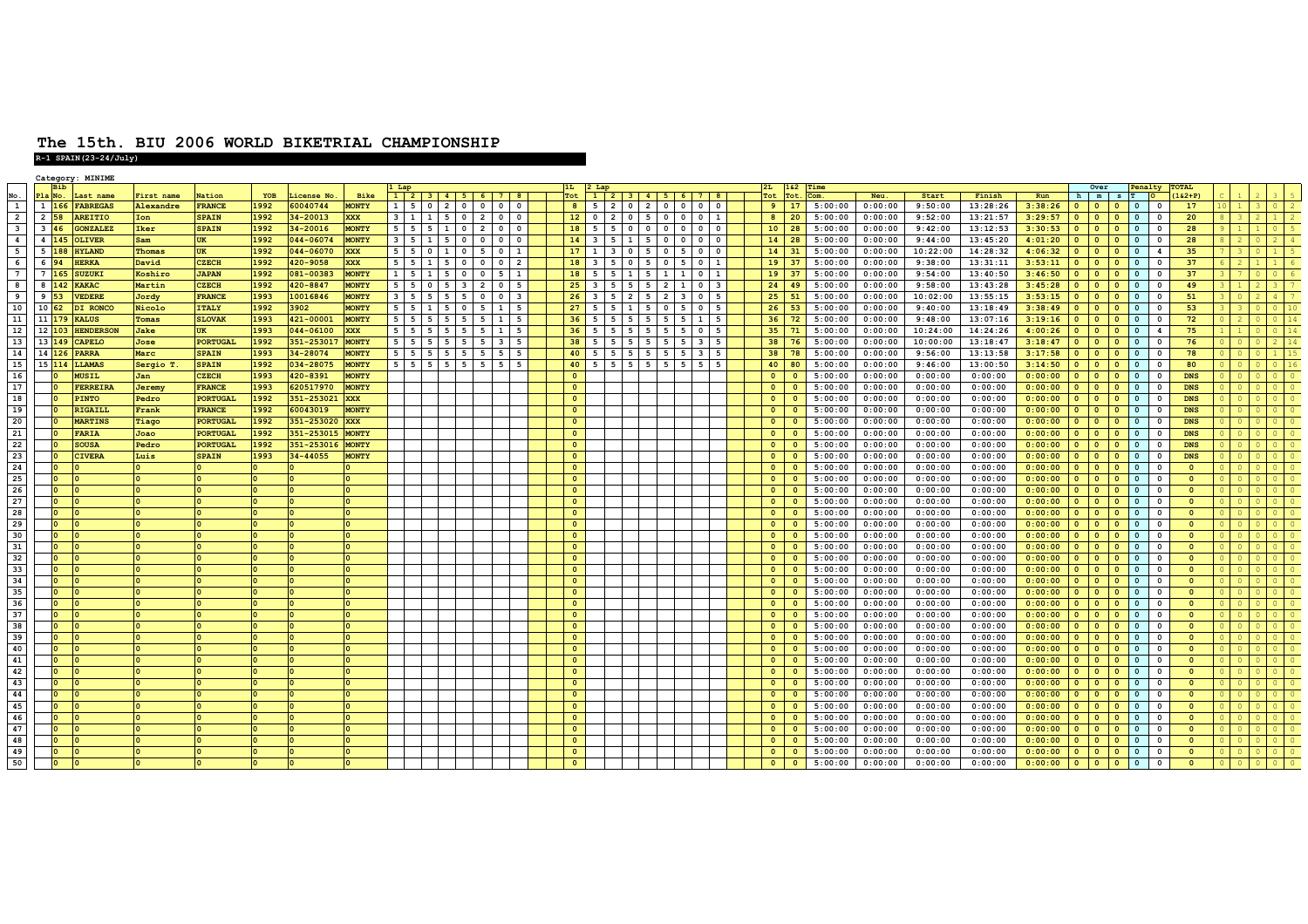## **The 15th. BIU 2006 WORLD BIKETRIAL CHAMPIONSHIP R-1 SPAIN(23-24/July)**

|                         |                     | Category: FEMINA                  |                              |                               |              |                      |                              |                                                                                  |            |                                                      |   |                |                                                              |  |           |  |                                    |                    |                    |                      |                      |                                |                   |         |                                 |                         |  |                                               |
|-------------------------|---------------------|-----------------------------------|------------------------------|-------------------------------|--------------|----------------------|------------------------------|----------------------------------------------------------------------------------|------------|------------------------------------------------------|---|----------------|--------------------------------------------------------------|--|-----------|--|------------------------------------|--------------------|--------------------|----------------------|----------------------|--------------------------------|-------------------|---------|---------------------------------|-------------------------|--|-----------------------------------------------|
|                         | <b>Bib</b>          |                                   |                              |                               |              |                      |                              |                                                                                  |            |                                                      |   |                |                                                              |  |           |  | $2L$ 162                           | Time               |                    |                      |                      |                                | Over              |         | Penalty Handi                   | TOTAL                   |  |                                               |
| No.<br><sup>1</sup>     | Pla No.             | Last name                         | First name                   | Nation                        | YOB<br>1989  | License No.          | Bike                         |                                                                                  |            | 1 2 3 4 5 6 7 8                                      |   | Tot            | 1 2 3 4 5 6 7 8                                              |  |           |  | Tot Tot.                           | Com.               | Neu.               | Start                | Finish               | Run                            | h   m   s   T   O |         |                                 | $(162 + P)$             |  |                                               |
| $\overline{2}$          | 1 173<br>2 159      | <b>ABANT</b><br><b>ABANT</b>      | Mireia<br>Gemma              | <b>SPAIN</b><br><b>SPAIN</b>  | 1989         | 34-08318<br>34-08317 | <b>MONTY</b><br><b>MONTY</b> | 131023                                                                           |            | 2 1 2 0 1 2 0 1                                      |   |                | 9 2 0 1 0 1 1 0 1<br>$11$ 1 1 1 0 1 2 0 0                    |  |           |  | $6 \mid 15$<br>$6 \mid 17$         | 5:00:00<br>5:00:00 | 0:00:00<br>0:00:00 | 10:12:00<br>10:08:00 | 13:54:25<br>13:49:25 | $3:42:25$ 0 0 0 0 0            |                   |         | $0 \mid x1.3$<br>$0 \mid x1.3$  | 19,5                    |  | $\overline{\phantom{0}}$                      |
| $\overline{\mathbf{3}}$ |                     |                                   |                              |                               |              | 044-06012            |                              |                                                                                  |            |                                                      |   |                |                                                              |  |           |  |                                    |                    | 0:00:00            |                      |                      | 3:41:25                        |                   |         |                                 | 22,1                    |  | $\vert$ 2                                     |
| $\overline{4}$          | 3 67<br>$4 \mid 41$ | <b>MORGAN</b>                     | Lois                         | <b>UK</b>                     | 1988         | 421-00006            | <b>MONTY</b>                 | $5 \mid 3 \mid 1 \mid 0 \mid 5 \mid 3$                                           |            | 0 3                                                  | 5 |                | $20 \mid 3 \mid 3 \mid 1 \mid 0 \mid 2 \mid 2 \mid 0 \mid 3$ |  |           |  | $14 \mid 34$                       | 5:00:00            | 0:00:00            | 10:04:00             | 14:03:18             | 3:59:18                        |                   |         | $0 \mid x1.3$                   | 44,2                    |  | $\overline{9}$                                |
|                         | 5 80                | <b>JANICKOVA</b><br><b>HIRANO</b> | Tatiana                      | <b>SLOVAK</b><br><b>JAPAN</b> | 1994         | 081-00441            | <b>MONTY</b><br><b>MONTY</b> | $5 \mid 5 \mid 5 \mid 1$                                                         | $5 \mid 5$ | $\mathbf{1}$<br>55                                   |   |                | $32$ 3 5 2 0 5 3 0<br>$40$ 5 5 5 5 5 5 5 5 5 5               |  | 5         |  | $23 \mid 55$<br>$40$ 80            | 5:00:00<br>5:00:00 | 0:00:00            | 10:16:00             | 14:09:06<br>13:38:39 | 3:53:06                        |                   | $\circ$ | x1.1<br>$\overline{0}$          | 60, 5<br>88             |  |                                               |
| 5<br>6                  | 6 64                | <b>REMY</b>                       | Yuna<br>Audrey               | <b>FRANCE</b>                 | 1994<br>1989 |                      | <b>XXX</b>                   | $5 \mid 5 \mid 5 \mid 5 \mid 5 \mid 5$                                           |            |                                                      |   |                |                                                              |  | -5        |  |                                    |                    |                    | 10:14:00             |                      | 3:24:39                        |                   |         | $\circ$<br>x1.1                 |                         |  | $0 \mid 16$                                   |
|                         | 7 144               |                                   |                              |                               |              | 54130432<br>34-28079 | <b>MONTY</b>                 |                                                                                  |            | $5 \mid 5 \mid 5 \mid 5 \mid 5 \mid 5 \mid 1 \mid 5$ |   |                | $36$ 5 5 5 5 3 5 5 3 5                                       |  |           |  | $36$ 72                            | 5:00:00            | 0:00:00            | 10:18:00             | 14:06:07             | $3:48:07$ 0 0 0 0 0            |                   |         | $0 \mid x1.3$                   | 93,6                    |  | 0   16                                        |
| 7<br>8                  | 8 77                | <b>DIAZ</b><br><b>JOHANSON</b>    | Alba Maria<br><b>Susanne</b> | <b>SPAIN</b><br><b>SWEDEN</b> | 1992<br>1990 | 046-06012            | <b>XXX</b>                   | $5 \mid 5 \mid 5 \mid 5 \mid 5 \mid 5$<br>$5 \mid 5 \mid 5 \mid 5 \mid 5 \mid 5$ |            | $5 \quad 5$<br>15                                    |   |                | $40$ 5 5 5 5 5 5 5 5 5<br>$36$ 5 5 5 5 5 5 5 5 3             |  | -5<br>-5. |  | $40$ 80<br>38 74                   | 5:00:00<br>5:00:00 | 0:00:00<br>0:00:00 | 10:20:00<br>10:06:00 | 13:58:50<br>13:39:19 | 3:38:50<br>$3:33:19$ 0 0 0 0 0 |                   |         | $0 \mid x1.2$<br>$0 \times 1.3$ | 96<br>96,2              |  | $1 \mid 14$                                   |
| - 9                     | $9 \vert 132 \vert$ | <b>JOHANSON</b>                   | Linnea                       | <b>SWEDEN</b>                 | 1988         | 046-06008 XXX        |                              |                                                                                  |            | $5$ 5 5 5 5 5 5 5 5 5                                |   |                | $40$ 5 5 5 5 5 5 5 5 5 5                                     |  |           |  | $40$ 80                            | 5:00:00            | 0:00:00            | 10:10:00             | 13:46:05             | $3:36:05$ 0 0 0 0 0            |                   |         | $0 \mid x1.3$                   | 104                     |  | $0 \mid 16$                                   |
| 10                      | I٥                  |                                   |                              |                               |              |                      |                              |                                                                                  |            |                                                      |   | $\mathbf{0}$   |                                                              |  |           |  | $\bullet$<br>$\bullet$             | 5:00:00            | 0:00:00            | 0:00:00              | 0:00:00              | $0:00:00$ 0 0 0 0 0            |                   |         | $\overline{\mathbf{0}}$         | $\bullet$               |  | 0 0                                           |
| 11                      | $\Omega$            |                                   |                              |                               |              |                      |                              |                                                                                  |            |                                                      |   | $\mathbf{0}$   |                                                              |  |           |  | $\bullet$<br>$\mathbf{0}$          | 5:00:00            | 0:00:00            | 0:00:00              | 0:00:00              | 0:00:00                        | 0 0 0 0           |         | $\overline{\mathbf{0}}$         | $\Omega$                |  | $\overline{0}$                                |
| 12                      |                     |                                   |                              |                               |              |                      |                              |                                                                                  |            |                                                      |   | $\Omega$       |                                                              |  |           |  | $\circ$<br>$\Omega$                | 5:00:00            | 0:00:00            | 0:00:00              | 0:00:00              | 0:00:00                        |                   |         | $\overline{\mathbf{0}}$         | $\Omega$                |  | 0 0                                           |
| 13                      | $\overline{0}$      |                                   |                              |                               |              | ١o                   |                              |                                                                                  |            |                                                      |   | $\circ$        |                                                              |  |           |  | $\circ$<br>$\mathbf{0}$            | 5:00:00            | 0:00:00            | 0:00:00              | 0:00:00              | 0:00:00                        |                   |         | $\overline{\mathbf{0}}$         | $\Omega$                |  | $\begin{array}{c} \circ \\ \circ \end{array}$ |
| 14                      |                     |                                   |                              |                               |              |                      |                              |                                                                                  |            |                                                      |   | $\circ$        |                                                              |  |           |  | $\bullet$<br>$\Omega$              | 5:00:00            | 0:00:00            | 0:00:00              | 0:00:00              | 0:00:00                        |                   |         | $\Omega$                        | $\sqrt{2}$              |  | $\overline{1}$ 0                              |
| 15                      | I٥                  |                                   |                              |                               |              |                      |                              |                                                                                  |            |                                                      |   | $\bullet$      |                                                              |  |           |  | $\bullet$<br>$\mathbf{0}$          | 5:00:00            | 0:00:00            | 0:00:00              | 0:00:00              | 0:00:00                        | 0 0 0             |         | $\overline{\mathbf{0}}$         | $\overline{\mathbf{0}}$ |  | 0 0                                           |
| 16 <sup>1</sup>         | $\overline{0}$      |                                   |                              |                               |              |                      |                              |                                                                                  |            |                                                      |   | $\circ$        |                                                              |  |           |  | $\Omega$<br>$\circ$                | 5:00:00            | 0:00:00            | 0:00:00              | 0:00:00              | $0:00:00$ 0 0 0 0 0            |                   |         | $\overline{\mathbf{0}}$         | $\Omega$                |  | 0 0                                           |
| 17                      |                     |                                   |                              |                               |              |                      |                              |                                                                                  |            |                                                      |   | $\circ$        |                                                              |  |           |  | $\bullet$<br>$\mathbf{0}$          | 5:00:00            | 0:00:00            | 0:00:00              | 0:00:00              | 0:00:00                        | 0 0 0             |         | $\overline{\mathbf{0}}$         | $\overline{\mathbf{0}}$ |  |                                               |
| 18                      |                     |                                   |                              |                               |              |                      |                              |                                                                                  |            |                                                      |   | $\mathbf{0}$   |                                                              |  |           |  | $\circ$<br>$\overline{\mathbf{0}}$ | 5:00:00            | 0:00:00            | 0:00:00              | 0:00:00              | 0:00:00                        | 0 0 0 0           |         | $\overline{\mathbf{0}}$         | $\Omega$                |  | $\overline{1}$ 0                              |
| 19                      |                     |                                   |                              |                               |              |                      |                              |                                                                                  |            |                                                      |   | $\mathbf{0}$   |                                                              |  |           |  | $\bullet$<br>$\mathbf{0}$          | 5:00:00            | 0:00:00            | 0:00:00              | 0:00:00              | 0:00:00                        |                   |         | $\overline{\mathbf{0}}$         | $\sqrt{2}$              |  | 0 0                                           |
| 20                      |                     |                                   |                              |                               |              |                      |                              |                                                                                  |            |                                                      |   | $\circ$        |                                                              |  |           |  | $\circ$<br>$\mathbf{0}$            | 5:00:00            | 0:00:00            | 0:00:00              | 0:00:00              | 0:00:00                        |                   |         | $\Omega$                        | $\overline{\mathbf{0}}$ |  | 0 <sub>0</sub>                                |
| 21                      | $\overline{0}$      |                                   |                              |                               |              |                      |                              |                                                                                  |            |                                                      |   | $\overline{0}$ |                                                              |  |           |  | $\bullet$<br>$\Omega$              | 5:00:00            | 0:00:00            | 0:00:00              | 0:00:00              | $0:00:00$ 0 0 0 0 0            |                   |         | $\overline{\mathbf{0}}$         | $\overline{\mathbf{0}}$ |  | 0 0                                           |
| 22                      | n                   |                                   |                              |                               |              |                      |                              |                                                                                  |            |                                                      |   | $\circ$        |                                                              |  |           |  | $\bullet$<br>$\mathbf{0}$          | 5:00:00            | 0:00:00            | 0:00:00              | 0:00:00              | $0:00:00$ 0 0 0 0 0            |                   |         | $\overline{\mathbf{0}}$         | $\overline{\mathbf{0}}$ |  | 0 0                                           |
| 23                      |                     |                                   |                              |                               |              |                      |                              |                                                                                  |            |                                                      |   | $\mathbf{0}$   |                                                              |  |           |  | $\circ$<br>$\Omega$                | 5:00:00            | 0:00:00            | 0:00:00              | 0:00:00              | 0:00:00                        |                   |         | $\overline{\mathbf{0}}$         | $\sqrt{2}$              |  |                                               |
| 24                      |                     |                                   |                              |                               |              |                      |                              |                                                                                  |            |                                                      |   | $\bullet$      |                                                              |  |           |  | $\bullet$<br>$\mathbf{0}$          | 5:00:00            | 0:00:00            | 0:00:00              | 0:00:00              | 0:00:00                        |                   |         | $\Omega$                        | $\sqrt{2}$              |  | $\overline{1}$ 0                              |
| 25                      |                     |                                   |                              |                               |              |                      |                              |                                                                                  |            |                                                      |   | $\circ$        |                                                              |  |           |  | $\circ$<br>$\mathbf{o}$            | 5:00:00            | 0:00:00            | 0:00:00              | 0:00:00              | 0:00:00                        |                   |         | $\overline{\mathbf{0}}$         | $\sqrt{2}$              |  | $\overline{1}$ 0                              |
| 26                      |                     |                                   |                              |                               |              |                      |                              |                                                                                  |            |                                                      |   | $\overline{0}$ |                                                              |  |           |  | $\bullet$<br>$\Omega$              | 5:00:00            | 0:00:00            | 0:00:00              | 0:00:00              | 0:00:00                        |                   |         | $\overline{\mathbf{0}}$         | $\sqrt{2}$              |  | 0 0                                           |
| 27                      | I٥                  |                                   |                              |                               |              |                      |                              |                                                                                  |            |                                                      |   | $\overline{0}$ |                                                              |  |           |  | $\bullet$<br>$\circ$               | 5:00:00            | 0:00:00            | 0:00:00              | 0:00:00              | 0:00:00                        | 0 0 0             |         | $\overline{\mathbf{0}}$         | $\overline{\mathbf{0}}$ |  | $01$ 0                                        |
| 28                      | $\Omega$            |                                   |                              |                               |              |                      |                              |                                                                                  |            |                                                      |   | $\overline{0}$ |                                                              |  |           |  | $\circ$<br>$\bullet$               | 5:00:00            | 0:00:00            | 0:00:00              | 0:00:00              | $0:00:00$ 0 0 0 0 0            |                   |         | $\overline{\mathbf{0}}$         | $\overline{0}$          |  | 0 0                                           |
| 29                      |                     |                                   |                              |                               |              |                      |                              |                                                                                  |            |                                                      |   | $\overline{0}$ |                                                              |  |           |  | $\circ$<br>$\Omega$                | 5:00:00            | 0:00:00            | 0:00:00              | 0:00:00              | $0:00:00$ 0 0 0 0 0            |                   |         | $\overline{\mathbf{0}}$         | $\Omega$                |  | 0 0 0                                         |
| 30                      |                     |                                   |                              |                               |              | $\Omega$             | ١o                           |                                                                                  |            |                                                      |   | $\mathbf{0}$   |                                                              |  |           |  | $\bullet$<br>$\bullet$             | 5:00:00            | 0:00:00            | 0:00:00              | 0:00:00              | $0:00:00$ 0 0 0 0 0            |                   |         | $\overline{\mathbf{0}}$         | $\Omega$                |  | $\overline{1}$ 0                              |
| 31                      |                     |                                   |                              |                               |              |                      |                              |                                                                                  |            |                                                      |   | $\mathbf{0}$   |                                                              |  |           |  | $\bullet$<br>$\mathbf{0}$          | 5:00:00            | 0:00:00            | 0:00:00              | 0:00:00              | 0:00:00                        |                   |         | $\overline{\mathbf{0}}$         | $\sqrt{2}$              |  | 0 0                                           |
| 32                      | I٥                  |                                   |                              |                               |              | $\Omega$             |                              |                                                                                  |            |                                                      |   | $\circ$        |                                                              |  |           |  | $\bullet$<br>$\Omega$              | 5:00:00            | 0:00:00            | 0:00:00              | 0:00:00              | 0:00:00                        |                   |         | $\overline{\mathbf{0}}$         | $\Omega$                |  | $01$ 0                                        |
| 33                      | $\Omega$            |                                   |                              |                               |              |                      |                              |                                                                                  |            |                                                      |   | $\overline{0}$ |                                                              |  |           |  | $\bullet$<br>$\mathbf{0}$          | 5:00:00            | 0:00:00            | 0:00:00              | 0:00:00              | 0:00:00                        | 0 0 0 0           |         | $\overline{\mathbf{0}}$         | $\Omega$                |  | 0 0 0                                         |
| 34                      | I٥                  |                                   |                              |                               |              |                      |                              |                                                                                  |            |                                                      |   | $\bullet$      |                                                              |  |           |  | $\bullet$<br>$\mathbf{0}$          | 5:00:00            | 0:00:00            | 0:00:00              | 0:00:00              | 0:00:00                        | 0 0 0             |         | $\overline{\mathbf{0}}$         | $\overline{0}$          |  | 0 0                                           |
| 35                      |                     |                                   |                              |                               |              |                      |                              |                                                                                  |            |                                                      |   | $\mathbf{0}$   |                                                              |  |           |  | $\circ$<br>$\Omega$                | 5:00:00            | 0:00:00            | 0:00:00              | 0:00:00              | 0:00:00                        |                   |         | $\overline{\mathbf{0}}$         | $\overline{\mathbf{0}}$ |  |                                               |
| 36                      |                     |                                   |                              |                               |              |                      |                              |                                                                                  |            |                                                      |   | $\mathbf{0}$   |                                                              |  |           |  | $\bullet$<br>$\mathbf{0}$          | 5:00:00            | 0:00:00            | 0:00:00              | 0:00:00              | 0:00:00                        | 0 0 0 0           |         | $\overline{\mathbf{0}}$         | $\Omega$                |  | 0 0                                           |
| 37                      |                     |                                   |                              |                               |              |                      |                              |                                                                                  |            |                                                      |   | $\bullet$      |                                                              |  |           |  | $\circ$<br>$\mathbf{0}$            | 5:00:00            | 0:00:00            | 0:00:00              | 0:00:00              | 0:00:00                        |                   |         | $\Omega$                        | $\sqrt{2}$              |  | 0 0                                           |
| 38                      |                     |                                   |                              |                               |              |                      |                              |                                                                                  |            |                                                      |   | $\overline{0}$ |                                                              |  |           |  | $\circ$<br>$\mathbf{0}$            | 5:00:00            | 0:00:00            | 0:00:00              | 0:00:00              | 0:00:00                        |                   |         | $\overline{\mathbf{0}}$         | $\Omega$                |  | 0 0                                           |
| 39                      | I٥                  |                                   |                              |                               |              |                      |                              |                                                                                  |            |                                                      |   | $\overline{0}$ |                                                              |  |           |  | $\bullet$<br>$\Omega$              | 5:00:00            | 0:00:00            | 0:00:00              | 0:00:00              | $0:00:00$ 0 0 0 0 0            |                   |         | $\overline{\mathbf{0}}$         | $\overline{\mathbf{0}}$ |  | 0 0                                           |
| 40                      | n                   |                                   |                              |                               |              |                      | lo.                          |                                                                                  |            |                                                      |   | $\bullet$      |                                                              |  |           |  | $\bullet$<br>$\circ$               | 5:00:00            | 0:00:00            | 0:00:00              | 0:00:00              | $0:00:00$ 0 0 0 0 0            |                   |         | $\overline{\mathbf{0}}$         | $\overline{\mathbf{0}}$ |  | 0 0                                           |
| 41                      |                     |                                   |                              |                               |              |                      |                              |                                                                                  |            |                                                      |   | $\circ$        |                                                              |  |           |  | $\circ$<br>$\mathbf{o}$            | 5:00:00            | 0:00:00            | 0:00:00              | 0:00:00              | 0:00:00                        | 0 0 0             |         | $\overline{\mathbf{0}}$         | $\sqrt{2}$              |  |                                               |
| 42                      |                     |                                   |                              |                               |              | $\Omega$             |                              |                                                                                  |            |                                                      |   | $\mathbf{0}$   |                                                              |  |           |  | $\circ$<br>$\mathbf{0}$            | 5:00:00            | 0:00:00            | 0:00:00              | 0:00:00              | $0:00:00$ 0 0 0 0 0            |                   |         | $\overline{\mathbf{0}}$         | $\Omega$                |  | $\overline{\phantom{0}}$                      |
| 43                      |                     |                                   |                              |                               |              |                      |                              |                                                                                  |            |                                                      |   | $\Omega$       |                                                              |  |           |  | $\overline{0}$<br>$\Omega$         | 5:00:00            | 0:00:00            | 0:00:00              | 0:00:00              | 0:00:00                        |                   |         | $\overline{\mathbf{0}}$         | $\Omega$                |  | 0 0                                           |
| 44                      |                     |                                   |                              |                               |              | $\overline{0}$       |                              |                                                                                  |            |                                                      |   | $\circ$        |                                                              |  |           |  | $\bullet$<br>$\mathbf{0}$          | 5:00:00            | 0:00:00            | 0:00:00              | 0:00:00              | 0:00:00                        |                   |         | $\Omega$                        | $\sqrt{2}$              |  |                                               |
| 45                      |                     |                                   |                              |                               |              |                      |                              |                                                                                  |            |                                                      |   | $\Omega$       |                                                              |  |           |  | $\bullet$<br>$\Omega$              | 5:00:00            | 0:00:00            | 0:00:00              | 0:00:00              | 0:00:00                        |                   |         | $\overline{\mathbf{0}}$         | $\Omega$                |  | 0 0 0                                         |
| 46                      | In                  |                                   |                              |                               |              |                      |                              |                                                                                  |            |                                                      |   | $\bullet$      |                                                              |  |           |  | $\bullet$<br>$\mathbf{0}$          | 5:00:00            | 0:00:00            | 0:00:00              | 0:00:00              | 0:00:00                        |                   |         | $\overline{\mathbf{0}}$         | $\overline{\mathbf{0}}$ |  | 0 <sub>0</sub>                                |
| 47                      |                     |                                   |                              |                               |              |                      |                              |                                                                                  |            |                                                      |   | $\mathbf{0}$   |                                                              |  |           |  | $\circ$<br>$\mathbf{0}$            | 5:00:00            | 0:00:00            | 0:00:00              | 0:00:00              | 0:00:00                        |                   |         | $\overline{\mathbf{0}}$         | $\overline{\mathbf{0}}$ |  | $\circ$                                       |
| 48                      |                     |                                   |                              |                               |              |                      |                              |                                                                                  |            |                                                      |   | $\mathbf{0}$   |                                                              |  |           |  | $\circ$<br>$\Omega$                | 5:00:00            | 0:00:00            | 0:00:00              | 0:00:00              | 0:00:00                        | 0 0 0             |         | $\overline{\mathbf{0}}$         | $\Omega$                |  | 0 0                                           |
| 49                      |                     |                                   |                              |                               |              |                      |                              |                                                                                  |            |                                                      |   | $\circ$        |                                                              |  |           |  | $\bullet$<br>$\circ$               | 5:00:00            | 0:00:00            | 0:00:00              | 0:00:00              | 0:00:00                        | 0 0 0 0           |         | $\circ$                         | $\overline{\mathbf{0}}$ |  | $0$ 0                                         |
| 50                      | I٥                  |                                   |                              |                               |              |                      |                              |                                                                                  |            |                                                      |   | $\overline{0}$ |                                                              |  |           |  | $\bullet$<br>$\circ$               | 5:00:00            | 0:00:00            | 0:00:00              | 0:00:00              | $0:00:00$ 0 0 0 0 0            |                   |         | $\overline{\mathbf{0}}$         | $\overline{0}$          |  | $01$ 0                                        |
|                         |                     |                                   |                              |                               |              |                      |                              |                                                                                  |            |                                                      |   |                |                                                              |  |           |  |                                    |                    |                    |                      |                      |                                |                   |         |                                 |                         |  |                                               |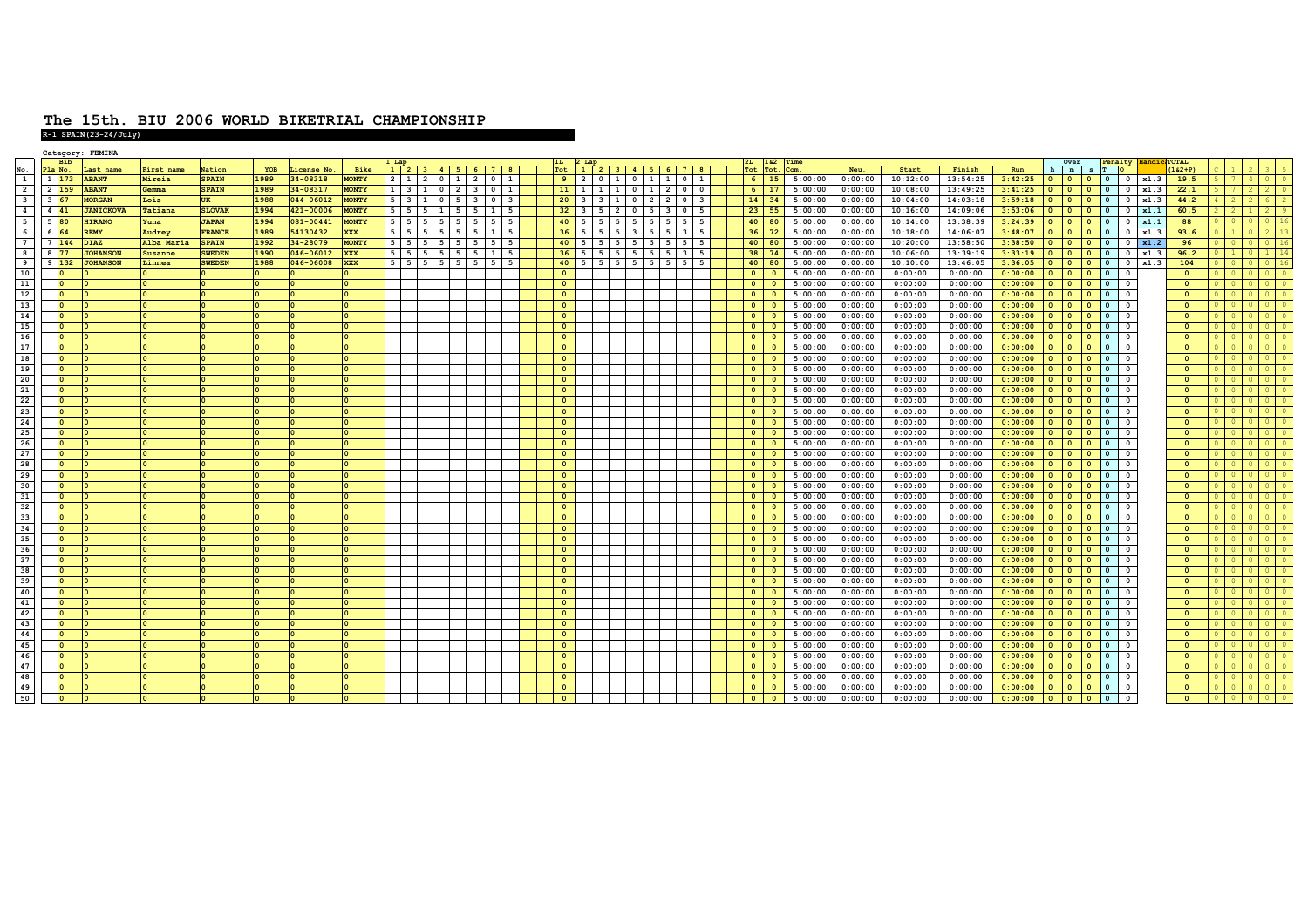|                         |           | Category: CADET  |              |                  |      |              |              |                                                                |                         |                |                              |                                |                |                            |                                                 |                                          |                                 |                                           |                                         |            |                |                         |         |         |          |          |         |                             |                          |                                                   |                         |               |                |                |                         |
|-------------------------|-----------|------------------|--------------|------------------|------|--------------|--------------|----------------------------------------------------------------|-------------------------|----------------|------------------------------|--------------------------------|----------------|----------------------------|-------------------------------------------------|------------------------------------------|---------------------------------|-------------------------------------------|-----------------------------------------|------------|----------------|-------------------------|---------|---------|----------|----------|---------|-----------------------------|--------------------------|---------------------------------------------------|-------------------------|---------------|----------------|----------------|-------------------------|
|                         |           |                  |              |                  |      |              |              |                                                                |                         |                |                              |                                |                |                            |                                                 |                                          |                                 |                                           |                                         |            |                | 1&2 Time                |         |         |          |          |         | Over                        |                          |                                                   |                         | Penalty TOTAL |                |                |                         |
| No.                     | Pla No.   | Last name        | First name   | Nation           | YOB  | License No.  | Bike         | $1\mid 2\mid 3\mid 4\mid 5\mid 6\mid 7\mid 8\mid 9\mid 10$ Tot |                         |                |                              |                                |                |                            | $1$ $2$ $3$ $4$ $5$ $6$ $7$ $8$ $9$ $10$ Tot    |                                          |                                 |                                           |                                         |            |                | Tot.                    | Com     | Neu.    | Start    | Finish   | Run     | h   m   s   T               |                          |                                                   |                         | $162+P$       |                |                |                         |
| $\mathbf{1}$            | 127       | <b>KOLAR</b>     | Vaclav       | <b>CZECH</b>     | 1991 | $420 - 6044$ | <b>MONTY</b> | 51<br>1<br>1                                                   | $\circ$                 | $\Omega$       | $\overline{2}$<br>$1 \vert$  | - 51<br>3 <sup>1</sup>         |                |                            | 0 18 5 0 1 1 0 3                                |                                          |                                 | $\overline{0}$                            | $\mathbf{1}$<br>$^{\circ}$              | $^{\circ}$ | 11             | 29                      | 5:30:00 | 0:00:00 | 11:02:00 | 16:23:29 | 5:21:29 | $\bullet$<br>$\overline{0}$ |                          | $\overline{\phantom{0}}$ $\overline{\phantom{0}}$ | $\mathbf 0$             | 29            | -6             | 2 <sub>1</sub> | $\overline{\mathbf{3}}$ |
| $\overline{2}$          | 137       | <b>COURTES</b>   | Theau        | <b>FRANCE</b>    | 1990 | 91207383     | <b>XXX</b>   | $2 \mid 1$<br>$\overline{2}$                                   | $\overline{2}$          | $\overline{2}$ | 5<br>$\circ$                 | $\circ$<br>- 5                 |                |                            | 0 19 1 1 0 3 0 5 0                              |                                          |                                 |                                           | 1  <br>$\mathbf{1}$                     | 5          | $17$ 36        |                         | 5:30:00 | 0:00:00 | 11:00:00 | 16:05:11 | 5:05:11 | $\bullet$<br>$\bullet$      |                          | $0$ 0                                             | $\mathbf 0$             | 36            |                |                | $\overline{4}$          |
| $\overline{\mathbf{3}}$ | 115       | <b>GRECNER</b>   | Samuel       | <b>SLOVAK</b>    | 1990 | 421-00046    | XXX          | $1 \quad 1$<br>1                                               | $\overline{2}$          | $\circ$        | 5<br>$\overline{\mathbf{3}}$ | $\mathbf{1}$<br>5              |                |                            | 1 20 1 1 0 1 5 5 1 0 1                          |                                          |                                 |                                           |                                         | 1          | $16$ 36        |                         | 5:30:00 | 0:00:00 | 11:14:00 | 16:32:34 | 5:18:34 | $\bullet$<br>$\circ$        |                          | 0 0                                               | $\circ$                 | 36            |                |                | $\overline{4}$          |
| $\overline{4}$          | 121       | <b>BOYES</b>     | Chris        | <b>UK</b>        | 1990 | 044-06052    | <b>MONTY</b> | $\circ$                                                        | $\Omega$                |                | 5<br>$\mathbf{1}$            | $\mathbf{1}$<br>- 5            |                |                            | $0$ 20 3 0                                      | $1 \mid 5 \mid 5$                        |                                 | 5<br>$\overline{\mathbf{0}}$              | $\mathbf{0}$<br>-1                      |            | 21             | $\vert$ 41              | 5:30:00 | 0:00:00 | 11:20:00 | 16:27:27 | 5:07:27 | $\bullet$<br>$\bullet$      |                          |                                                   | $\mathbf{0}$            | 41            |                |                |                         |
| $5\overline{5}$         | 120       | <b>MUSTIELES</b> | Abel         | <b>SPAIN</b>     | 1991 | 34-50017     | <b>XXX</b>   | 1<br>$\overline{2}$                                            | $\circ$                 |                | 1<br>$\overline{\mathbf{3}}$ | 5<br>$\overline{\mathbf{3}}$   |                | $5 \overline{25}$          | 5<br>l 1                                        | $2 \mid 1$                               | $\mathbf{1}$                    | $\overline{2}$<br>$\overline{\mathbf{3}}$ | $\mathbf{1}$<br><b>1</b>                |            | 18             | 43                      | 5:30:00 | 0:00:00 | 11:24:00 | 16:35:15 | 5:11:15 | $\bullet$<br>$\overline{0}$ |                          | $0$ 0                                             | $\circ$                 | 43            |                |                |                         |
| 6                       | 186       | <b>CHAPUIS</b>   | Jerome       | SWITZERLAND 1990 |      | 041-02002    | <b>XXX</b>   | $\vert$ 2<br>$\mathbf{1}$                                      | 5                       | $\mathbf{1}$   | $\overline{2}$<br>5          | $\overline{\mathbf{3}}$<br>- 5 |                | $5 \overline{\smash{)}31}$ | $\mathbf{1}$<br>$\overline{1}$                  | $2 \mid 2 \mid 1$                        |                                 | $5 \mid 3$                                | $\overline{2}$<br>$\overline{2}$        | 5          | 24             | 55                      | 5:30:00 | 0:00:00 | 11:22:00 | 16:38:00 | 5:16:00 | $\bullet$<br>$\overline{0}$ |                          |                                                   | $\circ$                 | 55            |                |                |                         |
| $7\overline{ }$         | 100       | <b>PINOS</b>     | Mihal        | <b>CZECH</b>     | 1990 | 420-8953     | <b>XXX</b>   | 5<br>$1\vert$                                                  |                         |                | 5<br>$\mathbf{1}$            | $\overline{\mathbf{3}}$<br>-5  |                | $1 \overline{29}$ 5        | $\overline{1}$<br><sup>1</sup>                  | $\vert$ 1                                | $\overline{\mathbf{0}}$<br>5    | 5                                         | $\overline{\mathbf{3}}$<br>$\mathbf{1}$ |            | 27             | 56                      | 5:30:00 | 0:00:00 | 11:18:00 | 16:29:54 | 5:11:54 | $\bullet$<br>$\bullet$      |                          |                                                   | $\mathbf{0}$            | 56            |                | -3-            |                         |
| 8                       | 88        | <b>IZUKA</b>     | Ryuta        | <b>JAPAN</b>     | 1991 | 081-00400    | <b>XXX</b>   | 5                                                              |                         |                | 5<br>1                       | $1\vert$<br>-5                 | $1\vert$       | 28                         | 5<br>5                                          | 300                                      | l 1                             | 5<br>$\overline{0}$                       | 5<br><sup>1</sup>                       | -5         | 30             | 58                      | 5:30:00 | 0:00:00 | 10:56:00 | 16:15:27 | 5:19:27 | $\bullet$<br>$\bullet$      | $\overline{\phantom{a}}$ | $\overline{0}$                                    | $\circ$                 | 58            |                |                |                         |
| 9                       | 124       | <b>OAKLEY</b>    | Joe          | <b>UK</b>        | 1991 | 044-06060    | <b>MONTY</b> | $5\overline{5}$<br>$\overline{2}$                              | -5                      |                | 1                            | $\overline{\mathbf{3}}$        | -31            | 35                         | $5^{\circ}$<br>$\vert$ 1                        | $\mathbf{1}$<br>$\overline{\phantom{a}}$ | $\overline{1}$                  | $5 \mid 1$                                | $\overline{2}$<br>$\overline{2}$        | 3          | 24             | 59                      | 5:30:00 | 0:00:00 | 11:06:00 | 16:09:36 | 5:03:36 | $\bullet$<br>$\bullet$      |                          |                                                   | $\mathbf 0$             | 59            |                |                |                         |
| 10                      | 187       | <b>WILSON</b>    |              | <b>UK</b>        |      |              |              |                                                                |                         |                | 1<br>5                       | $\mathbf{1}$                   |                |                            |                                                 |                                          |                                 | 5<br><sup>1</sup>                         |                                         | -3         |                |                         |         |         |          |          |         |                             |                          |                                                   |                         | 61            |                |                |                         |
|                         |           |                  | Scott        |                  | 1990 | 044-06011    | <b>MONTY</b> | $\overline{2}$<br>- 51                                         | $\overline{\mathbf{3}}$ |                |                              | $\overline{2}$                 |                | $2 \overline{29}$          | 5<br>$\vert$ 2<br>$\mathbf{1}$                  |                                          | $3 \quad 5$                     |                                           | 5<br>$\overline{2}$                     |            | 32             | 61                      | 5:30:00 | 0:00:00 | 10:50:00 | 15:56:00 | 5:06:00 | $\bullet$<br>$\overline{0}$ |                          |                                                   | $\mathbf{0}$            |               |                |                |                         |
| 11                      | 91        | <b>SEBASTI</b>   | Arnau        | <b>SPAIN</b>     | 1990 | 34-08274     | <b>MONTY</b> | 5<br>$\mathbf{1}$                                              |                         |                | 5                            | 5<br>$\overline{2}$            | 5              | 38                         | 5<br>5<br>$\overline{2}$                        | 5                                        | 5<br>5                          | $\mathbf{1}$                              | $\mathbf{1}$<br>$\overline{2}$          |            | 32             | 70                      | 5:30:00 | 0:00:00 | 10:48:00 | 15:48:18 | 5:00:18 | $\bullet$<br>$\circ$        | $\bullet$                | $\circ$                                           | $\circ$                 | 70            | $\overline{4}$ |                |                         |
| 12                      | 174       | <b>JOHANSON</b>  | Daniel       | <b>SWEDEN</b>    | 1990 | 046-06007    | <b>MONTY</b> | $\overline{\mathbf{3}}$<br>$\overline{2}$                      | $\overline{\mathbf{3}}$ |                | 5<br>5                       | 5<br>-3                        | -5             | 35                         | 5<br>5<br>$\mathbf{1}$                          | $\overline{\mathbf{3}}$                  | $\mathbf{1}$                    | 5<br>5                                    | 5<br><sup>1</sup>                       |            | 36             | 71                      | 5:30:00 | 0:00:00 | 11:04:00 | 16:08:38 | 5:04:38 | $\bullet$<br>$\overline{0}$ |                          | $\overline{\phantom{0}}$ $\overline{\phantom{0}}$ | $\mathbf 0$             | 71            | $\overline{4}$ |                |                         |
| 13                      | 196       | <b>ARROYO</b>    | Jorge        | <b>SPAIN</b>     | 1990 | 34-28077     | <b>MONTY</b> | 51<br>$\overline{2}$<br>51                                     | 5                       | $\overline{2}$ | 5<br>-5                      | 5<br>$\mathbf{1}$              | $\overline{2}$ | 37                         | $\vert$ 5<br>$\vert 5 \vert$                    | $1 \mid 3 \mid 2$                        |                                 | $5 \mid 5$                                | $\overline{2}$<br>$\mathbf{1}$          | 5.         | $34$ 71        |                         | 5:30:00 | 0:00:00 | 10:52:00 | 16:00:45 | 5:08:45 | $\bullet$<br>$\bullet$      |                          |                                                   | $\mathbf 0$             | 71            | $\mathbf{3}$   |                |                         |
| 14                      | 93        | <b>GONZALE2</b>  | Marcos       | <b>SPAIN</b>     | 1991 | 34-33043     | <b>MONTY</b> | 5<br>- 51                                                      |                         |                | 5                            | - 5                            | - 5            | 48                         | 5<br>5                                          | 5 3                                      | 5<br>5                          | 5                                         | 5<br>-1                                 |            | 44             | l 92                    | 5:30:00 | 0:00:00 | 10:58:00 | 16:03:22 | 5:05:22 | $\bullet$<br>$\overline{0}$ |                          | $\overline{\bullet}$ $\overline{\bullet}$         | $\mathbf{0}$            | 92            |                | -2             |                         |
| 15                      | 107       | <b>KUBENKA</b>   | Lukas        | <b>CZECH</b>     | 1990 | 420-8905     | <b>MONTY</b> | $5 \vert$<br>5<br>5                                            | 5                       | -5             | 5<br>5 <sub>5</sub>          | 5<br>-5                        | -5             | 50                         | $5^{\circ}$<br>$\begin{array}{c} 5 \end{array}$ |                                          | $5 \mid 3 \mid 3 \mid 5 \mid 5$ |                                           | $5^{\circ}$<br>$\overline{2}$           | 5          | 43             | 93                      | 5:30:00 | 0:00:00 | 11:12:00 | 16:24:58 | 5:12:58 | $\bullet$<br>$\bullet$      |                          |                                                   | $\mathbf 0$             | 93            |                |                |                         |
| 16                      | 122       | <b>KUBENKA</b>   | Michal       | <b>CZECH</b>     | 1991 | 420-8904     | <b>MONTY</b> | 5<br>5 <sub>l</sub>                                            | 5                       |                | - 5<br>5                     | 5<br>- 5                       | - 5            | 50                         | 5<br>5<br>5                                     | $\overline{\mathbf{3}}$                  | $\vert 5$<br>5                  | 5                                         | 5<br>$\overline{\mathbf{3}}$            | 5          | 46             | 96                      | 5:30:00 | 0:00:00 | 11:16:00 | 16:21:20 | 5:05:20 | $\bullet$<br>$\bullet$      |                          |                                                   | $\mathbf{0}$            | 96            |                |                |                         |
| 17                      | 191       | <b>SAUMADE</b>   | <b>Brice</b> | <b>FRANCE</b>    | 1990 | 66524923     | <b>MONTY</b> | 5<br>5                                                         | 5                       |                | 5 <sub>5</sub><br>5          | 5<br>-5                        | 5              | 50                         | 5<br>5<br>5                                     | 5                                        | $\overline{\mathbf{3}}$<br>5    | 5                                         | 5<br>3                                  |            | 46             | 96                      | 5:30:00 | 0:00:00 | 11:10:00 | 16:17:35 | 5:07:35 | $\bullet$<br>$\bullet$      | $\overline{\phantom{a}}$ | $\overline{\phantom{a}}$                          | $\mathbf{0}$            | 96            |                |                |                         |
| 18                      | 172       | <b>ERIKSSOI</b>  | Freddie      | <b>SWEDEN</b>    | 1990 | 046-06015    | <b>XXX</b>   | - 51<br>5                                                      | - 5                     | -5             | 5<br>5 <sub>5</sub>          | 5                              | 5              | 50                         | 5<br>5<br>5                                     | 5                                        | 5                               | 5<br>5                                    | 5<br>$\overline{\mathbf{3}}$            | 5          | 48             | 98                      | 5:30:00 | 0:00:00 | 10:54:00 | 16:05:52 | 5:11:52 | $\bullet$<br>$\bullet$      |                          | $\overline{\bullet}$ $\overline{\bullet}$         | $\mathbf 0$             | 98            |                |                |                         |
| 19                      | 171       | LINDAHL          | William      | <b>SWEDEN</b>    | 1991 | 046-06018    | <b>MONTY</b> | 51<br>5<br>- 5                                                 | 5                       | -51            | 5<br>5                       | 5 <sub>5</sub><br>5            | -5             | 50                         | 5<br>5                                          | 5<br>5                                   | $\vert 5 \vert$                 | 5<br>5                                    | 5<br>5                                  | -5         | 50             | 100                     | 5:30:00 | 0:00:00 | 11:08:00 | 16:12:30 | 5:04:30 | $\bullet$<br>$\bullet$      |                          |                                                   | $\circ$                 | 100           |                | $\Omega$       |                         |
| 20                      |           | <b>ALKEMA</b>    | Gil          | <b>BELGIUM</b>   | 1991 | 032-00053    | <b>MONTY</b> |                                                                |                         |                |                              |                                |                | $\mathbf{0}$               |                                                 |                                          |                                 |                                           |                                         |            | $\bullet$      | $\bullet$               | 5:30:00 | 0:00:00 | 0:00:00  | 0:00:00  | 0:00:00 | $\bullet$<br>$\bullet$      | $\overline{\phantom{a}}$ | $\overline{\phantom{a}}$                          | $\mathbf 0$             |               |                | $\circ$        |                         |
| 21                      | <u>lo</u> | <b>FIORET</b>    | Anthony      | <b>FRANCE</b>    | 1990 | 46030362     | <b>XXX</b>   |                                                                |                         |                |                              |                                |                | $\mathbf{0}$               |                                                 |                                          |                                 |                                           |                                         |            | $\bullet$      | $\overline{\mathbf{0}}$ | 5:30:00 | 0:00:00 | 0:00:00  | 0:00:00  | 0:00:00 | $\bullet$<br>$\bullet$      |                          |                                                   | $\mathbf{0}$            | $\Omega$      |                |                |                         |
| 22                      |           |                  |              |                  |      |              |              |                                                                |                         |                |                              |                                |                | $\circ$                    |                                                 |                                          |                                 |                                           |                                         |            | $\bullet$      | $\bullet$               | 5:30:00 | 0:00:00 | 0:00:00  | 0:00:00  | 0:00:00 | $\bullet$<br>$\bullet$      |                          |                                                   | $\circ$                 |               |                |                |                         |
| 23                      |           |                  |              |                  |      | ۱o           |              |                                                                |                         |                |                              |                                |                | $\Omega$                   |                                                 |                                          |                                 |                                           |                                         |            | $\bullet$      | $\overline{\mathbf{0}}$ | 5:30:00 | 0:00:00 | 0:00:00  | 0:00:00  | 0:00:00 | $\bullet$<br>$\overline{0}$ | $\bullet$                | $\circ$                                           | $\mathbf{0}$            |               |                |                |                         |
| 24                      |           |                  |              |                  |      | ۱o           |              |                                                                |                         |                |                              |                                |                | $\bullet$                  |                                                 |                                          |                                 |                                           |                                         |            | $\bullet$      | $\overline{0}$          | 5:30:00 | 0:00:00 | 0:00:00  | 0:00:00  | 0:00:00 | $\bullet$<br>$\bullet$      |                          | $0$ 0                                             | $\mathbf 0$             |               |                |                |                         |
| 25                      |           |                  |              |                  |      | -lo          |              |                                                                |                         |                |                              |                                |                | $\overline{0}$             |                                                 |                                          |                                 |                                           |                                         |            | $\bullet$      | $\overline{\mathbf{0}}$ | 5:30:00 | 0:00:00 | 0:00:00  | 0:00:00  | 0:00:00 | $\circ$<br>$\bullet$        |                          | $\overline{\phantom{0}}$ $\overline{\phantom{0}}$ | $\mathbf{0}$            |               | $\Omega$       | $\Omega$       |                         |
| 26                      |           |                  |              |                  |      | <b>lo</b>    |              |                                                                |                         |                |                              |                                |                | $\mathbf{0}$               |                                                 |                                          |                                 |                                           |                                         |            | $\bullet$      | $\overline{0}$          | 5:30:00 | 0:00:00 | 0:00:00  | 0:00:00  | 0:00:00 | $\bullet$<br>$\bullet$      |                          |                                                   | $\circ$                 |               |                | $\circ$        |                         |
| 27                      |           |                  |              |                  |      | <b>lo</b>    |              |                                                                |                         |                |                              |                                |                | $\bullet$                  |                                                 |                                          |                                 |                                           |                                         |            | $\bullet$      | $\overline{0}$          | 5:30:00 | 0:00:00 | 0:00:00  | 0:00:00  | 0:00:00 | $\bullet$<br>$\bullet$      |                          |                                                   | $\mathbf 0$             |               |                | $\circ$        |                         |
| 28                      |           |                  |              |                  |      | ۱o           |              |                                                                |                         |                |                              |                                |                | $\Omega$                   |                                                 |                                          |                                 |                                           |                                         |            | $\bullet$      | $\overline{0}$          | 5:30:00 | 0:00:00 | 0:00:00  | 0:00:00  | 0:00:00 | $\bullet$<br>$\bullet$      |                          |                                                   | $\circ$                 |               |                |                |                         |
| 29                      |           |                  |              |                  |      | 10           |              |                                                                |                         |                |                              |                                |                | $\circ$                    |                                                 |                                          |                                 |                                           |                                         |            | $\overline{0}$ | $\overline{\mathbf{0}}$ | 5:30:00 | 0:00:00 | 0:00:00  | 0:00:00  | 0:00:00 | $\bullet$<br>$\circ$        |                          | $\overline{\phantom{0}}$ $\overline{\phantom{0}}$ | $\mathbf{0}$            |               |                |                |                         |
| 30                      |           |                  |              |                  |      | <b>lo</b>    |              |                                                                |                         |                |                              |                                |                |                            |                                                 |                                          |                                 |                                           |                                         |            |                |                         |         |         |          |          |         |                             |                          |                                                   |                         |               |                |                |                         |
|                         |           |                  |              |                  |      |              |              |                                                                |                         |                |                              |                                |                | $\circ$                    |                                                 |                                          |                                 |                                           |                                         |            | $\bullet$      | $\overline{0}$          | 5:30:00 | 0:00:00 | 0:00:00  | 0:00:00  | 0:00:00 | $\bullet$<br>$\bullet$      | $\bullet$                | $\overline{\phantom{a}}$                          | $\circ$                 |               |                |                |                         |
| 31                      |           |                  |              |                  |      | ۱o           |              |                                                                |                         |                |                              |                                |                | $\overline{0}$             |                                                 |                                          |                                 |                                           |                                         |            | $\bullet$      | $\overline{\mathbf{0}}$ | 5:30:00 | 0:00:00 | 0:00:00  | 0:00:00  | 0:00:00 | $\bullet$<br>$\overline{0}$ |                          | $\overline{\bullet}$ $\overline{\bullet}$         | $\mathbf 0$             |               |                |                |                         |
| 32                      |           |                  |              |                  |      | <b>lo</b>    |              |                                                                |                         |                |                              |                                |                | $\overline{0}$             |                                                 |                                          |                                 |                                           |                                         |            | $\bullet$      | $\overline{\mathbf{0}}$ | 5:30:00 | 0:00:00 | 0:00:00  | 0:00:00  | 0:00:00 | $\bullet$<br>$\bullet$      | $\overline{\phantom{a}}$ | $\overline{\phantom{a}}$                          | $\mathbf{0}$            |               |                |                |                         |
| 33                      |           |                  |              |                  |      | <b>lo</b>    |              |                                                                |                         |                |                              |                                |                | $\bullet$                  |                                                 |                                          |                                 |                                           |                                         |            | $\bullet$      | $\bullet$               | 5:30:00 | 0:00:00 | 0:00:00  | 0:00:00  | 0:00:00 | $\bullet$<br>$\bullet$      |                          |                                                   | $\mathbf 0$             | $\Omega$      |                |                |                         |
| 34                      |           |                  |              |                  |      | ۱o           |              |                                                                |                         |                |                              |                                |                | $\circ$                    |                                                 |                                          |                                 |                                           |                                         |            | $\bullet$      | $\bullet$               | 5:30:00 | 0:00:00 | 0:00:00  | 0:00:00  | 0:00:00 | $\bullet$<br>$\bullet$      |                          |                                                   | $\circ$                 | $\Omega$      |                |                |                         |
| 35                      |           |                  |              |                  |      | ۱o           |              |                                                                |                         |                |                              |                                |                | $\circ$                    |                                                 |                                          |                                 |                                           |                                         |            | $\bullet$      | $\bullet$               | 5:30:00 | 0:00:00 | 0:00:00  | 0:00:00  | 0:00:00 | $\bullet$<br>$\bullet$      | $\bullet$                | $\overline{\mathbf{0}}$                           | $\mathbf{o}$            |               |                |                |                         |
| 36                      |           |                  |              |                  |      | ۱o           |              |                                                                |                         |                |                              |                                |                | $\bullet$                  |                                                 |                                          |                                 |                                           |                                         |            | $\bullet$      | $\overline{0}$          | 5:30:00 | 0:00:00 | 0:00:00  | 0:00:00  | 0:00:00 | $\circ$<br>$\overline{0}$   | $\overline{0}$           | $\overline{\phantom{a}}$                          | $\mathbf{0}$            |               |                |                |                         |
| 37                      |           |                  |              |                  |      | <b>lo</b>    |              |                                                                |                         |                |                              |                                |                | $\overline{0}$             |                                                 |                                          |                                 |                                           |                                         |            | $\bullet$      | $\bullet$               | 5:30:00 | 0:00:00 | 0:00:00  | 0:00:00  | 0:00:00 | $\bullet$<br>$\bullet$      |                          |                                                   | $\mathbf 0$             | $\Omega$      | $\Omega$       |                |                         |
| 38                      |           |                  |              |                  |      | ١o           |              |                                                                |                         |                |                              |                                |                | $\Omega$                   |                                                 |                                          |                                 |                                           |                                         |            | $\bullet$      | $\overline{\mathbf{0}}$ | 5:30:00 | 0:00:00 | 0:00:00  | 0:00:00  | 0:00:00 | $\bullet$<br>$\overline{0}$ | $\overline{0}$           | $\overline{\phantom{0}}$                          | $\mathbf{0}$            |               |                | $\Omega$       |                         |
| 39                      |           |                  |              |                  |      | <b>lo</b>    |              |                                                                |                         |                |                              |                                |                | $\bullet$                  |                                                 |                                          |                                 |                                           |                                         |            | $\bullet$      | $\bullet$               | 5:30:00 | 0:00:00 | 0:00:00  | 0:00:00  | 0:00:00 | $\bullet$<br>$\bullet$      |                          |                                                   | $\mathbf{0}$            |               |                | $\circ$        |                         |
| 40                      |           |                  |              |                  |      | ۱o           |              |                                                                |                         |                |                              |                                |                | $\mathbf{0}$               |                                                 |                                          |                                 |                                           |                                         |            | $\bullet$      | $\overline{\mathbf{0}}$ | 5:30:00 | 0:00:00 | 0:00:00  | 0:00:00  | 0:00:00 | $\bullet$<br>$\bullet$      |                          |                                                   | $\mathbf{0}$            |               |                |                |                         |
| 41                      |           |                  |              |                  |      | 10           |              |                                                                |                         |                |                              |                                |                | $\circ$                    |                                                 |                                          |                                 |                                           |                                         |            | $\bullet$      | $\overline{\mathbf{0}}$ | 5:30:00 | 0:00:00 | 0:00:00  | 0:00:00  | 0:00:00 | $\bullet$<br>$\bullet$      |                          |                                                   | $\mathbf{0}$            |               |                |                |                         |
| 42                      |           |                  |              |                  |      | <b>l</b> o   |              |                                                                |                         |                |                              |                                |                | $\Omega$                   |                                                 |                                          |                                 |                                           |                                         |            | $\bullet$      | $\overline{0}$          | 5:30:00 | 0:00:00 | 0:00:00  | 0:00:00  | 0:00:00 | $\circ$<br>$\overline{0}$   | $\overline{0}$           | $\circ$                                           | $\mathbf{0}$            |               |                |                |                         |
| 43                      |           |                  |              |                  |      | <b>lo</b>    |              |                                                                |                         |                |                              |                                |                | $\bullet$                  |                                                 |                                          |                                 |                                           |                                         |            | $\bullet$      | $\overline{0}$          | 5:30:00 | 0:00:00 | 0:00:00  | 0:00:00  | 0:00:00 | $\bullet$<br>$\bullet$      |                          |                                                   | $\circ$                 |               |                |                |                         |
| 44                      |           |                  |              |                  |      | <b>lo</b>    |              |                                                                |                         |                |                              |                                |                | $\circ$                    |                                                 |                                          |                                 |                                           |                                         |            | $\bullet$      | $\overline{\mathbf{0}}$ | 5:30:00 | 0:00:00 | 0:00:00  | 0:00:00  | 0:00:00 | $\circ$<br>$\overline{0}$   | l o                      | $\overline{\phantom{0}}$                          | $\mathbf{0}$            |               |                |                |                         |
| 45                      |           |                  |              |                  |      | ۱o           |              |                                                                |                         |                |                              |                                |                | $\circ$                    |                                                 |                                          |                                 |                                           |                                         |            | $\bullet$      | $\bullet$               | 5:30:00 | 0:00:00 | 0:00:00  | 0:00:00  | 0:00:00 | $\bullet$<br>$\bullet$      | $\overline{\phantom{a}}$ | $\overline{\phantom{a}}$                          | $\circ$                 |               |                |                |                         |
| 46                      |           |                  |              |                  |      | <b>lo</b>    |              |                                                                |                         |                |                              |                                |                | $\circ$                    |                                                 |                                          |                                 |                                           |                                         |            | $\bullet$      | $\overline{0}$          | 5:30:00 | 0:00:00 | 0:00:00  | 0:00:00  | 0:00:00 | $\bullet$<br>$\bullet$      |                          |                                                   | $\circ$                 |               |                |                |                         |
| 47                      |           |                  |              |                  |      |              |              |                                                                |                         |                |                              |                                |                | $\Omega$                   |                                                 |                                          |                                 |                                           |                                         |            | $\bullet$      | $\overline{0}$          | 5:30:00 | 0:00:00 | 0:00:00  | 0:00:00  | 0:00:00 | $\bullet$<br>$\bullet$      |                          | $\circ$<br>$\circ$                                | $\overline{\mathbf{0}}$ |               |                |                |                         |
| 48                      |           |                  |              |                  |      |              |              |                                                                |                         |                |                              |                                |                | $\mathbf{0}$               |                                                 |                                          |                                 |                                           |                                         |            | $\bullet$      | $\overline{\mathbf{0}}$ | 5:30:00 | 0:00:00 | 0:00:00  | 0:00:00  | 0:00:00 | $\bullet$<br>$\bullet$      | $\mathbf{o}$             | $\circ$                                           | $\circ$                 |               |                |                |                         |
| 49                      |           |                  |              |                  |      | <b>lo</b>    |              |                                                                |                         |                |                              |                                |                | $\overline{0}$             |                                                 |                                          |                                 |                                           |                                         |            | $\overline{0}$ | $\Omega$                | 5:30:00 | 0:00:00 | 0:00:00  | 0:00:00  | 0:00:00 | $\bullet$<br>$\overline{0}$ |                          |                                                   | $\mathbf 0$             | $\Omega$      | $\Omega$       |                |                         |
| 50                      | <b>lo</b> |                  |              |                  |      |              |              |                                                                |                         |                |                              |                                |                | $\circ$                    |                                                 |                                          |                                 |                                           |                                         |            | $\bullet$      | $\overline{\mathbf{0}}$ | 5:30:00 | 0:00:00 | 0:00:00  | 0:00:00  | 0:00:00 | $\circ$<br>$\bullet$        |                          | 0 0                                               | $\circ$                 |               | $\Omega$       |                |                         |
|                         |           |                  |              |                  |      |              |              |                                                                |                         |                |                              |                                |                |                            |                                                 |                                          |                                 |                                           |                                         |            |                |                         |         |         |          |          |         |                             |                          |                                                   |                         |               |                |                |                         |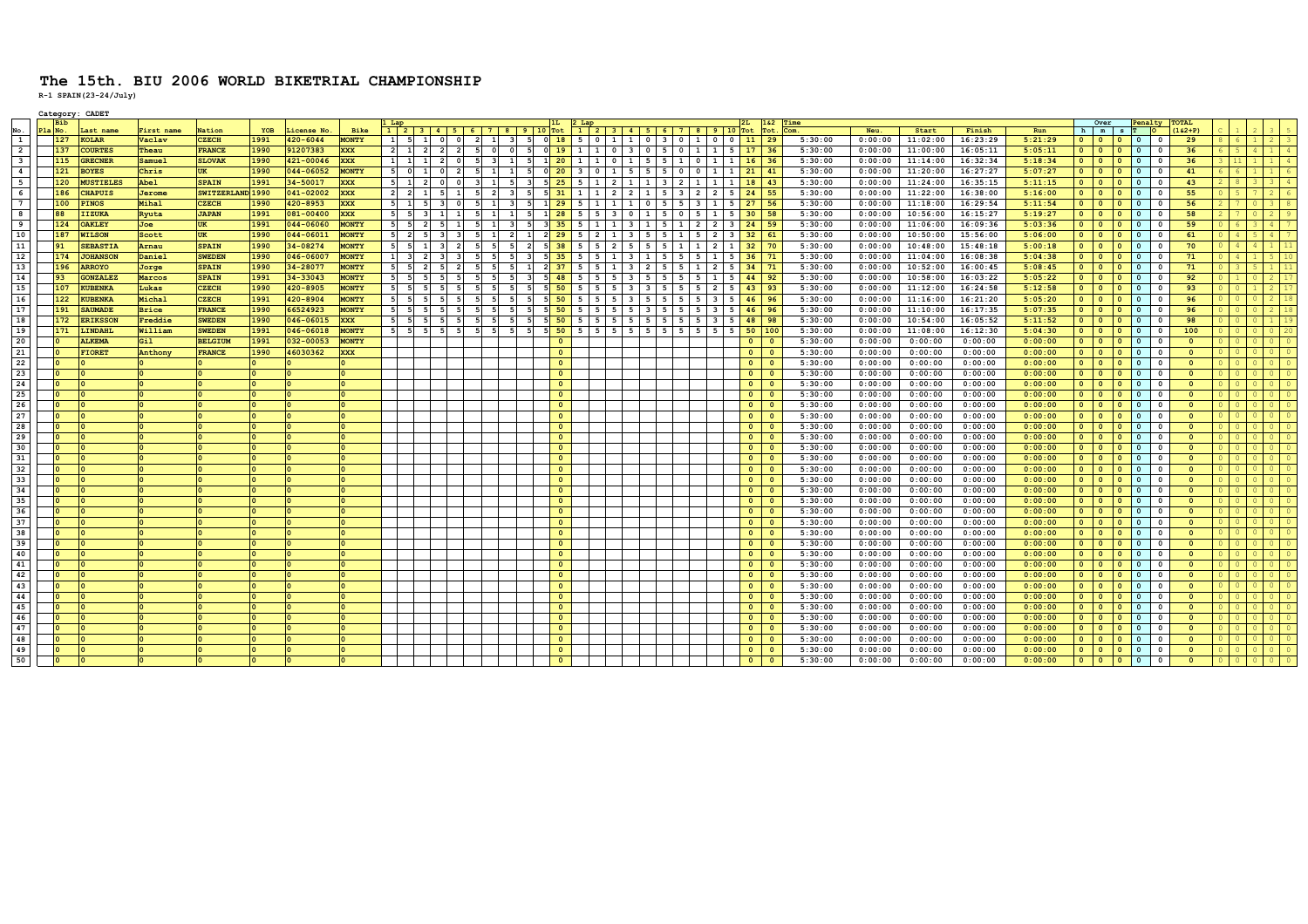**R-1 SPAIN(23-24/July) Category: SENIOR**

|                                            |                      | <b>Bib</b><br>Last name         | First name         | Nation                              | YOB                 | License No.               | Bike                         |                   |                                                                    |                                 |         |                           |              | $3   4   5   6   7   8   9   10$ Tot                             |                     |                              |                                       | Tot                                                                                                    | Neu.               | Start                                   | Finish             |                                                                                                        |                                 | Penalty<br>h m s T                                                                                                  | $152 + P$                   |  |
|--------------------------------------------|----------------------|---------------------------------|--------------------|-------------------------------------|---------------------|---------------------------|------------------------------|-------------------|--------------------------------------------------------------------|---------------------------------|---------|---------------------------|--------------|------------------------------------------------------------------|---------------------|------------------------------|---------------------------------------|--------------------------------------------------------------------------------------------------------|--------------------|-----------------------------------------|--------------------|--------------------------------------------------------------------------------------------------------|---------------------------------|---------------------------------------------------------------------------------------------------------------------|-----------------------------|--|
| $\overline{1}$                             |                      | 194 REMY                        | Morgan             | <b>FRANCE</b>                       | 1985                | 54130433                  |                              |                   | 0 1 0 0 0 0                                                        |                                 |         | 0 0 1 0 2 1               |              |                                                                  |                     |                              |                                       |                                                                                                        |                    |                                         |                    | 100000000024 5:30:00 0:58:00 9:04:00 14:26:11 4:24:11 0 0 0                                            |                                 | $\overline{\phantom{a}}$<br>$\overline{\ }$                                                                         |                             |  |
| $\overline{2}$                             |                      | MUZIGA                          | Peter              | <b>SLOVAK</b>                       | 1983                | 121-00031                 | <b>MONTY</b>                 |                   |                                                                    | $0$ 0                           |         | $5$ 0                     | 500          | 0 0 0 0 0 1 1 0 1 1                                              |                     |                              |                                       | 6 <sup>1</sup><br>5:30:00                                                                              | 0:00:00            | 10:16:00                                |                    | $15:45:42$ $5:29:42$ 0 0                                                                               |                                 | $\overline{\phantom{a}}$<br>$\overline{\phantom{a}}$<br>$\overline{\phantom{a}}$                                    |                             |  |
| $\overline{\mathbf{3}}$                    |                      | 197 PLANAS<br>112 GALI          | Eduard             | <b>SPAIN</b><br>SPAIN               | 1989<br>1980        | 34-17046<br>34-44023      | MONTY<br>MONTY               | $0 \t2 \t3$       | l o<br>20                                                          | $\Omega$<br> 0 0<br>$1 \vert 1$ |         | 300<br>20                 |              | 80000000001019<br>6 1 0 0 0 1 0 0 0 1 0 3 9                      |                     |                              |                                       | 5:30:00<br>5:30:00                                                                                     | 0:13:00            | $0:08:00$ 10:12:00<br>9:48:00           |                    | $15:38:21$ $5:18:21$ 0 0 0<br>$15:12:09$ $5:11:09$ 0 0                                                 |                                 | To<br>$\overline{\phantom{a}}$<br>$\overline{\ }$<br>$\overline{\phantom{a}}$<br>$\overline{\phantom{a}}$           | $\bullet$<br>$\overline{9}$ |  |
| $\overline{4}$<br>$\overline{\phantom{a}}$ |                      | 168 GARCIA B.                   | Jorge<br>David     | <b>SPAIN</b>                        | 1987                | 34-01001                  | <b>XXX</b>                   |                   |                                                                    |                                 |         |                           |              |                                                                  |                     |                              |                                       | $ 0 0 2 5 8 0 1 0 1 0 1 1 0 0 0 4 12 5:30:00$                                                          |                    | $0:46:00$ 9:28:00                       |                    | $14:26:07$ $4:12:07$ 0 0 0                                                                             |                                 | To<br>$\overline{\phantom{a}}$                                                                                      | 12                          |  |
| $6\overline{6}$                            |                      | 195 JUGAND                      | Stephan            | FRANCE                              | 1980                | 48054859                  | MONT?                        |                   | 111100                                                             | $\overline{2}$                  |         | $1 \mid 1 \mid$           | 900          |                                                                  |                     |                              |                                       | $0$ 1 0 3 2 1 0 1 0 8 17 5:30:00                                                                       | 0:09:00            | 10:06:00                                |                    | $15:30:10$ $5:15:10$ 0 0                                                                               |                                 | $\overline{\phantom{a}}$<br><b>To</b><br>$\circ$                                                                    | 17                          |  |
| $\overline{7}$                             | <b>RR</b>            | MINO                            | Atomu              | <b>TAPAN</b>                        | 1989                | 081-00300                 | <b>xxx</b>                   |                   | 1000005                                                            |                                 |         |                           |              | 0 5 11 0 0 0 0 0 0 1 0 5 2 0 8 19                                |                     |                              |                                       | 5:30:00                                                                                                | 0:45:00            | 9:24:00                                 |                    | $14:47:57$ $4:38:57$ 0 0                                                                               |                                 | $\overline{\phantom{a}}$<br>l o<br>$\overline{\phantom{0}}$                                                         | 19                          |  |
| $\overline{\phantom{a}}$                   |                      | 97<br>PROCHAZKA<br>117 TSHTGURO | Adam               | <b>CZECH</b><br><b>TAPAN</b>        | 1981<br><b>1982</b> | $420 - 1573$<br>081-00159 | <b>XXX</b><br><b>MONTY</b>   |                   | 102500                                                             | 0 <sup>1</sup>                  |         |                           |              |                                                                  |                     |                              |                                       | 1 0 10 0 0 1 0 0 1 0 0 1 0 1 1 5 9 19 5:30:00                                                          |                    | $0:11:00$ 10:02:00<br>$0.44:00$ 9:30:00 |                    | $15:23:50$ 5:10:50 0 0                                                                                 |                                 | $\overline{\phantom{a}}$<br>$\overline{\phantom{a}}$<br>$\overline{\phantom{a}}$<br>$\overline{0}$                  | 19<br>22                    |  |
| $\overline{9}$<br>10                       |                      | 86 IZOUIERDO                    | Masashi<br>Ivan    | <b>SPAIN</b>                        | 1980                | 34-37002                  | <b>XXX</b>                   |                   | 2520113                                                            | 0 0                             |         |                           |              |                                                                  |                     |                              |                                       | 0 3 5 0 0 1 0 0 5 0 14 0 1 3 0 0 2 1 0 1 0 8 22 5:30:00<br>1 2 16 0 1 0 0 0 0 3 0 0 1 1 1 6 22 5:30:00 | 0:04:00            | 10:14:00                                |                    | $14:54:54$ $4:40:54$ 0 0 0<br>$15:41:27$ $5:23:27$ 0 0 0                                               |                                 | $\overline{\phantom{a}}$<br>$\overline{\phantom{a}}$<br>$\circ$                                                     | 22                          |  |
| 11                                         |                      | 176 BRAVO                       | Pablo              | <b>SPAIN</b>                        | 1987                | 34-37008                  | <b>MONTY</b>                 |                   |                                                                    |                                 |         |                           |              |                                                                  |                     |                              |                                       | 1 1 2 1 1 1 1 1 1 0 1 1 1 1 5 1 4 2 1 1 2 2 0 1 1 0 1 0 1 1 1 10 24 5:30:00                            | 0:12:00            | 9:44:00                                 |                    | $15:07:10$ $5:11:10$ 0 0 0                                                                             |                                 | $\overline{\phantom{a}}$<br>$\circ$                                                                                 | 24                          |  |
| 12                                         |                      | 151 BUSOUET                     | Joan               | <b>SPAIN</b>                        | 1979                | 34-43005                  | <b>MONTY</b>                 |                   | sititio loiolois                                                   |                                 |         |                           |              |                                                                  |                     |                              |                                       | 1 5 18 2 1 1 1 0 1 0 0 1 0 1 1 2 9 27 5:30:00                                                          | 0:47:00            | 9:18:00                                 |                    | $14:31:01$ $4:26:01$ 0 0                                                                               |                                 | $\blacksquare$<br>$\overline{\phantom{a}}$<br>$\circ$                                                               | 27                          |  |
| 13                                         |                      | 108 LEVIN                       | Bjorn              | <b>SWEDEN</b>                       | 1986                | 046-06001                 | <b>XXX</b>                   |                   |                                                                    |                                 |         |                           |              |                                                                  |                     |                              |                                       |                                                                                                        | 0:12:00            | 10:10:00                                |                    | 15:16:13 4:54:13 0 0 0                                                                                 |                                 | $\overline{\phantom{a}}$<br>$\circ$                                                                                 | 29                          |  |
| 14                                         |                      | 178 SHIBATA                     | Yasutak            | <b>JAPAN</b>                        | 1989                | 081-00328                 | <b>MONTY</b>                 |                   |                                                                    |                                 |         |                           |              |                                                                  |                     |                              |                                       |                                                                                                        | 0:20:00            | 9:20:00                                 |                    | $15:00:26$ 5:20:26 0 0 0                                                                               |                                 | $\circ$ $\circ$                                                                                                     | 30                          |  |
| 15<br>16                                   |                      | 135 BACKGREN<br>190 DUTEIL      | Peter              | <b>SWEDEN</b><br>FRANCE             | 1989<br>1984        | 046-06002<br>46030879     | <b>XXX</b><br><b>MONT?</b>   |                   | 0 1 0 0 2 5                                                        |                                 | 0 0 5 5 |                           |              | 18 0 1 1 1 0 5 0 0 3 5 16                                        |                     |                              |                                       | 34<br>5:30:00<br>19 1 2 2 0 1 5 2 0 1 1 15 34 5:30:00                                                  | 0:31:00<br>0:10:00 | 9:44:00                                 |                    | 14:39:55 4:24:55 0 0 0                                                                                 |                                 | $\overline{\phantom{a}}$<br>$\circ$<br>$\overline{0}$<br>$\circ$                                                    | 34<br>34                    |  |
| 17                                         | 95                   | DE PFAFF                        | Yannick<br>Enrique | <b>SPAIN</b>                        | 1984                | 34-08256                  | <b>MONTY</b>                 |                   | 2 0 1 0<br>5 1 3 0 3 3                                             |                                 |         | $2 \mid 5 \mid$           |              | 3 0 5 5  <mark>28</mark>  0 0 3 0 1 0 2 0 1 1 <mark> 8 36</mark> |                     |                              |                                       | 5:30:00                                                                                                | 0:11:00            | 10:04:00<br>9:56:00                     |                    | $15:34:18$ $5:20:18$ 0 0 0                                                                             |                                 | $\overline{\phantom{a}}$<br>$\overline{\phantom{a}}$                                                                | 36                          |  |
| 18                                         |                      | 192 KOLB                        | Maxime             | <b>FRANCE</b>                       | 1988                | 46030355                  | <b>MONTY</b>                 |                   | 3111500                                                            | 55                              |         | 511                       |              |                                                                  |                     |                              |                                       | 1 1 0 0 0 0 5 0 1 2 12 38 5:30:00                                                                      | 0:53:00            | 9:16:00                                 |                    | $\begin{array}{c cccccc} 15:32:22 & 5:25:22 & 0 & 0 & 0 \\ 14:34:04 & 4:25:04 & 0 & 0 & 0 \end{array}$ |                                 | $\circ$ $\circ$                                                                                                     | 38                          |  |
| 19                                         |                      | BATLLE<br>175                   | Angel              | SPAIN                               | 1984                | 34-43001                  | MONT?                        |                   | 35121115                                                           |                                 |         |                           |              | $1 \mid 1 \mid 1 \mid 3 \mid 3 \mid 1 \mid 1 \mid 1 \mid 16$     |                     |                              |                                       | $41$ 5:30:00                                                                                           | 0:25:00            | 9:38:00                                 |                    | $14:53:48$ $4:50:48$ 0                                                                                 | $\overline{\phantom{a}}$        | $\overline{\bullet}$<br>$\overline{\phantom{a}}$<br>$\overline{0}$                                                  | 41                          |  |
| 20                                         |                      | 76 ZEDEK                        | Tomas              | <b>CZECH</b>                        | 1975                | 420-8872                  | <b>XXX</b>                   |                   | 5 5 0 0 0 1 2 0 5 5 5 2                                            |                                 |         |                           |              |                                                                  |                     |                              |                                       | 25 0 0 0 0 5 5 0 0 2 2 14 39 5:30:00 0:13:00 9:10:00                                                   |                    |                                         |                    | $15:09:00$ $5:46:00$ 0 16 0                                                                            |                                 | $\vert$ 4 0                                                                                                         | 43                          |  |
| 21                                         | 82                   | <b>MURATA</b>                   | Riki               | <b>JAPAN</b>                        | 1980                | 081-00430                 | <b>XXX</b>                   |                   | $1 \mid 3 \mid 2 \mid 1 \mid 0 \mid 5 \mid 1 \mid 0 \mid 5 \mid 5$ |                                 |         |                           | $23 \quad 3$ |                                                                  |                     |                              |                                       | 1   1   0   2   1   0   5   5   5   23   46   5:30:00                                                  | 0:46:00            | 9:12:00                                 |                    | $14:44:59$ $4:46:59$ 0 0                                                                               |                                 | $\overline{\phantom{a}}$<br> 0 0                                                                                    | 46                          |  |
| 22                                         |                      | 105 WALKER<br><b>MARCOS</b>     | Chris<br>Jonathan  | $\overline{ux}$                     | 1987<br>1987        | 044-06002<br>$14 - 37009$ | MONT?<br>MONTY               |                   | 5000115                                                            |                                 |         | $5 \mid 5 \mid 21 \mid 5$ |              |                                                                  |                     |                              |                                       | 0 5 0 5 1 1 1 5 5 27 48 5:30:00                                                                        | 0:55:00            | $1:10:00$ 9:00:00<br>9:06:00            |                    | $14:15:02$ $4:05:02$ 0 0 0                                                                             |                                 | $\overline{\phantom{a}}$<br>$\overline{\phantom{a}}$<br>$\overline{\phantom{a}}$<br>$\mathbf 0$                     | 48<br>49                    |  |
| 23<br>24                                   |                      | 123 REW                         | Peter              | SPAIN<br>$\overline{\text{UK}}$     | 1984                | 044-06085                 | <b>XXX</b>                   |                   |                                                                    |                                 |         |                           |              |                                                                  |                     |                              |                                       | $1$   2   2   5   2   0   1   1   15   49   5:30:00<br>$3$ 1 1 0 5 5 0 1 5 26 49 5:30:00               | 0:17:00            | 9:26:00                                 |                    | $14:14:10$ $4:13:10$ 0 0<br>15:14:05   5:31:05   0   1   5                                             |                                 | $\overline{\phantom{a}}$<br>$\overline{\phantom{a}}$                                                                | 50                          |  |
| 25                                         |                      | 156 Freire                      | Victor Hugo        | SPAIN                               | 1986                | $14 - 33040$              |                              |                   |                                                                    |                                 |         |                           |              |                                                                  |                     |                              |                                       | $5$   2   5   5   3   5   1   5   33   64   5:30:00                                                    | 0:12:00            | 9:58:00                                 |                    | $15:18:16$ $5:08:16$ 0 0                                                                               |                                 | $\overline{\phantom{a}}$<br>$\overline{\phantom{a}}$<br>$\overline{\bullet}$                                        | 64                          |  |
| 26                                         |                      | 84 MATIAS                       | Aramburu           | <b>ARGENTINI</b>                    | 1978                | 005-43412                 | MONT?                        |                   |                                                                    |                                 |         |                           |              |                                                                  |                     |                              |                                       | 3 1 2 1 5 5 5 34 65 5:30:00                                                                            | 0:38:00            | 9:32:00                                 |                    | $14:42:13$ $4:32:13$ 0 0 0                                                                             |                                 | $\overline{\phantom{a}}$<br>$\overline{\phantom{a}}$                                                                | 65                          |  |
| 27                                         |                      | 113 ROTH                        | Lukas              | <b>SLOVAK</b>                       | 1988                | 121-00040                 | <b>XXX</b>                   |                   |                                                                    |                                 |         |                           |              |                                                                  | 2 5 5 32            |                              |                                       | 5:30:00                                                                                                | 0:23:00            | 9:42:00                                 |                    | $15:03:04$ $4:58:04$ 0 0                                                                               |                                 | $\overline{\bullet}$                                                                                                | 66                          |  |
| 28                                         | 184                  | <b>DONNELLY</b>                 | Karl               | UK                                  | L988                | 044-06058                 | MONT?                        |                   |                                                                    |                                 |         |                           |              |                                                                  |                     | $5 \mid 3 \mid 5 \mid 30$    |                                       | 67<br>5:30:00                                                                                          | 0:13:00            | 9:50:00                                 |                    | $15:22:20$ $5:19:20$ 0 0 0 0                                                                           |                                 |                                                                                                                     | $\bullet$<br>67             |  |
| 29<br>30                                   |                      | 59<br>GOMES<br>74<br>DONNET.T.Y | Filipe<br>Kieran   | PORTUGAL<br><b>UK</b>               | 1979<br>1986        | 351-253001<br>044-06059   | MONTY<br><b>MONTY</b>        |                   | $5$ 1 5 3                                                          |                                 |         |                           |              |                                                                  | $3$ 3 $3$ 1 $3$ 33  |                              |                                       | 69<br>5:30:00<br>5:30:00<br>69                                                                         | 0:06:00<br>0:11:00 | 10:18:00<br>9:52:00                     |                    | $15:05:20$ 4:41:20 0 0<br>$15:27:44$ 5:24:44 0 0 0                                                     |                                 | $\overline{\ }$<br>$\overline{\phantom{a}}$<br>$\circ$<br>l o<br>$\overline{\phantom{a}}$                           | 69<br>69                    |  |
| 31                                         |                      | WHEELER<br>136                  | Sam                | UK                                  | 1986                | 044-06010                 | <b>XXX</b>                   |                   |                                                                    |                                 |         |                           |              |                                                                  |                     | $5 \quad 2 \quad 5 \quad 36$ |                                       | 70<br>5:30:00                                                                                          | 0:19:00            | 9:46:00                                 |                    | $14:32:36$ $4:27:36$ 0 0                                                                               |                                 | $\overline{\phantom{a}}$<br>$\overline{\phantom{a}}$<br>$\bullet$                                                   | 70                          |  |
| 32                                         | <b>87</b>            | <b>SALVATELLA</b>               | Marc               | <b>SPATN</b>                        | 1976                | 34-43007                  | <b>MONTY</b>                 |                   | $5$ $5$ $2$ $3$ $2$ $2$                                            | 5 <sup>1</sup>                  |         |                           |              |                                                                  |                     |                              |                                       | 2   5   2   5   5   5   1   5   40   73   5:30:00                                                      | 0:00:00            | 9:54:00                                 |                    | $15:24:43$ $5:30:43$ 0 0 43                                                                            |                                 | $\mathbf{I}$<br>$\overline{\phantom{a}}$                                                                            | 74                          |  |
| 33                                         |                      | 79 LOPEZ                        | Carlos             | <b>SPAIN</b>                        | 1986                | 034-08271                 | <b>MONTY</b>                 |                   | 555111                                                             |                                 |         |                           |              |                                                                  |                     |                              |                                       | $3$   5   2   5   5   5   37   76   5:30:00                                                            | 0:56:00            | 9:02:00                                 |                    | $15:24:56$ $5:26:56$ 0 0                                                                               |                                 | $\overline{\phantom{a}}$<br>T o<br>Tо                                                                               | 76                          |  |
| 34<br>35                                   |                      | 189 CHAPITS                     | Robin              | SWITZERLAND 1988                    |                     | 041-02003                 | <b>XXX</b>                   |                   | 551152                                                             | I 5.                            |         |                           |              | 2 5 0 5 5 5 5 1 5 38                                             |                     |                              |                                       | 77<br>5:30:00                                                                                          | 0:09:00            | 10:08:00                                |                    | 15:52:51   5:35:51   0   5                                                                             |                                 | 51<br>$\overline{2}$<br>$\overline{0}$                                                                              | 79                          |  |
| 36                                         |                      | 170 SEDDON<br>193 ASTBURY       | Joe<br>Thomas      | $\overline{\text{UK}}$<br><b>UK</b> | 1988<br>1986        | 044-06006<br>044-06024    | <b>MONTY</b><br><b>xxx</b>   |                   | 5 5 5 5 5<br>51155555311                                           | 55                              |         | 55                        |              |                                                                  | 1 1 5 2 2 2 5 34 81 |                              |                                       | 5:30:00<br>$5$   $5$   $5$   $5$   $5$   $1$   $5$   $5$   $46$   $86$   $5:30:00$                     | 0:00:00            | $0:19:00$ 10:00:00<br>9:32:00           |                    | $14:56:58$ $4:37:58$ 0 0 0                                                                             |                                 | $\overline{\phantom{a}}$<br>$\overline{\phantom{a}}$<br>$\circ$                                                     | 81<br>86                    |  |
| 37                                         |                      | 183 CLARET                      | Antonio            | <b>BRASII</b>                       | 1984                | 055-06001                 | <b>XXX</b>                   | $5 \mid 5 \mid 5$ |                                                                    |                                 |         | 2 <sub>15</sub>           |              |                                                                  |                     |                              |                                       | $5$   $5$   $5$   $48$   $91$   $5:30:00$                                                              | 0:54:00            | 9:26:00                                 |                    | 14:58:15   5:26:15   0   0   0   0<br>$14:29:27$ $4:09:27$ 0 0                                         |                                 | $\overline{\phantom{a}}$<br>$\overline{\phantom{a}}$<br>$\circ$                                                     | 91                          |  |
| 38                                         |                      | 90 NAKATANI                     | Chikara            | <b>JAPAN</b>                        | 1987                | 081-00510                 | <b>XXX</b>                   |                   | 5 5 5 5 3 5 5                                                      | 55                              |         | 55                        |              |                                                                  |                     |                              |                                       | 5 2 5 5 1 5 5 5 5 6 43 91 5:30:00                                                                      | 0:39:00            | 9:08:00                                 |                    | $14:49:36$ 5:02:36 0 0 0                                                                               |                                 | $\overline{\phantom{a}}$<br>$\circ$                                                                                 | 91                          |  |
| 39                                         |                      | 101 BAUDOIN                     | Tom                | FRANCE                              | 1988                | 60040091                  | <b>MONTY</b>                 | 555               |                                                                    |                                 |         |                           |              |                                                                  |                     | 5 3 5 48                     |                                       | 5:30:00                                                                                                | 0:24:00            | 9:36:00                                 |                    | $13:38:21$ $3:38:21$ 0 0                                                                               |                                 | $\overline{\phantom{a}}$<br>$\circ$                                                                                 | 96                          |  |
| 40                                         | 73                   | TAGG                            | Jordan             | UK                                  | 1982                | 044-06079                 | <b>MONTY</b>                 | 5515              |                                                                    |                                 |         |                           |              |                                                                  |                     |                              |                                       | $5$   $5$   $5$   $50$   $100$   $5:30:00$                                                             | 0:30:00            | 10:22:00                                |                    | $12:23:08$ $1:31:08$ 0 0                                                                               |                                 | $\frac{\sqrt{2}}{2}$<br>$\overline{\phantom{a}}$<br>$\circ$                                                         | 100                         |  |
| 41<br>42                                   |                      | 70<br><b>SILVA</b><br>ROGERO    | Carlos<br>Loic     | <b>PORTUGAL</b><br><b>FRANCE</b>    | 1979<br>1983        | 351-253007<br>66524922    | <b>MONTY</b><br><b>MONTY</b> |                   |                                                                    |                                 |         |                           |              |                                                                  |                     |                              | $\bullet$                             | $rel$ ret $5:30:00$<br>5:30:00                                                                         | 0:00:00<br>0:00:00 | 10:20:00<br>0:00:00                     | 0:00:00            | 0:00:00 <b>##########</b> 0 0 0<br>$0:00:00$ 0 0                                                       |                                 | $\overline{\phantom{a}}$<br>$\circ$<br>$\overline{\bullet}$<br>$\overline{\phantom{a}}$                             | DNF<br>$\circ$              |  |
| 43                                         |                      | HAGIWARA                        | Takuya             | <b>JAPAN</b>                        | 1985                | 081-00112                 | <b>MONTY</b>                 |                   |                                                                    |                                 |         |                           |              |                                                                  |                     |                              | $\bullet$                             | 5:30:00                                                                                                | 0:00:00            | 0:00:00                                 | 0:00:00            | $0:00:00$ 0 0                                                                                          |                                 | $\frac{1}{2}$<br>$\overline{\phantom{a}}$<br>$\circ$ $\circ$                                                        | $\circ$                     |  |
| 44                                         |                      | RIBERIO                         | Pedro              | PORTUGAL                            | 1989                | 351-253002                | MONTY                        |                   |                                                                    |                                 |         |                           |              |                                                                  |                     |                              |                                       | 5:30:00                                                                                                | 0:00:00            | 0:00:00                                 | 0:00:00            | 0:00:00                                                                                                | ⊺∘                              | ⊺∘<br>$\overline{\phantom{a}}$<br>$\overline{\phantom{a}}$                                                          |                             |  |
| 45                                         |                      | <b>SOUSA</b>                    | Daniel             | <b>PORTUGAL</b>                     | 1985                | 351-253003 XXX            |                              |                   |                                                                    |                                 |         |                           |              |                                                                  |                     |                              | $\bullet$                             | $0 \t 5:30:00$                                                                                         | 0:00:00            | 0:00:00                                 |                    | $0:00:00$ 0:00:00 0 0 0                                                                                |                                 | $\overline{\bullet}$ $\circ$                                                                                        |                             |  |
| 46                                         |                      | <b>SOUSA</b>                    | Joao               | PORTUGAL                            | 1987                | 351-253004                | <b>XXX</b>                   |                   |                                                                    |                                 |         |                           |              |                                                                  |                     |                              | $\bullet$                             | 5:30:00<br>$\circ$                                                                                     | 0:00:00            | 0:00:00                                 | 0:00:00            | $0:00:00$ 0                                                                                            | $\overline{\phantom{a}}$        | $\sqrt{2}$<br>$\bullet$<br>$\mathbf 0$                                                                              |                             |  |
| 47<br>48                                   |                      | FONSECA<br><b>SOUSA</b>         | Mario<br>Pedro     | <b>PORTUGAL</b><br>PORTUGAL         | 1982<br>1985        | 351-253005<br>351-253006  | MONT?<br><b>MONTY</b>        |                   |                                                                    |                                 |         |                           |              |                                                                  |                     |                              | $\bullet$                             | $\circ$<br>5:30:00<br>5:30:00<br>$\bullet$                                                             | 0:00:00<br>0:00:00 | 0:00:00<br>0:00:00                      | 0:00:00            | $0:00:00$ $0:000:00$ 0 0 0<br>0:00:00                                                                  |                                 | $\overline{\phantom{a}}$<br>$\circ$                                                                                 |                             |  |
| 49                                         | $\overline{\bullet}$ | ABREU                           | Pedro              | <b>PORTUGAL</b>                     | 1988                | 351-253009                | <b>MONTY</b>                 |                   |                                                                    |                                 |         |                           |              |                                                                  |                     |                              |                                       | $0 \t 0 \t 5:30:00$                                                                                    | 0:00:00            | 0:00:00                                 |                    | $0:00:00$ 0:00:00 0 0 0                                                                                |                                 | ⊺∘<br>$\overline{\phantom{a}}$<br>$\overline{\phantom{a}}$                                                          |                             |  |
| 50                                         |                      | FERREIRA                        | Manuel             | PORTUGAL                            | 1981                | 351-253010                | <b>IONTY</b>                 |                   |                                                                    |                                 |         |                           |              |                                                                  |                     |                              |                                       | 5:30:00                                                                                                | 0:00:00            | 0:00:00                                 | 0:00:00            | 0:00:00                                                                                                |                                 | $\mathbf 0$                                                                                                         |                             |  |
| 51                                         |                      | RIBEIRO                         | Diogo              | PORTUGAL                            | <b>1988</b>         | 351-253014                |                              |                   |                                                                    |                                 |         |                           |              |                                                                  |                     |                              | $\overline{\phantom{a}}$              | $\overline{\phantom{a}}$<br>5:30:00                                                                    | 0:00:00            | 0:00:00                                 |                    | $0:00:00$ 0:000:00 0 0 0                                                                               |                                 | $\overline{\phantom{a}}$<br>$\overline{\phantom{a}}$                                                                |                             |  |
| 52                                         |                      | TORRES                          | Eduardo            | PORTUGAL                            | 1983                | 351-253025                | MONTY                        |                   |                                                                    |                                 |         |                           |              |                                                                  |                     |                              |                                       | $\overline{\phantom{a}}$<br>5:30:00                                                                    | 0:00:00            | 0:00:00                                 | 0:00:00            | $0:00:00$ 0 0                                                                                          |                                 | $\overline{\bullet}$                                                                                                |                             |  |
| 53                                         |                      | <b>GOMES</b>                    | Joao               | PORTUGAL                            | 1985                | 351-253008                | <b>XXX</b>                   |                   |                                                                    |                                 |         |                           |              |                                                                  |                     |                              |                                       | $0 \quad 5:30:00$                                                                                      | 0:00:00            | 0:00:00                                 |                    | $0:00:00$ 0:00:00 0 0 0                                                                                |                                 | $\overline{\phantom{a}}$<br>$\overline{\phantom{a}}$                                                                |                             |  |
| 54<br>55                                   |                      | AFONSO<br><b>ALVES</b>          | Andre              | PORTUGAL<br>PORTUGAL                | L989<br>1989        | 51-253011<br>351-253012   | xxx<br>xxx                   |                   |                                                                    |                                 |         |                           |              |                                                                  |                     |                              |                                       | 5:30:00<br>5:30:00                                                                                     | 0:00:00<br>0:00:00 | 0:00:00<br>0:00:00                      | 0:00:00<br>0:00:00 | $0:00:00$ 0<br>$0:00:00$ 0 0                                                                           |                                 | $\overline{\phantom{a}}$<br>$\overline{\mathbf{0}}$<br>$\overline{\phantom{a}}$<br>$\overline{\phantom{a}}$         | $\bullet$                   |  |
| 56                                         |                      | PINTO                           | Joao               | PORTUGAL                            | 1988                | 351-253013                | xxx                          |                   |                                                                    |                                 |         |                           |              |                                                                  |                     |                              |                                       | 5:30:00                                                                                                | 0:00:00            | 0:00:00                                 | 0:00:00            | 0:00:00                                                                                                | $\overline{\phantom{a}}$        | $\circ$<br>$\mathbf 0$                                                                                              |                             |  |
| 57                                         |                      | <b>SELLERO</b>                  | David              | <b>SPAIN</b>                        | 1988                | 34-15002                  | MONTY                        |                   |                                                                    |                                 |         |                           |              |                                                                  |                     |                              | $\bullet$                             | 5:30:00<br>$\circ$                                                                                     | 0:00:00            | 0:00:00                                 | 0:00:00            | 0:00:00<br>$\overline{\phantom{a}}$                                                                    | $\overline{\phantom{a}}$        | $\overline{\phantom{a}}$<br>$\overline{\phantom{a}}$<br>l o                                                         | $\Omega$                    |  |
| 58                                         |                      | <b>SHAW</b>                     | <b>Juncar</b>      |                                     | 1987                | 044-06030                 | xxx                          |                   |                                                                    |                                 |         |                           |              |                                                                  |                     |                              | $\bullet$                             | $\circ$<br>5:30:00                                                                                     | 0:00:00            | 0:00:00                                 | 0:00:00            | $0:00:00$ 0 0                                                                                          |                                 | <b>To</b><br>$\overline{\phantom{a}}$<br>$\circ$                                                                    |                             |  |
| 59<br>- 60                                 | I٥                   |                                 |                    |                                     |                     |                           |                              |                   |                                                                    |                                 |         | $\Omega$                  |              |                                                                  |                     |                              | $\bullet$<br>$\overline{\phantom{a}}$ | 5:30:00<br>$\Omega$<br>$0 \quad 5:30:00$                                                               | 0:00:00<br>0:00:00 | 0:00:00<br>0:00:00                      | 0:00:00<br>0:00:00 | $0:00:00$ 0 0 0<br>$0:00:00$ 0 0                                                                       |                                 | $\overline{\phantom{a}}$<br>$\overline{\phantom{a}}$<br>$\overline{\phantom{a}}$<br>$\overline{\phantom{a}}$<br>Tо  | $\Omega$<br>$\Omega$        |  |
| 61                                         |                      |                                 |                    |                                     |                     |                           |                              |                   |                                                                    |                                 |         |                           |              |                                                                  |                     |                              | $\circ$                               | $\bullet$<br>5:30:00                                                                                   | 0:00:00            | 0:00:00                                 | 0:00:00            | 0:00:00                                                                                                | 0 0                             | $\overline{\phantom{a}}$<br>l o<br>$\circ$                                                                          | $\circ$                     |  |
| 62                                         |                      |                                 |                    |                                     |                     |                           |                              |                   |                                                                    |                                 |         |                           |              |                                                                  |                     |                              | $\bullet$                             | 5:30:00<br>$\Omega$                                                                                    | 0:00:00            | 0:00:00                                 | 0:00:00            | $0:00:00$ 0                                                                                            | $\overline{\phantom{a}}$        | T O<br>To the set<br>$\overline{\phantom{a}}$                                                                       | $\Omega$                    |  |
| 63                                         |                      |                                 |                    |                                     |                     |                           |                              |                   |                                                                    |                                 |         |                           |              |                                                                  |                     |                              | $^{\circ}$                            | $0 \quad 5:30:00$                                                                                      | 0:00:00            | 0:00:00                                 | 0:00:00            | $0:00:00$ 0 0 0                                                                                        |                                 | $\overline{\phantom{a}}$<br>$\circ$                                                                                 |                             |  |
| 64                                         |                      |                                 |                    |                                     |                     |                           |                              |                   |                                                                    |                                 |         |                           |              |                                                                  |                     |                              | $\Omega$                              | $\Omega$<br>5:30:00                                                                                    | 0:00:00            | 0:00:00                                 | 0:00:00            | 0:00:00                                                                                                | l o                             | T o<br>l o<br>$\circ$                                                                                               |                             |  |
| 65<br>66                                   |                      |                                 |                    |                                     |                     |                           |                              |                   |                                                                    |                                 |         |                           |              |                                                                  |                     |                              | $\Omega$<br>$^{\circ}$                | 5:30:00<br>- 0<br>5:30:00                                                                              | 0:00:00<br>0:00:00 | 0:00:00<br>0:00:00                      | 0:00:00<br>0:00:00 | 0:00:00<br>$0:00:00$ 0                                                                                 | 0 0<br>$\overline{\phantom{a}}$ | $\circ$<br>$\overline{\phantom{0}}$<br>$\overline{\phantom{a}}$<br>$\circ$<br>$\overline{\phantom{a}}$              |                             |  |
| 67                                         |                      |                                 |                    |                                     |                     |                           |                              |                   |                                                                    |                                 |         |                           |              |                                                                  |                     |                              |                                       | 5:30:00                                                                                                | 0:00:00            | 0:00:00                                 | 0:00:00            | 0:00:00                                                                                                | Τo                              | $\overline{\bullet}$<br>l o<br>$\circ$                                                                              |                             |  |
| 68                                         |                      |                                 |                    |                                     |                     |                           |                              |                   |                                                                    |                                 |         |                           |              |                                                                  |                     |                              | $\bullet$                             | $\circ$<br>5:30:00                                                                                     | 0:00:00            | 0:00:00                                 | 0:00:00            | $0:00:00$ 0                                                                                            | $\overline{\phantom{a}}$        | $\overline{\phantom{a}}$<br>l o<br>$\circ$                                                                          |                             |  |
| 69                                         |                      |                                 |                    |                                     |                     |                           |                              |                   |                                                                    |                                 |         |                           |              |                                                                  |                     |                              |                                       | 5:30:00                                                                                                | 0:00:00            | 0:00:00                                 | 0:00:00            | 0:00:00                                                                                                | ⊺∘                              | $\overline{\phantom{a}}$<br>$\overline{\phantom{0}}$<br>$^{\circ}$                                                  |                             |  |
| 70                                         |                      |                                 |                    |                                     |                     |                           |                              |                   |                                                                    |                                 |         |                           |              |                                                                  |                     |                              | $\circ$                               | 5:30:00                                                                                                | 0:00:00            | 0:00:00                                 | 0:00:00            | $0:00:00$ 0                                                                                            | $\overline{\phantom{a}}$        | $\overline{\phantom{a}}$<br>$\overline{\phantom{a}}$ $\overline{\phantom{a}}$                                       |                             |  |
| 71<br>72                                   |                      |                                 |                    |                                     |                     |                           |                              |                   |                                                                    |                                 |         |                           |              |                                                                  |                     |                              | $\bullet$                             | 5:30:00<br>$0$ 5:30:00 0:00:00                                                                         | 0:00:00            | 0:00:00<br>0:00:00                      | 0:00:00            | 0:00:00<br>$0:00:00$ $0:000:00$ 0 0                                                                    | $\overline{\phantom{a}}$        | $\overline{\phantom{a}}$<br>$\overline{\phantom{a}}$<br>$\,$ 0<br>$\overline{\bullet}$<br>$\overline{\phantom{a}}$  |                             |  |
| 73                                         |                      |                                 |                    |                                     |                     |                           |                              |                   |                                                                    |                                 |         |                           |              |                                                                  |                     |                              | $\bullet$                             | 5:30:00<br>$\bullet$                                                                                   | 0:00:00            | 0:00:00                                 | 0:00:00            | $0:00:00$ 0 0                                                                                          |                                 | $\overline{\phantom{a}}$<br>$\overline{\phantom{a}}$<br>$\circ$                                                     |                             |  |
| 74                                         |                      |                                 |                    |                                     |                     |                           |                              |                   |                                                                    |                                 |         |                           |              |                                                                  |                     |                              | $\overline{\bullet}$                  | $\overline{\phantom{a}}$<br>5:30:00                                                                    | 0:00:00            | 0:00:00                                 |                    | $0:00:00$ 0:00:00 0 0 0                                                                                |                                 | $\overline{\phantom{a}}$<br>$\overline{\phantom{a}}$                                                                |                             |  |
| 75                                         |                      |                                 |                    |                                     |                     |                           |                              |                   |                                                                    |                                 |         |                           |              |                                                                  |                     |                              |                                       | 5:30:00                                                                                                | 0:00:00            | 0:00:00                                 | 0:00:00            | $0:00:00$ 0 0                                                                                          |                                 | ⊺∘<br>$\overline{\phantom{a}}$<br>$\overline{\bullet}$                                                              |                             |  |
| 76                                         |                      |                                 |                    |                                     |                     |                           |                              |                   |                                                                    |                                 |         |                           |              |                                                                  |                     |                              | $\bullet$                             | $0 \t 5:30:00$                                                                                         | 0:00:00            | 0:00:00                                 |                    | $0:00:00$ 0:00:00 0 0 0                                                                                |                                 | $\overline{\phantom{a}}$<br>$\overline{\phantom{a}}$                                                                |                             |  |
| 77<br>78                                   |                      |                                 |                    |                                     |                     |                           |                              |                   |                                                                    |                                 |         |                           |              |                                                                  |                     |                              | $\overline{\phantom{a}}$              | 5:30:00<br>$\overline{\phantom{a}}$<br>5:30:00                                                         | 0:00:00<br>0:00:00 | 0:00:00<br>0:00:00                      | 0:00:00<br>0:00:00 | 0:00:00 0 0 0                                                                                          |                                 | $\overline{\mathbf{0}}$<br>$\overline{\phantom{a}}$<br>$\overline{\phantom{a}}$                                     |                             |  |
| 79                                         |                      |                                 |                    |                                     |                     |                           |                              |                   |                                                                    |                                 |         |                           |              |                                                                  |                     |                              | $\overline{\phantom{a}}$              | $\overline{\phantom{a}}$<br>5:30:00                                                                    | 0:00:00            | 0:00:00                                 | 0:00:00            | $0:00:00$ 0 0                                                                                          |                                 | $\overline{\phantom{a}}$<br>$\circ$                                                                                 |                             |  |
| 80                                         |                      |                                 |                    |                                     |                     |                           |                              |                   |                                                                    |                                 |         |                           |              |                                                                  |                     |                              | $\bullet$                             | 5:30:00<br>$\circ$                                                                                     | 0:00:00            | 0:00:00                                 | 0:00:00            | $0:00:00$ 0 0                                                                                          |                                 | $\overline{\phantom{a}}$<br>$\overline{\bullet}$<br>l o                                                             | $\Omega$                    |  |
| 81                                         |                      |                                 |                    |                                     |                     |                           |                              |                   |                                                                    |                                 |         |                           |              |                                                                  |                     |                              |                                       | 5:30:00                                                                                                | 0:00:00            | 0:00:00                                 | 0:00:00            | $0:00:00$ 0                                                                                            | $\overline{\phantom{a}}$        | $\bullet$<br>$\circ$<br>$\circ$                                                                                     |                             |  |
| 82                                         |                      |                                 |                    |                                     |                     |                           |                              |                   |                                                                    |                                 |         |                           |              |                                                                  |                     |                              | $\bullet$                             | 5:30:00<br>$\circ$                                                                                     | 0:00:00            | 0:00:00                                 | 0:00:00            | $0:00:00$ 0 0                                                                                          |                                 | $\overline{\phantom{a}}$<br>l o<br>$\overline{\mathbf{c}}$                                                          | $\Omega$                    |  |
| 83<br>84                                   |                      |                                 |                    |                                     |                     |                           |                              |                   |                                                                    |                                 |         |                           |              |                                                                  |                     |                              | $\Omega$<br>$\Omega$                  | 5:30:00<br>$\Omega$<br>$5:30:00$ $0:00:00$<br>$\Omega$                                                 | 0:00:00            | 0:00:00<br>0:00:00                      | 0:00:00<br>0:00:00 | $0:00:00$ 0 0<br>$0:00:00$ 0 0                                                                         |                                 | l o<br>l o<br>$\circ$<br>T o<br>l o<br>$\overline{\phantom{a}}$                                                     | $\Omega$                    |  |
| 85                                         |                      |                                 |                    |                                     |                     |                           |                              |                   |                                                                    |                                 |         |                           |              |                                                                  |                     |                              | $\overline{\phantom{0}}$              | 5:30:00<br>- 0                                                                                         | 0:00:00            | 0:00:00                                 | 0:00:00            | $0:00:00$ 0 0                                                                                          |                                 | T O<br>$\overline{\phantom{a}}$                                                                                     |                             |  |
| 86                                         |                      |                                 |                    |                                     |                     |                           |                              |                   |                                                                    |                                 |         |                           |              |                                                                  |                     |                              | $\Omega$                              | 5:30:00<br>$\Omega$                                                                                    | 0:00:00            | 0:00:00                                 | 0:00:00            | $0:00:00$ 0 0                                                                                          |                                 | $\overline{\phantom{a}}$<br>$\overline{\phantom{a}}$<br>$\circ$                                                     | $\Omega$                    |  |
| 87                                         |                      |                                 |                    |                                     |                     |                           |                              |                   |                                                                    |                                 |         |                           |              |                                                                  |                     |                              | $\overline{\phantom{a}}$              | 5:30:00<br>- 0                                                                                         | 0:00:00            | 0:00:00                                 | 0:00:00            | $0:00:00$ 0 0                                                                                          |                                 | $\overline{\phantom{a}}$<br>$\overline{\phantom{a}}$<br>T O                                                         |                             |  |
| 88                                         |                      |                                 |                    |                                     |                     |                           |                              |                   |                                                                    |                                 |         |                           |              |                                                                  |                     |                              | $\circ$                               | 5:30:00 0:00:00                                                                                        |                    | 0:00:00                                 |                    | $0:00:00$ 0:00:00<br>$\overline{\phantom{a}}$                                                          | $\overline{\phantom{a}}$        | $\overline{\phantom{a}}$<br>$\overline{\phantom{a}}$<br>$\circ$                                                     |                             |  |
| 89<br>90                                   |                      |                                 |                    |                                     |                     |                           |                              |                   |                                                                    |                                 |         |                           |              |                                                                  |                     |                              | $\bullet$                             | 5:30:00 0:00:00<br>$\bullet$<br>5:30:00<br>$\bullet$                                                   | 0:00:00            | 0:00:00<br>0:00:00                      | 0:00:00<br>0:00:00 | $0:00:00$ 0 0<br>$0:00:00$ 0 0                                                                         |                                 | $\overline{\bullet}$<br>$\overline{\phantom{a}}$<br>$\overline{\phantom{a}}$<br>$\overline{\phantom{a}}$<br>$\circ$ |                             |  |
| 91                                         |                      |                                 |                    |                                     |                     |                           |                              |                   |                                                                    |                                 |         |                           |              |                                                                  |                     |                              | $\bullet$                             | $0 \t 5:30:00$                                                                                         | 0:00:00            | 0:00:00                                 |                    | $0:00:00$ 0:00:00 0 0 0                                                                                |                                 | $\overline{\phantom{a}}$<br>$\overline{\phantom{a}}$                                                                |                             |  |
| 92                                         |                      |                                 |                    |                                     |                     |                           |                              |                   |                                                                    |                                 |         |                           |              |                                                                  |                     |                              |                                       | 5:30:00                                                                                                | 0:00:00            | 0:00:00                                 | 0:00:00            | $0:00:00$ 0 0                                                                                          |                                 | ⊺∘<br>$\overline{\mathbf{0}}$                                                                                       |                             |  |
| 93                                         |                      |                                 |                    |                                     |                     |                           |                              |                   |                                                                    |                                 |         |                           |              |                                                                  |                     |                              |                                       | 5:30:00                                                                                                | 0:00:00            | 0:00:00                                 | 0:00:00            | $0:00:00$ 0 0                                                                                          |                                 | $\overline{\phantom{a}}$<br>$\mathfrak o$<br>Tо                                                                     |                             |  |
| 94                                         |                      |                                 |                    |                                     |                     |                           |                              |                   |                                                                    |                                 |         |                           |              |                                                                  |                     |                              | $\Omega$                              | $\Omega$<br>5:30:00                                                                                    | 0:00:00            | 0:00:00                                 | 0:00:00            | $0:00:00$ 0                                                                                            | l o                             | l o<br>$\overline{\phantom{a}}$<br>$\mathbf 0$                                                                      |                             |  |
| 95<br>96                                   |                      |                                 |                    |                                     |                     |                           |                              |                   |                                                                    |                                 |         |                           |              |                                                                  |                     |                              | $\overline{\phantom{a}}$<br>$\Omega$  | 0.5:30:00 0:00:00<br>5:30:00                                                                           | 0:00:00            | 0:00:00<br>0:00:00                      | 0:00:00<br>0:00:00 | $0:00:00$ 0 0 0<br>$0:00:00$ 0                                                                         | l o                             | $\circ$<br>l o<br>$\overline{\phantom{a}}$<br>l o<br>$\circ$                                                        |                             |  |
| 97                                         |                      |                                 |                    |                                     |                     |                           |                              |                   |                                                                    |                                 |         |                           |              |                                                                  |                     |                              | $^{\circ}$                            | $\bullet$<br>$5:30:00$ $0:00:00$                                                                       |                    | 0:00:00                                 | 0:00:00            | $0:00:00$ 0 0                                                                                          |                                 | $\overline{\phantom{a}}$<br>$\circ$                                                                                 |                             |  |
| 98                                         |                      |                                 |                    |                                     |                     |                           |                              |                   |                                                                    |                                 |         |                           |              |                                                                  |                     |                              |                                       |                                                                                                        |                    |                                         |                    | 0 0 5:30:00 0:00:00 0:00:00 0:00:00 0:00:00 0 0 0                                                      |                                 | $\overline{\phantom{a}}$<br>$\overline{\phantom{a}}$                                                                |                             |  |
| 99                                         |                      |                                 |                    |                                     |                     |                           |                              |                   |                                                                    |                                 |         |                           |              |                                                                  |                     |                              | $\bullet$                             | 0 5:30:00                                                                                              | 0:00:00            |                                         |                    | $0:00:00$ 0:00:00 0:00:00 0 0 0                                                                        |                                 | $\overline{\phantom{a}}$<br>$\mathbf 0$                                                                             |                             |  |
| 100                                        |                      |                                 |                    |                                     |                     |                           |                              |                   |                                                                    |                                 |         |                           |              |                                                                  |                     |                              |                                       | 5:30:00                                                                                                | 0:00:00            | 0:00:00                                 | 0:00:00            | $0:00:00$ 0 0                                                                                          |                                 | $\overline{\bullet}$                                                                                                |                             |  |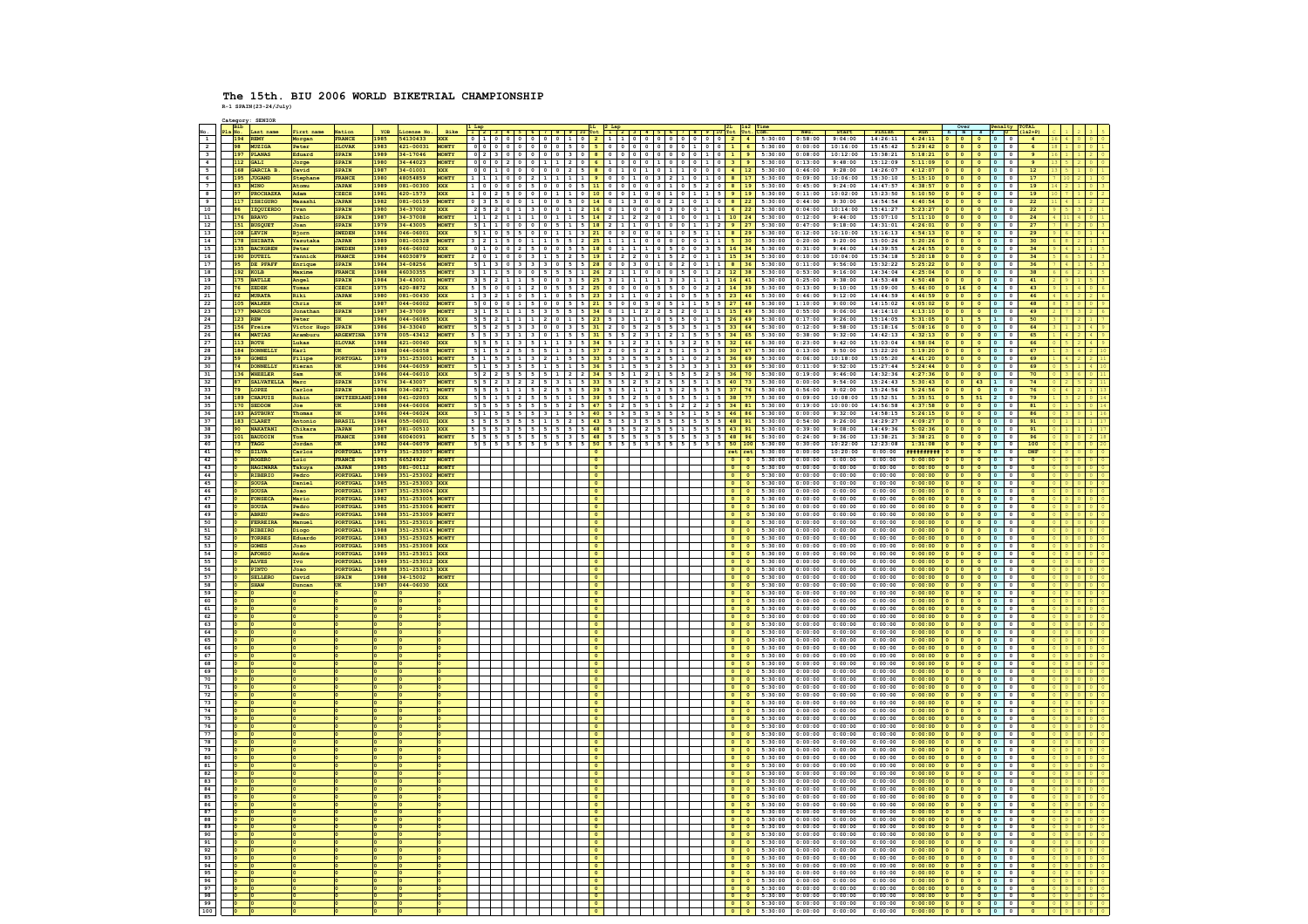|                          |                |     | Category: EXPERT             |                        |                        |             |                       |                    |                |                |             |                                                   |                                                |                   |                                                                    |                                                                    |           |                |                      |                      |                          |                                           |                     |                    |                                       |                                                                                                                                           |           |                          |                             |  |  |
|--------------------------|----------------|-----|------------------------------|------------------------|------------------------|-------------|-----------------------|--------------------|----------------|----------------|-------------|---------------------------------------------------|------------------------------------------------|-------------------|--------------------------------------------------------------------|--------------------------------------------------------------------|-----------|----------------|----------------------|----------------------|--------------------------|-------------------------------------------|---------------------|--------------------|---------------------------------------|-------------------------------------------------------------------------------------------------------------------------------------------|-----------|--------------------------|-----------------------------|--|--|
|                          | Bib            |     |                              |                        |                        |             |                       |                    |                |                |             |                                                   |                                                |                   |                                                                    |                                                                    |           |                |                      |                      |                          |                                           |                     |                    |                                       |                                                                                                                                           |           |                          |                             |  |  |
| No.                      | Pla No.        | 284 | Last name<br><b>BRUMOTTI</b> | First name<br>Vittorio | Nation<br><b>ITALY</b> | YOB<br>1980 | License No.<br>3908   | Bike<br><b>XXX</b> |                |                |             | $3   4   5   6   7   8$<br>2 0                    | $1 \n 0$                                       | 14                |                                                                    | $1   2   3   4   5   6   7   8   9   10   7$ ot<br>$5$ 1 1 0 0 1 0 |           |                | $1 \quad 1 \quad 0$  | 10                   |                          | Com.<br>$24$ 5:30:00 0:00:00              | Neu.                | Start              | Finish<br>$9:24:00$ 13:08:45          | Run<br>3:44:45                                                                                                                            | h n s T O |                          | $(162+P)$<br>24             |  |  |
| $\overline{1}$           |                |     |                              |                        | <b>ITIK</b>            | 1986        |                       |                    | 55             |                |             |                                                   |                                                |                   |                                                                    |                                                                    |           |                |                      |                      |                          |                                           |                     | 9:34:00            | 13:41:34                              |                                                                                                                                           |           |                          |                             |  |  |
| $\overline{2}$           |                |     | 291 BEDFORD                  | Gavin                  |                        |             | 044-06032 XXX         |                    | $5 \vert 2$    |                | $1$ 0 0     | $1$ 0<br>- 5                                      | $1 \quad 0 \quad 15$                           |                   |                                                                    |                                                                    |           |                |                      |                      |                          | 5 3 1 0 0 1 2 5 2 0 19 34 5:30:00 0:00:00 |                     |                    |                                       | 4:07:34 0 0 0 0 0 0                                                                                                                       |           |                          | 34                          |  |  |
| $\overline{\mathbf{3}}$  |                | 290 | <b>MOHAMET</b>               | Wayne                  | UK                     | 1983        | 044-06009 XXX         |                    | 5 <sub>1</sub> |                |             | 5<br>1<br>$\mathbf{1}$                            | $\circ$                                        | $0$ 22            | $\begin{array}{c cc}\n5 & 5 & 3 \\ \hline\n5 & 5 & 1\n\end{array}$ | $\frac{1}{\sqrt{2}}$                                               |           | $\circ$        | $\frac{1}{\sqrt{2}}$ | $0$ 0                | $14 \mid 36$             | 5:30:00                                   | 0:00:00             | 9:06:00            | 12:31:47                              | $\begin{array}{c cccccc}3:25:47&0&0&0&0&0\\ \hline 2:59:10&0&0&0&0&0 \end{array}$                                                         |           |                          | 36                          |  |  |
| $\overline{4}$           |                |     | 299 BUTLER                   | Daniel                 | <b>ITIK</b>            | 1986        | 044-06054 XXX         |                    | $5 - 5$        | 5 <sub>0</sub> |             | 5 <sub>0</sub><br>$\overline{2}$                  | $2 \t 0 \t 24$                                 |                   |                                                                    |                                                                    | $\bullet$ | $1 \mid 1$     |                      | $0 \t 0 \t 13 \t 37$ |                          | 5:30:00 0:00:00                           |                     | 9:10:00            | 12:09:10                              |                                                                                                                                           |           |                          | 37                          |  |  |
| $\overline{\phantom{a}}$ |                |     | 294 CLARKSON                 | Alaster                | UK                     | 1984        | 044-06023 XXX         |                    | $5$ 5          |                |             | $1 \quad 0$<br>- 51                               | 1<br>$1 \overline{1}$ 19                       |                   |                                                                    | 5 5 1 0 0 0 1                                                      |           |                |                      |                      |                          | $0$ 5 1 18 37 5:30:00 0:00:00             |                     |                    | $9:16:00$ 12:43:25                    | $3:27:25$ 0 0 0 0 0 0                                                                                                                     |           |                          | 37                          |  |  |
| 6                        |                | 295 | <b>GODDARD</b>               | Nick                   | UK                     | 1985        | 044-06038 XXX         |                    | $5 \vert$      |                | $\circ$     | - 5<br>$1 \quad 0$                                | 5 0 20                                         |                   | 5<br>$\mathbf{2}$                                                  | $\mathbf{1}$<br>$\circ$                                            | $\circ$   | $\vert$ 1      |                      | 5 2 2 18 38          |                          | 5:30:00                                   | 0:00:00             | 9:22:00            | 13:57:50                              | 4:35:50 0 0 0 0 0                                                                                                                         |           |                          | 38                          |  |  |
| 7                        |                | 287 | <b>SPALEK</b>                | Michal                 | <b>SLOVAR</b>          | 1983        | 421-00021 MONTY       |                    |                |                |             |                                                   | $3$ 0 23                                       |                   |                                                                    |                                                                    |           |                |                      |                      | $23 \mid 46$             | 5:30:00                                   | 0:00:00             | 9:22:00            | 13:08:55                              | $3:46:55$ 0 0 0 0 0                                                                                                                       |           |                          | 46                          |  |  |
| $\overline{\mathbf{8}}$  |                |     | 288 ALBOUY                   | Laurent                | <b>FRANCE</b>          | 1980        | 43352963 XXX          |                    | 5              |                |             |                                                   | $3$ 0 25                                       |                   |                                                                    |                                                                    |           |                | $3 \overline{3}$ $1$ |                      |                          | $23$ 48 5:30:00                           | 0:00:00             | 9:18:00            | 13:33:30                              | $4:15:30$ 0 0 0 0 0                                                                                                                       |           |                          | 48                          |  |  |
| $\overline{\phantom{a}}$ |                |     | 283 ESTEBAN                  | Roberto                | <b>SPAIN</b>           | 1976        | 34-37013              | XXX                | 5              | $1$ 0          |             | $1 \quad 1$<br>- 5                                | $5$ 1 24                                       |                   | $5\quad 5$                                                         | $\overline{2}$                                                     |           |                |                      |                      |                          | 5 5 2 29 53 5:30:00                       | 0:00:00             | 9:12:00            | 12:40:53                              | $3:28:53$ 0 0 0 0 0                                                                                                                       |           |                          | 53                          |  |  |
| 10                       |                | 293 | YOKOZEKI                     | Yu.                    | <b>JAPAN</b>           | 1990        | 081-00365             | MONTY              | 5              |                |             | $\overline{\mathbf{3}}$                           | $\overline{\mathbf{3}}$<br>1                   | 30                |                                                                    |                                                                    |           |                |                      | 26                   | 56                       | 5:30:00                                   | 0:00:00             | 9:08:00            | 13:21:13                              | $4:13:13$ 0 0 0 0 0                                                                                                                       |           |                          | 56                          |  |  |
| 11                       |                | 296 | PORTER                       | <b>James</b>           | <b>UK</b>              | 1989        | 044-06067 XXX         |                    | 5              |                |             | $\overline{1}$<br>$\overline{\phantom{a}}$<br>- 5 | $\overline{\phantom{a}}$                       | $5 \overline{36}$ |                                                                    |                                                                    |           |                |                      |                      |                          | $5$ 2 29 65 5:30:00                       | 0:00:00             | 9:34:00            | 13:35:45                              | $4:01:45$ 0 0 0 0 0                                                                                                                       |           |                          | 65                          |  |  |
| 12                       |                |     | 286 FERRERAS                 | Raul                   | <b>SPAIN</b>           | 1981        | 34-31004 XXX          |                    |                |                |             | $1 \quad 5$                                       | - 5<br>$2 \overline{32}$                       |                   |                                                                    |                                                                    |           |                |                      | $5 \t 5 \t 37 \t 69$ |                          | 5:30:00                                   | 0:00:00             | 9:28:00            | 12:40:59                              | $3:12:59$ 0 0 0 0 0                                                                                                                       |           |                          | 69                          |  |  |
| 13                       |                | 285 | MIYASHITA                    | Narumi                 | <b>JAPAN</b>           | 1989        | 081-00462 XXX         |                    | -5             |                |             | - 51<br>- 5                                       | 3 <sup>1</sup><br>$5 \overline{\phantom{0}37}$ |                   |                                                                    |                                                                    |           |                |                      | 52                   | $42$ 79                  | 5:30:00                                   | 0:00:00             | 9:04:00            | 13:23:52                              |                                                                                                                                           |           |                          | 82                          |  |  |
| 14                       |                | 297 | <b>DONOVAN</b>               | Patrick                | <b>ITIK</b>            | 1985        | 044-06028 XXX         |                    |                |                |             | - 5                                               | 5 <sup>1</sup><br>5                            | 40                |                                                                    |                                                                    |           | $\overline{2}$ | 5                    |                      | 47 87                    | 5:30:00                                   | 0:00:00             | 9:20:00            | 13:54:10                              |                                                                                                                                           |           |                          | 87                          |  |  |
| 15                       |                | 282 | FERREIRA                     | Jorge                  | PORTUGAL               | 1977        | 351-253023 MONTY      |                    |                |                |             |                                                   | $5\quad 5\quad 42$                             |                   |                                                                    | $\overline{2}$                                                     |           |                |                      |                      | 38 80                    | 5:30:00                                   | 0:00:00             | 9:30:00            | 14:17:50                              | $4:47:50$ 0 0 0 0 9                                                                                                                       |           |                          | 89                          |  |  |
| 16                       |                |     | 289 RODRIGUEZ                | Miguel AngelSPAIN      |                        | 1977        | 34-20012 XXX          |                    | 5              |                | $5$ $5$ $5$ | $5 \mid 1$                                        | $5 \quad 5 \quad 46$                           |                   | 555                                                                |                                                                    |           |                | - 5                  | 5 5<br>47            | 93                       | 5:30:00                                   | 0:00:00             | 9:00:00            | 12:19:00                              | $3:19:00$ 0 0 0 0 0 0                                                                                                                     |           |                          | 93                          |  |  |
| 17                       |                | 298 | <b>MEEK</b>                  | Jack                   | <b>UK</b>              | 1983        | 044-06068             | <b>XXX</b>         |                |                |             |                                                   |                                                |                   |                                                                    |                                                                    |           |                |                      |                      | DNF                      | 5:30:00                                   | 0:00:00             | 9:02:00            | 0:00:00                               | ret                                                                                                                                       |           | <b>### ### ### ###</b> 0 | ret                         |  |  |
| 18                       | $\overline{a}$ |     | <b>THOMAS</b>                | Oehler                 | <b>AUSTRIA</b>         | 1983        | 043-06010 XXX         |                    |                |                |             |                                                   |                                                |                   |                                                                    |                                                                    |           |                |                      |                      | $\overline{0}$           | 5:30:00                                   | 0:00:00             | 0:00:00            | 0:00:00                               | $0:00:00$ 0 0 0 0 0                                                                                                                       |           |                          | $\circ$                     |  |  |
|                          | lo.            |     | TOUTEAU                      | Alexis                 | FRANCE                 | 1985        | 65146354              | <b>XXX</b>         |                |                |             |                                                   |                                                | $\circ$           |                                                                    |                                                                    |           |                |                      |                      | $0$ 0                    | $5:30:00$ 0:00:00                         |                     | 0:00:00            | 0:00:00                               | $0:00:00$ 0 0 0 0 0                                                                                                                       |           |                          | $\Omega$                    |  |  |
| 19<br>20                 |                |     | cogo                         | Samuele                | <b>ITALY</b>           | 1981        | 3909                  | XXX                |                |                |             |                                                   |                                                | $\circ$           |                                                                    |                                                                    |           |                |                      | $\circ$              | $\bullet$                | 5:30:00                                   | 0:00:00             | 0:00:00            | 0:00:00                               |                                                                                                                                           |           |                          | $\bullet$                   |  |  |
|                          |                |     | <b>CHEAH</b>                 | Min Wei StevSINGAPORE  |                        | 1984        |                       |                    |                |                |             |                                                   |                                                | $\circ$           |                                                                    |                                                                    |           |                |                      | $\bullet$            | $\overline{0}$           |                                           |                     | 0:00:00            |                                       | $0:00:00$ 0 0 0 0 0                                                                                                                       |           |                          |                             |  |  |
| 21                       |                |     | <b>RUBIO</b>                 |                        | <b>SPAIN</b>           | 1975        | 065-00019<br>34-08007 | XXX<br>MONTY       |                |                |             |                                                   |                                                |                   |                                                                    |                                                                    |           |                |                      | $\bullet$            | $\overline{\phantom{a}}$ | 5:30:00<br>5:30:00                        | 0:00:00<br>0:00:00  | 0:00:00            | 0:00:00<br>0:00:00                    | $0:00:00$ 0 0 0 0 0 0<br>0:00:00 0 0 0 0 0 0                                                                                              |           |                          | $\bullet$<br>$\overline{0}$ |  |  |
| 22                       |                |     |                              | Jordi                  |                        |             |                       |                    |                |                |             |                                                   |                                                |                   |                                                                    |                                                                    |           |                |                      |                      |                          |                                           |                     |                    |                                       |                                                                                                                                           |           |                          |                             |  |  |
| 23                       |                |     | <b>SANCHEZ</b>               | David                  | <b>SPAIN</b>           | 1975        | $34 - 45002$          | MONTY              |                |                |             |                                                   |                                                | $\circ$           |                                                                    |                                                                    |           |                |                      | $\bullet$            | $\bullet$                | 5:30:00                                   | 0:00:00             | 0:00:00            | 0:00:00                               | $0:00:00$ 0 0 0 0 0                                                                                                                       |           |                          | $\circ$                     |  |  |
| 24                       |                |     | GARCIA M                     | David                  | <b>SPAIN</b>           | 1980        | 34-37014              | XXX                |                |                |             |                                                   |                                                |                   |                                                                    |                                                                    |           |                |                      |                      |                          | 5:30:00                                   | 0:00:00             | 0:00:00            | 0:00:00                               | 0:00:00 0 0 0 0 0                                                                                                                         |           |                          |                             |  |  |
| 25                       |                |     |                              |                        |                        |             |                       |                    |                |                |             |                                                   |                                                |                   |                                                                    |                                                                    |           |                |                      | $\Omega$             | $\Omega$                 | 5:30:00                                   | 0:00:00             | 0:00:00            | 0:00:00                               | $0:00:00$ 0 0 0 0 0                                                                                                                       |           |                          | $\overline{0}$              |  |  |
| 26                       |                |     |                              |                        |                        |             |                       |                    |                |                |             |                                                   |                                                | $\Omega$          |                                                                    |                                                                    |           |                |                      |                      |                          | $0 \t 0 \t 5:30:00$                       | 0:00:00             | 0:00:00            | 0:00:00                               | $0:00:00$ 0 0 0 0 0 0                                                                                                                     |           |                          | $\overline{0}$              |  |  |
| 27                       |                |     |                              |                        |                        |             |                       |                    |                |                |             |                                                   |                                                | $\circ$           |                                                                    |                                                                    |           |                |                      | $\bullet$            | $\bullet$                | 5:30:00                                   | 0:00:00             | 0:00:00            | 0:00:00                               | $0:00:00$ 0 0 0 0 0 0                                                                                                                     |           |                          | $\bullet$                   |  |  |
| 28                       |                |     |                              |                        |                        |             |                       |                    |                |                |             |                                                   |                                                |                   |                                                                    |                                                                    |           |                |                      | $\Omega$             | - 0                      | 5:30:00                                   | 0:00:00             | 0:00:00            | 0:00:00                               | $0:00:00$ 0 0 0 0 0                                                                                                                       |           |                          | $\Omega$                    |  |  |
| 29                       | <b>lo</b>      |     |                              |                        |                        |             |                       |                    |                |                |             |                                                   |                                                |                   |                                                                    |                                                                    |           |                |                      | $\bullet$            | $\circ$                  | 5:30:00                                   | 0:00:00             | 0:00:00            | 0:00:00                               | $0:00:00$ 0 0 0 0 0                                                                                                                       |           |                          | $\overline{0}$              |  |  |
| 30                       |                |     |                              |                        |                        |             |                       |                    |                |                |             |                                                   |                                                | $\circ$           |                                                                    |                                                                    |           |                |                      | $\circ$              | $\bullet$                | $5:30:00$ 0:00:00                         |                     | 0:00:00            | 0:00:00                               | $0:00:00$ 0 0 0 0 0                                                                                                                       |           |                          | $\circ$                     |  |  |
| 31                       |                |     |                              |                        |                        |             |                       |                    |                |                |             |                                                   |                                                |                   |                                                                    |                                                                    |           |                |                      | $\Omega$             | $\overline{0}$           | 5:30:00                                   | 0:00:00             | 0:00:00            | 0:00:00                               | $0:00:00$ 0 0 0 0 0                                                                                                                       |           |                          | $\circ$                     |  |  |
| 32                       |                |     |                              |                        |                        |             |                       |                    |                |                |             |                                                   |                                                |                   |                                                                    |                                                                    |           |                |                      | $\Omega$             | $\Omega$                 |                                           | $5:30:00$ 0:00:00   | 0:00:00            | 0:00:00                               | $0:00:00$ 0 0 0 0 0                                                                                                                       |           |                          | $\overline{0}$              |  |  |
| 33                       |                |     |                              |                        |                        |             |                       |                    |                |                |             |                                                   |                                                | $\circ$           |                                                                    |                                                                    |           |                |                      |                      |                          | $0 \t 0 \t 5:30:00 \t 0:00:00$            |                     | 0:00:00            | 0:00:00                               | $0:00:00$ 0 0 0 0 0 0                                                                                                                     |           |                          | $\bullet$                   |  |  |
| 34                       |                |     |                              |                        |                        |             |                       |                    |                |                |             |                                                   |                                                |                   |                                                                    |                                                                    |           |                |                      | $\bullet$            | $\bullet$                | 5:30:00                                   | 0:00:00             | 0:00:00            | 0:00:00                               | 0:00:00 0 0 0 0 0                                                                                                                         |           |                          | $\mathbf{o}$                |  |  |
| 35                       |                |     |                              |                        |                        |             |                       |                    |                |                |             |                                                   |                                                |                   |                                                                    |                                                                    |           |                |                      | $\Omega$             | $\Omega$                 |                                           | $5:30:00$ $0:00:00$ | 0:00:00            | 0:00:00                               |                                                                                                                                           |           |                          | $\Omega$                    |  |  |
| 36                       | <b>lo</b>      |     |                              |                        |                        |             |                       |                    |                |                |             |                                                   |                                                |                   |                                                                    |                                                                    |           |                |                      |                      | $\circ$                  | 5:30:00                                   | 0:00:00             | 0:00:00            | 0:00:00                               |                                                                                                                                           |           |                          | $\bullet$                   |  |  |
| 37                       |                |     |                              |                        |                        |             |                       |                    |                |                |             |                                                   |                                                |                   |                                                                    |                                                                    |           |                |                      | $\bullet$            | $\bullet$                | 5:30:00                                   | 0:00:00             | 0:00:00            | 0:00:00                               |                                                                                                                                           |           |                          | $\overline{0}$              |  |  |
| 38                       |                |     |                              |                        |                        |             |                       |                    |                |                |             |                                                   |                                                |                   |                                                                    |                                                                    |           |                |                      |                      |                          | 5:30:00                                   | 0:00:00             | 0:00:00            | 0:00:00                               |                                                                                                                                           |           |                          | $\circ$                     |  |  |
|                          |                |     |                              |                        |                        |             |                       |                    |                |                |             |                                                   |                                                |                   |                                                                    |                                                                    |           |                |                      |                      |                          |                                           |                     |                    |                                       | $0:00:00$ 0 0 0 0 0                                                                                                                       |           |                          | $\overline{0}$              |  |  |
| 39                       |                |     |                              |                        |                        |             |                       |                    |                |                |             |                                                   |                                                |                   |                                                                    |                                                                    |           |                |                      |                      | $\circ$                  | 5:30:00                                   | 0:00:00             | 0:00:00            | 0:00:00                               |                                                                                                                                           |           |                          |                             |  |  |
| 40                       | lo.            |     |                              |                        |                        |             |                       |                    |                |                |             |                                                   |                                                |                   |                                                                    |                                                                    |           |                |                      |                      | $0$ 0                    | 5:30:00                                   | 0:00:00             | 0:00:00            | 0:00:00                               | $0:00:00$ 0 0 0 0 0                                                                                                                       |           |                          | $\circ$                     |  |  |
| 41                       |                |     |                              |                        |                        |             |                       |                    |                |                |             |                                                   |                                                |                   |                                                                    |                                                                    |           |                |                      |                      | $\circ$                  | 5:30:00                                   | 0:00:00             | 0:00:00            | 0:00:00                               |                                                                                                                                           |           |                          | $\mathbf{0}$                |  |  |
| 42                       |                |     |                              |                        |                        |             |                       |                    |                |                |             |                                                   |                                                |                   |                                                                    |                                                                    |           |                |                      |                      | $\sqrt{2}$               | 5:30:00                                   | 0:00:00             | 0:00:00            | 0:00:00                               |                                                                                                                                           |           |                          | $\circ$                     |  |  |
| 43                       |                |     |                              |                        |                        |             |                       |                    |                |                |             |                                                   |                                                |                   |                                                                    |                                                                    |           |                |                      |                      |                          | 5:30:00                                   | 0:00:00             | 0:00:00            | 0:00:00                               | 0:00:00 0 0 0 0 0                                                                                                                         |           |                          | $\overline{0}$              |  |  |
| 44                       |                |     |                              |                        |                        |             |                       |                    |                |                |             |                                                   |                                                | $\Omega$          |                                                                    |                                                                    |           |                |                      | $\circ$              | $\bullet$                | 5:30:00                                   | 0:00:00             | 0:00:00            | 0:00:00                               |                                                                                                                                           |           |                          | $\circ$                     |  |  |
| 45                       |                |     |                              |                        |                        |             |                       |                    |                |                |             |                                                   |                                                |                   |                                                                    |                                                                    |           |                |                      |                      |                          | 5:30:00                                   | 0:00:00             | 0:00:00            | 0:00:00                               |                                                                                                                                           |           |                          | $\circ$                     |  |  |
| 46                       |                |     |                              |                        |                        |             |                       |                    |                |                |             |                                                   |                                                |                   |                                                                    |                                                                    |           |                |                      | $\Omega$             | $\Omega$                 |                                           | $5:30:00$ 0:00:00   | 0:00:00            | 0:00:00                               | $0:00:00$ 0 0 0 0 0                                                                                                                       |           |                          | $\overline{0}$              |  |  |
| 47                       |                |     |                              |                        |                        |             |                       |                    |                |                |             |                                                   |                                                | $\Omega$          |                                                                    |                                                                    |           |                |                      | $\bullet$            | $\overline{\phantom{a}}$ | 5:30:00                                   | 0:00:00             | 0:00:00            | 0:00:00                               | 0:00:00 0 0 0 0 0                                                                                                                         |           |                          | $\Omega$                    |  |  |
| 48                       |                |     |                              |                        |                        |             |                       |                    |                |                |             |                                                   |                                                |                   |                                                                    |                                                                    |           |                |                      |                      | $\bullet$                | 5:30:00                                   | 0:00:00             | 0:00:00            | 0:00:00                               |                                                                                                                                           |           |                          |                             |  |  |
| 49                       |                |     |                              |                        |                        |             |                       |                    |                |                |             |                                                   |                                                |                   |                                                                    |                                                                    |           |                |                      |                      | $\Omega$                 |                                           | $5:30:00$ 0:00:00   | 0:00:00            | 0:00:00                               |                                                                                                                                           |           |                          | $\overline{0}$              |  |  |
| 50                       |                |     |                              |                        |                        |             |                       |                    |                |                |             |                                                   |                                                |                   |                                                                    |                                                                    |           |                |                      |                      | $\circ$                  | 5:30:00                                   | 0:00:00             | 0:00:00            | 0:00:00                               | 0:00:00 0 0 0 0 0                                                                                                                         |           |                          | $\bullet$                   |  |  |
| 51                       |                |     |                              |                        |                        |             |                       |                    |                |                |             |                                                   |                                                | $\circ$           |                                                                    |                                                                    |           |                |                      | $\circ$              | $\bullet$                | $5:30:00$ 0:00:00                         |                     | 0:00:00            | 0:00:00                               | $0:00:00$ 0 0 0 0 0                                                                                                                       |           |                          | $\bullet$                   |  |  |
| 52                       |                |     |                              |                        |                        |             |                       |                    |                |                |             |                                                   |                                                |                   |                                                                    |                                                                    |           |                |                      |                      |                          | 5:30:00                                   | 0:00:00             | 0:00:00            | 0:00:00                               |                                                                                                                                           |           |                          | $\overline{0}$              |  |  |
| 53                       |                |     |                              |                        |                        |             |                       |                    |                |                |             |                                                   |                                                |                   |                                                                    |                                                                    |           |                |                      | $\bullet$            | $\circ$                  | 5:30:00                                   | 0:00:00             | 0:00:00            | 0:00:00                               |                                                                                                                                           |           |                          | $\overline{0}$              |  |  |
|                          | <b>lo</b>      |     |                              |                        |                        |             |                       |                    |                |                |             |                                                   |                                                | $\circ$           |                                                                    |                                                                    |           |                |                      |                      |                          |                                           | 0:00:00             | 0:00:00            | 0:00:00                               |                                                                                                                                           |           |                          | $\bullet$                   |  |  |
| 54<br>55                 |                |     |                              |                        |                        |             |                       |                    |                |                |             |                                                   |                                                |                   |                                                                    |                                                                    |           |                |                      |                      | $\circ$                  | $0 \t 0 \t 5:30:00$<br>5:30:00            | 0:00:00             | 0:00:00            | 0:00:00                               | $0:00:00$ 0 0 0 0 0 0<br>$0:00:00$ 0 0 0 0 0                                                                                              |           |                          |                             |  |  |
| 56                       |                |     |                              |                        |                        |             |                       |                    |                |                |             |                                                   |                                                |                   |                                                                    |                                                                    |           |                |                      |                      | $\Omega$                 | 5:30:00                                   | 0:00:00             | 0:00:00            | 0:00:00                               | $0:00:00$ 0 0 0 0 0                                                                                                                       |           |                          | $\overline{0}$              |  |  |
|                          |                |     |                              |                        |                        |             |                       |                    |                |                |             |                                                   |                                                |                   |                                                                    |                                                                    |           |                |                      |                      | $\bullet$                |                                           |                     |                    |                                       |                                                                                                                                           |           |                          |                             |  |  |
| 57<br>58                 |                |     |                              |                        |                        |             |                       |                    |                |                |             |                                                   |                                                |                   |                                                                    |                                                                    |           |                |                      |                      |                          | 5:30:00<br>5:30:00                        | 0:00:00<br>0:00:00  | 0:00:00<br>0:00:00 | 0:00:00<br>0:00:00                    | $0:00:00$ 0 0 0 0 0                                                                                                                       |           |                          | $\bullet$                   |  |  |
|                          |                |     |                              |                        |                        |             |                       |                    |                |                |             |                                                   |                                                |                   |                                                                    |                                                                    |           |                |                      | $\circ$              | $\bullet$                |                                           |                     |                    |                                       |                                                                                                                                           |           |                          | $\circ$<br>$\overline{0}$   |  |  |
| 59                       |                |     |                              |                        |                        |             |                       |                    |                |                |             |                                                   |                                                |                   |                                                                    |                                                                    |           |                |                      |                      |                          | $0 \t 5:30:00$                            | 0:00:00             | 0:00:00            | 0:00:00                               | $\begin{array}{c cccccc} 0:00:00&0&0&0&0&0&0\\ \hline 0:00:00&0&0&0&0&0&0\\ \hline 0:00:00&0&0&0&0&0&0 \end{array}$                       |           |                          |                             |  |  |
| 60                       |                |     |                              |                        |                        |             |                       |                    |                |                |             |                                                   |                                                |                   |                                                                    |                                                                    |           |                |                      |                      | $\bullet$                | 5:30:00                                   | 0:00:00             | 0:00:00            | 0:00:00                               |                                                                                                                                           |           |                          | $\circ$                     |  |  |
| 61                       | <b>In</b>      |     |                              |                        |                        |             |                       |                    |                |                |             |                                                   |                                                |                   |                                                                    |                                                                    |           |                |                      |                      |                          | $0 \t 0 \t 5:30:00$                       | 0:00:00             | 0:00:00            | 0:00:00                               | $0:00:00$ 0 0 0 0 0                                                                                                                       |           |                          | $\circ$                     |  |  |
| 62                       |                |     |                              |                        |                        |             |                       |                    |                |                |             |                                                   |                                                |                   |                                                                    |                                                                    |           |                |                      |                      | $\circ$                  | 5:30:00                                   | 0:00:00             | 0:00:00            | 0:00:00                               | $0:00:00$ 0 0 0 0 0                                                                                                                       |           |                          | $\mathbf{0}$                |  |  |
| 63                       |                |     |                              |                        |                        |             |                       |                    |                |                |             |                                                   |                                                |                   |                                                                    |                                                                    |           |                |                      |                      | $\Omega$                 | 5:30:00                                   | 0:00:00             | 0:00:00            | 0:00:00                               | $0:00:00$ 0 0 0 0 0                                                                                                                       |           |                          | $\circ$                     |  |  |
| 64                       | lo.            |     |                              |                        |                        |             |                       |                    |                |                |             |                                                   |                                                |                   |                                                                    |                                                                    |           |                |                      | $\Omega$             | $\bullet$                | 5:30:00                                   | 0:00:00             | 0:00:00            | 0:00:00                               | $0:00:00$ 0 0 0 0 0                                                                                                                       |           |                          | $\overline{0}$              |  |  |
| 65                       |                |     |                              |                        |                        |             |                       |                    |                |                |             |                                                   |                                                |                   |                                                                    |                                                                    |           |                |                      | 0                    | $\bullet$                | $5:30:00$ 0:00:00                         |                     | 0:00:00            | 0:00:00                               | $\begin{array}{c cccc cccc} \hline 0:00:00&0&0&0&0&0&0 \\ \hline 0:00:00&0&0&0&0&0&0 \\ \hline 0:00:00&0&0&0&0&0&0 \\ \hline \end{array}$ |           |                          | $\circ$                     |  |  |
| 66                       |                |     |                              |                        |                        |             |                       |                    |                |                |             |                                                   |                                                |                   |                                                                    |                                                                    |           |                |                      |                      |                          | 5:30:00                                   | 0:00:00             | 0:00:00            | 0:00:00                               |                                                                                                                                           |           |                          | $\circ$                     |  |  |
| 67                       |                |     |                              |                        |                        |             |                       |                    |                |                |             |                                                   |                                                |                   |                                                                    |                                                                    |           |                |                      | $\bullet$            | $\circ$                  | 5:30:00                                   | 0:00:00             | 0:00:00            | 0:00:00                               |                                                                                                                                           |           |                          | $\overline{0}$              |  |  |
| 68                       |                |     |                              |                        |                        |             |                       |                    |                |                |             |                                                   |                                                |                   |                                                                    |                                                                    |           |                |                      | $\bullet$            | $\bullet$                | 5:30:00                                   | 0:00:00             | 0:00:00            | 0:00:00                               | $0:00:00$ 0 0 0 0 0 0                                                                                                                     |           |                          | $\circ$                     |  |  |
| 69                       |                |     |                              |                        |                        |             |                       |                    |                |                |             |                                                   |                                                |                   |                                                                    |                                                                    |           |                |                      |                      |                          | 5:30:00                                   | 0:00:00             | 0:00:00            | 0:00:00                               | $0:00:00$ 0 0 0 0 0                                                                                                                       |           | $\circ$                  |                             |  |  |
| 70                       |                |     |                              |                        |                        |             |                       |                    |                |                |             |                                                   |                                                |                   |                                                                    |                                                                    |           |                |                      |                      | $\Omega$                 | 5:30:00                                   | 0:00:00             | 0:00:00            | 0:00:00                               | $0:00:00$ 0 0 0 0 0                                                                                                                       |           |                          | $\overline{0}$              |  |  |
| 71                       |                |     |                              |                        |                        |             |                       |                    |                |                |             |                                                   |                                                |                   |                                                                    |                                                                    |           |                |                      |                      | $\circ$                  | 5:30:00                                   | 0:00:00             | 0:00:00            | 0:00:00                               | $0:00:00$ 0 0 0 0 0 0                                                                                                                     |           |                          | $\overline{0}$              |  |  |
| 72                       |                |     |                              |                        |                        |             |                       |                    |                |                |             |                                                   |                                                |                   |                                                                    |                                                                    |           |                |                      | $\bullet$            | $\bullet$                | 5:30:00                                   | 0:00:00             | 0:00:00            | 0:00:00                               | $\begin{array}{c cccccc} 0:00:00&0&0&0&0&0 \\ \hline 0:00:00&0&0&0&0&0 \\ \hline 0:00:00&0&0&0&0&0 \\ \end{array}$                        |           |                          | $\mathbf{0}$                |  |  |
| 73                       |                |     |                              |                        |                        |             |                       |                    |                |                |             |                                                   |                                                |                   |                                                                    |                                                                    |           |                |                      |                      | $\bullet$                | 5:30:00                                   | 0:00:00             | 0:00:00            | 0:00:00                               |                                                                                                                                           |           |                          | $\overline{0}$              |  |  |
| 74                       |                |     |                              |                        |                        |             |                       |                    |                |                |             |                                                   |                                                |                   |                                                                    |                                                                    |           |                |                      |                      |                          | 5:30:00                                   | 0:00:00             | 0:00:00            | 0:00:00                               |                                                                                                                                           |           |                          | $\bullet$                   |  |  |
| 75                       |                |     |                              |                        |                        |             |                       |                    |                |                |             |                                                   |                                                |                   |                                                                    |                                                                    |           |                |                      | $\circ$              | $\bullet$                | 5:30:00                                   | 0:00:00             | 0:00:00            | 0:00:00                               | $0:00:00$ 0 0 0 0 0 0                                                                                                                     |           |                          | $\bullet$                   |  |  |
| 76                       |                |     |                              |                        |                        |             |                       |                    |                |                |             |                                                   |                                                |                   |                                                                    |                                                                    |           |                |                      |                      | $\circ$                  | 5:30:00                                   | 0:00:00             | 0:00:00            | 0:00:00                               | $0:00:00$ 0 0 0 0 0                                                                                                                       |           |                          | $\circ$                     |  |  |
| 77                       |                |     |                              |                        |                        |             |                       |                    |                |                |             |                                                   |                                                |                   |                                                                    |                                                                    |           |                |                      |                      | $\Omega$                 | 5:30:00                                   | 0:00:00             | 0:00:00            | 0:00:00                               | $0:00:00$ 0 0 0 0 0                                                                                                                       |           |                          | $\overline{0}$              |  |  |
|                          | $\mathsf{In}$  |     |                              |                        |                        |             |                       |                    |                |                |             |                                                   |                                                | $\circ$           |                                                                    |                                                                    |           |                |                      |                      | $0$ 0                    | 5:30:00                                   | 0:00:00             | 0:00:00            | 0:00:00                               |                                                                                                                                           |           |                          | $\circ$                     |  |  |
| 78<br>79                 |                |     |                              |                        |                        |             |                       |                    |                |                |             |                                                   |                                                |                   |                                                                    |                                                                    |           |                |                      |                      |                          | 5:30:00                                   | 0:00:00             | 0:00:00            | 0:00:00                               | $0:00:00$ 0 0 0 0 0 0                                                                                                                     |           |                          |                             |  |  |
|                          |                |     |                              |                        |                        |             |                       |                    |                |                |             |                                                   |                                                |                   |                                                                    |                                                                    |           |                |                      | $\circ$              | $\bullet$                |                                           |                     |                    |                                       |                                                                                                                                           |           |                          | $\circ$<br>$\Omega$         |  |  |
| 80                       |                |     |                              |                        |                        |             |                       |                    |                |                |             |                                                   |                                                |                   |                                                                    |                                                                    |           |                |                      |                      | $\Omega$                 | 5:30:00                                   | 0:00:00             | 0:00:00            | 0:00:00                               |                                                                                                                                           |           |                          |                             |  |  |
| 81                       |                |     |                              |                        |                        |             |                       |                    |                |                |             |                                                   |                                                |                   |                                                                    |                                                                    |           |                |                      |                      |                          | 5:30:00                                   | 0:00:00             | 0:00:00            | 0:00:00                               | 0:00:00 0 0 0 0 0                                                                                                                         |           |                          |                             |  |  |
| 82                       |                |     |                              |                        |                        |             |                       |                    |                |                |             |                                                   |                                                | $\Omega$          |                                                                    |                                                                    |           |                |                      |                      |                          | $0 \t 0 \t 5:30:00 \t 0:00:00$            |                     | 0:00:00            | 0:00:00                               | $0:00:00$ 0 0 0 0 0 0                                                                                                                     |           |                          | $\circ$                     |  |  |
| 83                       |                |     |                              |                        |                        |             |                       |                    |                |                |             |                                                   |                                                |                   |                                                                    |                                                                    |           |                |                      |                      |                          | 5:30:00                                   | 0:00:00             | 0:00:00            | 0:00:00                               | $0:00:00$ 0 0 0 0 0                                                                                                                       |           |                          |                             |  |  |
| 84                       |                |     |                              |                        |                        |             |                       |                    |                |                |             |                                                   |                                                |                   |                                                                    |                                                                    |           |                |                      | $\circ$              |                          | $0$ 5:30:00 0:00:00                       |                     | 0:00:00            | 0:00:00                               | 0:00:00 0 0 0 0 0 0                                                                                                                       |           |                          | $\overline{0}$              |  |  |
| 85                       |                |     |                              |                        |                        |             |                       |                    |                |                |             |                                                   |                                                |                   |                                                                    |                                                                    |           |                |                      |                      |                          | $0$ 0 5:30:00 0:00:00                     |                     |                    | 0:00:00 0:00:00 0:00:00 0 0 0 0 0 0 0 |                                                                                                                                           |           |                          | $\circ$                     |  |  |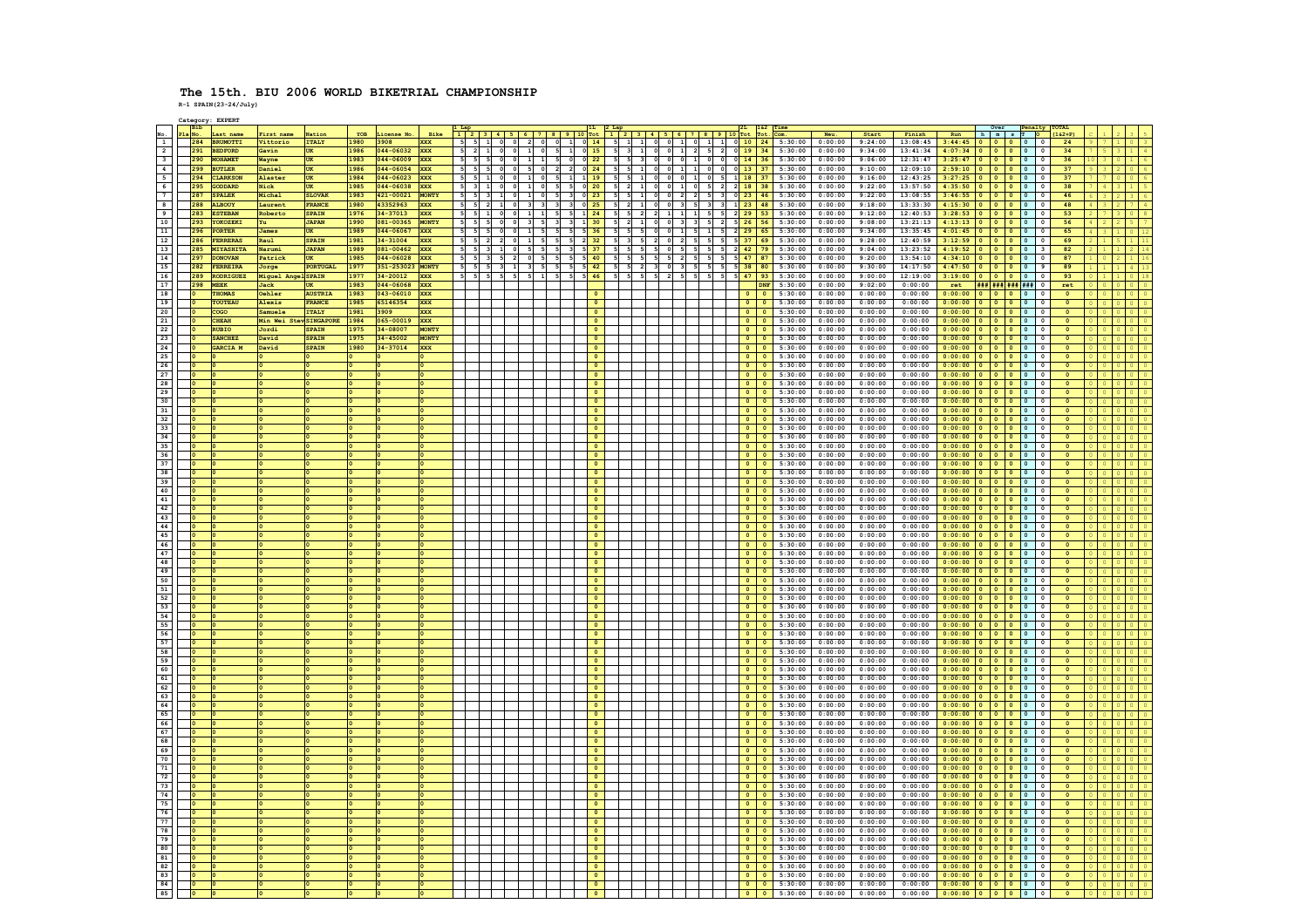|                          |    | Category: MASTER      |             |                |      |           |              |                 |                |                 |                            |                                                       |                                   |      |                |                 |                   |                                |                |                         |                         |          |         |         |         |          |         |              |                                       |                |                         |                          |  |  |
|--------------------------|----|-----------------------|-------------|----------------|------|-----------|--------------|-----------------|----------------|-----------------|----------------------------|-------------------------------------------------------|-----------------------------------|------|----------------|-----------------|-------------------|--------------------------------|----------------|-------------------------|-------------------------|----------|---------|---------|---------|----------|---------|--------------|---------------------------------------|----------------|-------------------------|--------------------------|--|--|
|                          |    | Bih                   |             |                |      |           |              |                 |                |                 |                            |                                                       |                                   |      |                |                 |                   |                                |                |                         |                         |          | Time    |         |         |          |         |              | Over                                  |                | enalty                  | TOTAL                    |  |  |
| $\frac{\text{No}}{1}$    | P1 | Last name<br>No.      | First name  | Nation         | YOB  | icense No | Bike         |                 |                |                 |                            | $1 \ 2 \ 3 \ 4 \ 5 \ 6 \ 7 \ 8 \ 9 \ 10 \ \text{Tot}$ |                                   |      |                |                 | 1 2 3 4 5 6 7 8 9 |                                |                | $10$ Tot                |                         |          | Com.    | Neu.    | Start   | Finish   | Run     | h            | $m$ s                                 |                |                         | $162 + P$                |  |  |
|                          |    | 219<br><b>CASAS</b>   | Xavi        | <b>ANDORRA</b> | 1979 | 376-00001 | <b>XXX</b>   |                 |                |                 |                            | $\mathbf{1}$<br>$\overline{\mathbf{2}}$               | $1 \overline{20}$                 |      | - 51           | 1               |                   | $\mathbf{1}$<br>$\overline{1}$ | $\overline{2}$ | $\mathbf{1}$            | 17                      | 37       | 5:30:00 | 0:00:00 | 9:42:00 | 13:43:30 | 4:01:30 | $\Omega$     | $\overline{0}$<br>$\Omega$            | $\mathbf{0}$   | $\overline{\mathbf{0}}$ | 37                       |  |  |
| $\sqrt{2}$               |    | 213<br><b>SAVAGE</b>  | <b>Ben</b>  |                | 1987 | 044-06022 | <b>XXX</b>   | 55              | $\overline{2}$ | $1 \mid 1 \mid$ | $\mathbf{1}$<br>$^{\circ}$ | $\mathbf{1}$                                          | $\overline{2}$                    | 20 5 | $\overline{2}$ | $1 \mid 1 \mid$ |                   | 1 5 1                          | $\mathbf{1}$   | $\overline{\mathbf{3}}$ | 21                      | 41       | 5:30:00 | 0:00:00 | 9:48:00 | 14:11:30 | 4:23:30 | $\Omega$     | $\Omega$                              | $\mathbf{0}$   | $^{\circ}$              | 41                       |  |  |
| $\overline{\phantom{a}}$ |    | 203<br><b>GOMEZ</b>   | Alberto     | <b>SPAIN</b>   | 1977 | 34-20003  | <b>MONTY</b> | 5 3             |                |                 | $\overline{2}$<br>5        | $\overline{\mathbf{3}}$                               | $\overline{2}$<br>30 <sup>°</sup> | 5    |                | 3 2             | -1-1              | 1 <sup>1</sup><br>$\mathbf{1}$ | $\overline{2}$ | $\mathbf{1}$            | 20                      | 50       | 5:30:00 | 0:00:00 | 9:38:00 | 13:50:30 | 4:12:30 |              | $\Omega$                              | $\mathbf{0}$   | $^{\circ}$              | 50                       |  |  |
| $\overline{4}$           |    | 205<br><b>PCOLA</b>   | Stefan      | <b>SLOVAK</b>  | 1973 | 421-00039 | <b>XXX</b>   | 55 <sub>5</sub> |                |                 | $\overline{2}$             | $\overline{2}$                                        | 27<br>$\overline{2}$              |      |                | $\overline{2}$  |                   |                                | 3              | $\overline{2}$          | 23                      | 50       | 5:30:00 | 0:00:00 | 9:46:00 | 14:01:52 | 4:15:52 | $\Omega$     | $\Omega$                              | $\mathbf{0}$   | $\Omega$                | 50                       |  |  |
| $-5$                     |    | SIDLIK<br>204         | Jan         | <b>SLOVAK</b>  | 1982 | 421-00036 | <b>MONTY</b> | $5 \quad 3$     |                |                 | $\overline{2}$             | -5                                                    | $\overline{2}$<br>27              |      |                | 22              |                   |                                | $\overline{2}$ | 5                       | 25                      | 52       | 5:30:00 | 0:00:00 | 9:40:00 | 13:38:34 | 3:58:34 | $\Omega$     | $\overline{0}$                        | $\mathbf{0}$   | $\Omega$                | 52                       |  |  |
| 6                        |    | 202<br><b>CHVOJKA</b> | Roman       | <b>CZECH</b>   | 1977 | 420-6642  | <b>XXX</b>   |                 |                |                 | 5                          |                                                       | 30                                |      |                | $\overline{2}$  |                   | $\Omega$                       | $\overline{2}$ | 5                       | 24                      | 54       | 5:30:00 | 0:00:00 | 9:50:00 | 14:06:38 | 4:16:38 | $\Omega$     | $\overline{0}$<br>$\Omega$            | $\mathbf{0}$   | $\overline{\mathbf{0}}$ | 54                       |  |  |
| $\overline{7}$           |    | <b>BURTON</b><br>221  | Andrei      | UK             | 1986 | 044-06007 | <b>XXX</b>   | 5 5             |                |                 | $\mathbf{1}$<br>-5         | - 5                                                   | 32<br>$\overline{2}$              | 5    | 5              | 5 2             | <b>1</b> I        | 5<br>5                         | $\mathbf{2}$   | $\overline{2}$          | 33                      | 65       | 5:30:00 | 0:00:00 | 9:36:00 | 13:27:09 | 3:51:09 | $\Omega$     | $\Omega$<br>$\Omega$                  | $\mathbf{0}$   | $\Omega$                | 65                       |  |  |
| $\overline{\mathbf{8}}$  |    | 216<br><b>AKRIGG</b>  | Christopher | <b>UK</b>      | 1977 | 044-06078 | <b>XXX</b>   | 55              |                |                 | 5                          |                                                       | 35                                |      |                | $2 \mid 1$      |                   | 5                              | $\overline{3}$ | 5                       | 31                      | 66       | 5:30:00 | 0:00:00 | 9:40:00 | 13:14:45 | 3:34:45 |              |                                       | $\Omega$       |                         | 66                       |  |  |
| $\overline{9}$           |    | <b>IHACEF</b><br>206  | Vlastislav  | <b>CZECH</b>   | 1980 | 420-6652  | <b>MONTY</b> |                 |                |                 |                            |                                                       | $\mathbf{0}$                      |      |                |                 |                   |                                |                |                         | $\circ$                 |          | 5:30:00 | 0:00:00 | 0:00:00 | 0:00:00  | 0:00:00 |              | $\Omega$                              | $\mathbf{0}$   |                         | $\Omega$                 |  |  |
| 10                       |    | 209<br><b>IMUNEK</b>  | Martin      | <b>CZECH</b>   | 1973 | 420-4330  | <b>MONTY</b> |                 |                |                 |                            |                                                       | $\bullet$                         |      |                |                 |                   |                                |                |                         | $\circ$                 |          | 5:30:00 | 0:00:00 | 0:00:00 | 0:00:00  | 0:00:00 |              | $\Omega$                              | $\mathbf{0}$   | $\Omega$                | $\Omega$                 |  |  |
| 11                       |    | 211<br>POSPISIL       | Milos       | <b>CZECH</b>   | 1974 | 420-1779  | <b>MONTY</b> |                 |                |                 |                            |                                                       | $\bullet$                         |      |                |                 |                   |                                |                |                         | $\Omega$                |          | 5:30:00 | 0:00:00 | 0:00:00 | 0:00:00  | 0:00:00 | $\Omega$     | $\Omega$                              | $\Omega$       | $\Omega$                | $\Omega$                 |  |  |
| 12                       |    | 222<br><b>CANAS</b>   | Cesar       | <b>SPAIN</b>   | 1975 | 34-08004  | <b>MONTY</b> |                 |                |                 |                            |                                                       | $\bullet$                         |      |                |                 |                   |                                |                |                         | $\circ$                 | $\Omega$ | 5:30:00 | 0:00:00 | 0:00:00 | 0:00:00  | 0:00:00 |              | $\overline{0}$                        | $\mathbf{0}$   | $\overline{\mathbf{0}}$ | $\mathbf{0}$             |  |  |
| 13                       |    | 212<br><b>ASHTON</b>  | Martyn      | <b>UK</b>      | 1974 | 044-06111 | <b>XXX</b>   |                 |                |                 |                            |                                                       | $\overline{0}$                    |      |                |                 |                   |                                |                |                         | $\Omega$                | $\Omega$ | 5:30:00 | 0:00:00 | 0:00:00 | 0:00:00  | 0:00:00 | $\Omega$     | $\overline{0}$<br>$\Omega$            | $\mathbf{0}$   | $\Omega$                | $\circ$                  |  |  |
| 14                       |    |                       |             |                |      |           |              |                 |                |                 |                            |                                                       | $\Omega$                          |      |                |                 |                   |                                |                |                         | $\Omega$                |          | 5:30:00 | 0:00:00 | 0:00:00 | 0:00:00  | 0:00:00 |              | $\Omega$                              | $\Omega$       |                         | $\Omega$                 |  |  |
| 15                       |    |                       |             |                |      |           |              |                 |                |                 |                            |                                                       | $\bullet$                         |      |                |                 |                   |                                |                |                         | $\Omega$                |          | 5:30:00 | 0:00:00 | 0:00:00 | 0:00:00  | 0:00:00 |              |                                       | $\Omega$       |                         | $\Omega$                 |  |  |
| 16                       |    |                       |             |                |      |           |              |                 |                |                 |                            |                                                       | $\bullet$                         |      |                |                 |                   |                                |                |                         | $\circ$                 |          | 5:30:00 | 0:00:00 | 0:00:00 | 0:00:00  | 0:00:00 | $\Omega$     | $\Omega$                              | $\mathbf{0}$   | $\Omega$                | $\Omega$                 |  |  |
| 17                       |    |                       |             |                |      |           |              |                 |                |                 |                            |                                                       | $\circ$                           |      |                |                 |                   |                                |                |                         | $\circ$                 |          | 5:30:00 | 0:00:00 | 0:00:00 | 0:00:00  | 0:00:00 | $\Omega$     | $\Omega$                              | $\Omega$       | $\Omega$                | $\Omega$                 |  |  |
| 18                       |    |                       |             |                |      |           |              |                 |                |                 |                            |                                                       | $\overline{0}$                    |      |                |                 |                   |                                |                |                         | $\circ$                 | $\Omega$ | 5:30:00 | 0:00:00 | 0:00:00 | 0:00:00  | 0:00:00 |              | $\Omega$                              |                |                         |                          |  |  |
| 19                       |    |                       |             |                |      |           |              |                 |                |                 |                            |                                                       |                                   |      |                |                 |                   |                                |                |                         |                         |          |         |         |         |          |         | $\mathbf{0}$ | $\overline{0}$                        | $\mathbf{0}$   | $\overline{\mathbf{0}}$ | $\mathbf{0}$             |  |  |
|                          |    |                       |             |                |      |           |              |                 |                |                 |                            |                                                       | $\bullet$                         |      |                |                 |                   |                                |                |                         | $\circ$                 | $\Omega$ | 5:30:00 | 0:00:00 | 0:00:00 | 0:00:00  | 0:00:00 | $\Omega$     | $\overline{0}$                        | $\mathbf{0}$   | $\overline{\mathbf{0}}$ | $\Omega$                 |  |  |
| 20                       |    |                       |             |                |      |           |              |                 |                |                 |                            |                                                       | $\Omega$                          |      |                |                 |                   |                                |                |                         | $\Omega$                | $\Omega$ | 5:30:00 | 0:00:00 | 0:00:00 | 0:00:00  | 0:00:00 | $\Omega$     | $\Omega$                              | $\mathbf{0}$   | $\overline{\mathbf{0}}$ | $\mathbf{0}$             |  |  |
| 21                       |    |                       |             |                |      |           |              |                 |                |                 |                            |                                                       | $\mathbf{o}$                      |      |                |                 |                   |                                |                |                         | $\circ$                 |          | 5:30:00 | 0:00:00 | 0:00:00 | 0:00:00  | 0:00:00 |              | $\Omega$                              | $\mathbf{0}$   |                         | $\Omega$                 |  |  |
| 22                       |    |                       |             |                |      |           |              |                 |                |                 |                            |                                                       | $\bullet$                         |      |                |                 |                   |                                |                |                         | $\circ$                 | $\Omega$ | 5:30:00 | 0:00:00 | 0:00:00 | 0:00:00  | 0:00:00 |              | $\Omega$                              | $\mathbf{0}$   | $\Omega$                | $\Omega$                 |  |  |
| 23                       |    |                       |             |                |      |           |              |                 |                |                 |                            |                                                       | $\circ$                           |      |                |                 |                   |                                |                |                         | $\circ$                 |          | 5:30:00 | 0:00:00 | 0:00:00 | 0:00:00  | 0:00:00 | $\Omega$     | $\Omega$                              | $\mathbf{0}$   | $\Omega$                | $\Omega$                 |  |  |
| 24                       |    |                       |             |                |      |           |              |                 |                |                 |                            |                                                       | $\bullet$                         |      |                |                 |                   |                                |                |                         | $\overline{0}$          | $\Omega$ | 5:30:00 | 0:00:00 | 0:00:00 | 0:00:00  | 0:00:00 | $\mathbf{o}$ | $\overline{0}$<br>$\Omega$            | $\mathbf{0}$   | $\overline{\mathbf{0}}$ | $\mathbf{0}$             |  |  |
| 25                       |    |                       |             |                |      |           |              |                 |                |                 |                            |                                                       | $\bullet$                         |      |                |                 |                   |                                |                |                         | $\circ$                 | $\Omega$ | 5:30:00 | 0:00:00 | 0:00:00 | 0:00:00  | 0:00:00 |              | $\Omega$                              | $\mathbf{0}$   | $\overline{\mathbf{0}}$ | $\Omega$                 |  |  |
| 26                       |    |                       |             |                |      |           |              |                 |                |                 |                            |                                                       | $\Omega$                          |      |                |                 |                   |                                |                |                         | $\circ$                 | $\Omega$ | 5:30:00 | 0:00:00 | 0:00:00 | 0:00:00  | 0:00:00 | $\Omega$     | $\Omega$                              | $\mathbf{0}$   | $\overline{\mathbf{0}}$ | $\circ$                  |  |  |
| 27                       |    |                       |             |                |      |           |              |                 |                |                 |                            |                                                       | $\bullet$                         |      |                |                 |                   |                                |                |                         | $\circ$                 | $\Omega$ | 5:30:00 | 0:00:00 | 0:00:00 | 0:00:00  | 0:00:00 |              | $\Omega$                              | $\mathbf{0}$   | $\Omega$                | $\Omega$                 |  |  |
| 28                       |    |                       |             |                |      |           |              |                 |                |                 |                            |                                                       | $\bullet$                         |      |                |                 |                   |                                |                |                         | $\circ$                 |          | 5:30:00 | 0:00:00 | 0:00:00 | 0:00:00  | 0:00:00 | $\Omega$     | $\Omega$                              | $\mathbf 0$    | $\Omega$                | $\mathbf{0}$             |  |  |
| 29                       |    |                       |             |                |      |           |              |                 |                |                 |                            |                                                       | $\circ$                           |      |                |                 |                   |                                |                |                         | $\circ$                 |          | 5:30:00 | 0:00:00 | 0:00:00 | 0:00:00  | 0:00:00 |              | $\Omega$                              | $\mathbf{0}$   | $\Omega$                | $\Omega$                 |  |  |
| 30                       |    |                       |             |                |      |           |              |                 |                |                 |                            |                                                       | $\overline{0}$                    |      |                |                 |                   |                                |                |                         | $\Omega$                | $\Omega$ | 5:30:00 | 0:00:00 | 0:00:00 | 0:00:00  | 0:00:00 | $\mathbf{0}$ | $\overline{0}$<br>$\Omega$            | $\mathbf{0}$   | $\overline{\mathbf{0}}$ | $\Omega$                 |  |  |
| 31                       |    |                       |             |                |      |           |              |                 |                |                 |                            |                                                       | $\bullet$                         |      |                |                 |                   |                                |                |                         | $\circ$                 | $\Omega$ | 5:30:00 | 0:00:00 | 0:00:00 | 0:00:00  | 0:00:00 |              | $\Omega$                              | 0              | - 0                     | $\Omega$                 |  |  |
| 32                       |    |                       |             |                |      |           |              |                 |                |                 |                            |                                                       | $\bullet$                         |      |                |                 |                   |                                |                |                         | $\Omega$                | $\Omega$ | 5:30:00 | 0:00:00 | 0:00:00 | 0:00:00  | 0:00:00 | $\Omega$     | $\Omega$<br>$\Omega$                  | $\Omega$       | $\Omega$                | $\Omega$                 |  |  |
| 33                       |    |                       |             |                |      |           |              |                 |                |                 |                            |                                                       | $\mathbf{o}$                      |      |                |                 |                   |                                |                |                         | $\circ$                 |          | 5:30:00 | 0:00:00 | 0:00:00 | 0:00:00  | 0:00:00 |              | $\Omega$                              | $\mathbf{0}$   |                         | $\Omega$                 |  |  |
| 34                       |    |                       |             |                |      |           |              |                 |                |                 |                            |                                                       | $\circ$                           |      |                |                 |                   |                                |                |                         | $\circ$                 | $\Omega$ | 5:30:00 | 0:00:00 | 0:00:00 | 0:00:00  | 0:00:00 |              | $\Omega$                              | $\mathbf{0}$   |                         | $\mathbf{0}$             |  |  |
| 35                       |    |                       |             |                |      |           |              |                 |                |                 |                            |                                                       | $\overline{0}$                    |      |                |                 |                   |                                |                |                         | $\circ$                 |          | 5:30:00 | 0:00:00 | 0:00:00 | 0:00:00  | 0:00:00 | $\Omega$     | $\Omega$                              | $\mathbf{0}$   | - 0                     | $\Omega$                 |  |  |
| 36                       |    |                       |             |                |      |           |              |                 |                |                 |                            |                                                       | $\overline{0}$                    |      |                |                 |                   |                                |                |                         | $\Omega$                | $\Omega$ | 5:30:00 | 0:00:00 | 0:00:00 | 0:00:00  | 0:00:00 |              | $\Omega$                              | $\Omega$       | $^{\circ}$              | $\Omega$                 |  |  |
| 37                       |    |                       |             |                |      |           |              |                 |                |                 |                            |                                                       | $\bullet$                         |      |                |                 |                   |                                |                |                         | $\circ$                 | $\Omega$ | 5:30:00 | 0:00:00 | 0:00:00 | 0:00:00  | 0:00:00 |              | $\Omega$                              | $\mathbf{0}$   | - 0                     | $\Omega$                 |  |  |
| 38                       |    |                       |             |                |      |           |              |                 |                |                 |                            |                                                       | $\bullet$                         |      |                |                 |                   |                                |                |                         | $\circ$                 | $\Omega$ | 5:30:00 | 0:00:00 | 0:00:00 | 0:00:00  | 0:00:00 | $\Omega$     | $\overline{0}$                        | $\mathbf{0}$   | $\Omega$                | $\Omega$                 |  |  |
| 39                       |    |                       |             |                |      |           |              |                 |                |                 |                            |                                                       | $\bullet$                         |      |                |                 |                   |                                |                |                         | $\Omega$                | n.       | 5:30:00 | 0:00:00 | 0:00:00 | 0:00:00  | 0:00:00 |              |                                       | $\mathbf{0}$   |                         | $\Omega$                 |  |  |
| 40                       |    |                       |             |                |      |           |              |                 |                |                 |                            |                                                       | $\circ$                           |      |                |                 |                   |                                |                |                         | $\circ$                 |          | 5:30:00 | 0:00:00 | 0:00:00 | 0:00:00  | 0:00:00 |              | $\Omega$                              | $\mathbf{0}$   |                         | $\mathbf{0}$             |  |  |
| 41                       |    |                       |             |                |      |           |              |                 |                |                 |                            |                                                       | $\bullet$                         |      |                |                 |                   |                                |                |                         | $\Omega$                |          | 5:30:00 | 0:00:00 | 0:00:00 | 0:00:00  | 0:00:00 | $\Omega$     | $\Omega$                              | $\Omega$       | - 0                     | $\Omega$                 |  |  |
| 42                       |    |                       |             |                |      |           |              |                 |                |                 |                            |                                                       | $\overline{0}$                    |      |                |                 |                   |                                |                |                         | $\Omega$                |          | 5:30:00 | 0:00:00 | 0:00:00 | 0:00:00  | 0:00:00 |              | റ                                     | $\Omega$       | $^{\circ}$              | $\Omega$                 |  |  |
| 43                       |    |                       |             |                |      |           |              |                 |                |                 |                            |                                                       | $\bullet$                         |      |                |                 |                   |                                |                |                         | $\overline{\mathbf{0}}$ | $\Omega$ | 5:30:00 | 0:00:00 | 0:00:00 | 0:00:00  | 0:00:00 |              | $\bullet$                             | $\mathbf{0}$   | $\overline{\mathbf{0}}$ | $\circ$                  |  |  |
| 44                       |    |                       |             |                |      |           |              |                 |                |                 |                            |                                                       | $\bullet$                         |      |                |                 |                   |                                |                |                         | $\circ$                 |          | 5:30:00 | 0:00:00 | 0:00:00 | 0:00:00  | 0:00:00 |              | $\Omega$                              | $\mathbf{0}$   | $\Omega$                | $\Omega$                 |  |  |
| 45                       |    |                       |             |                |      |           |              |                 |                |                 |                            |                                                       | $\mathbf{0}$                      |      |                |                 |                   |                                |                |                         | $\circ$                 |          | 5:30:00 | 0:00:00 | 0:00:00 | 0:00:00  | 0:00:00 |              | $\Omega$                              | $\mathbf{0}$   |                         | $\Omega$                 |  |  |
| 46                       |    |                       |             |                |      |           |              |                 |                |                 |                            |                                                       | $\circ$                           |      |                |                 |                   |                                |                |                         | $\circ$                 | $\Omega$ |         |         |         |          |         |              |                                       | $\overline{0}$ |                         |                          |  |  |
| 47                       |    |                       |             |                |      |           |              |                 |                |                 |                            |                                                       |                                   |      |                |                 |                   |                                |                |                         | $\Omega$                |          | 5:30:00 | 0:00:00 | 0:00:00 | 0:00:00  | 0:00:00 |              |                                       |                | $\Omega$                | $\mathbf{0}$<br>$\Omega$ |  |  |
| 48                       |    |                       |             |                |      |           |              |                 |                |                 |                            |                                                       | $\overline{0}$                    |      |                |                 |                   |                                |                |                         |                         |          | 5:30:00 | 0:00:00 | 0:00:00 | 0:00:00  | 0:00:00 | $\Omega$     | $\Omega$                              | $\mathbf{0}$   |                         |                          |  |  |
|                          |    |                       |             |                |      |           |              |                 |                |                 |                            |                                                       | $\overline{0}$                    |      |                |                 |                   |                                |                |                         | $\Omega$                |          | 5:30:00 | 0:00:00 | 0:00:00 | 0:00:00  | 0:00:00 | $\Omega$     | $\Omega$                              | $\Omega$       | $^{\circ}$              | $\Omega$                 |  |  |
| 49                       |    |                       |             |                |      |           |              |                 |                |                 |                            |                                                       | $\bullet$                         |      |                |                 |                   |                                |                |                         | $\circ$                 | $\Omega$ | 5:30:00 | 0:00:00 | 0:00:00 | 0:00:00  | 0:00:00 | $\Omega$     | $\bullet$<br>$\Omega$                 | $\mathbf{0}$   | $\overline{\mathbf{0}}$ | $\circ$                  |  |  |
| 50                       |    |                       |             |                |      |           |              |                 |                |                 |                            |                                                       | $\Omega$                          |      |                |                 |                   |                                |                |                         | $\circ$                 |          | 5:30:00 | 0:00:00 | 0:00:00 | 0:00:00  | 0:00:00 | $\bullet$    | $\bullet$<br>$\overline{\phantom{a}}$ | $\circ$        | $\overline{\mathbf{0}}$ | $\Omega$                 |  |  |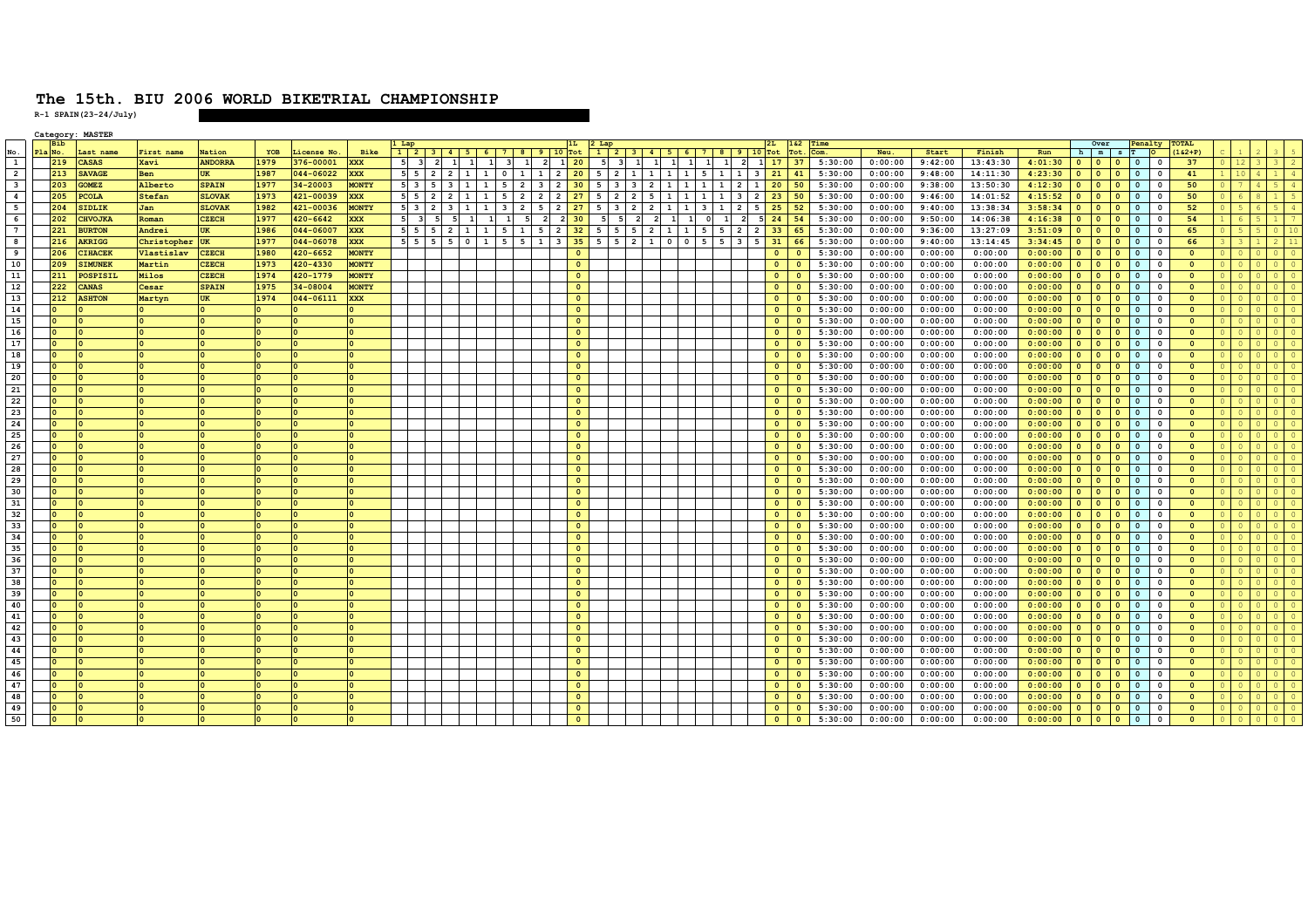|                         | Category: SCRATCE |            |                    |               |                  |      |            |              |                         |                                                                                                                                                                    |                                                                     |                      |                |                          |                          |                          |                                  |                |     |         |         |          |          |                 |                                       |                          |                                            |                 |                         |                            |
|-------------------------|-------------------|------------|--------------------|---------------|------------------|------|------------|--------------|-------------------------|--------------------------------------------------------------------------------------------------------------------------------------------------------------------|---------------------------------------------------------------------|----------------------|----------------|--------------------------|--------------------------|--------------------------|----------------------------------|----------------|-----|---------|---------|----------|----------|-----------------|---------------------------------------|--------------------------|--------------------------------------------|-----------------|-------------------------|----------------------------|
|                         |                   | <b>Bib</b> |                    |               |                  |      |            |              |                         |                                                                                                                                                                    |                                                                     |                      |                |                          |                          |                          |                                  |                |     | Time    |         |          |          |                 | Over                                  |                          | Penalty                                    | <b>TOTAL</b>    |                         |                            |
|                         | Pla Cathego       | r No.      | ast nam            | First name    | Nation           |      | License No | <b>Bike</b>  |                         | 1 2 3 4 5 6 7 8 9 10 Tot 1 2 3 4 5 6 7 8 9 10 Tot                                                                                                                  |                                                                     |                      |                |                          |                          |                          |                                  |                |     | .cm     |         | Start    | Finish   | Run             | h<br>m                                |                          | s T<br>Other                               | 1&2+P)          |                         |                            |
| $\mathbf{1}$            | SENIOR 194 REMY   |            |                    | Morgan        | <b>FRANCE</b>    | 1985 | 54130433   | <b>XXX</b>   | $\mathbf{0}$            | 10000000102110000000000                                                                                                                                            |                                                                     |                      |                |                          |                          |                          |                                  | $\frac{2}{2}$  |     | 5:30:00 | 0:58:00 | 9:04:00  | 14:26:11 | 4:24:11         | $\bullet$<br>$\bullet$                | $\bullet$                | $\circ$<br>$\Omega$                        | $\overline{4}$  | $16$   4                | $0$ 0                      |
| $\overline{2}$          | SENIOR 98         |            | MUZIG <sub>2</sub> | Peter         | <b>SLOVAK</b>    | 1983 | 421-00031  | <b>MONTY</b> |                         | 0   0   0   0   0   0   0   5   0   <mark>5  </mark> 0   0   0   0   0   0   1                                                                                     |                                                                     |                      |                |                          |                          |                          | $^{\circ}$                       |                |     | 5:30:00 | 0:00:00 | 10:16:00 | 15:45:42 | 5:29:42         | $\bullet$<br>$\circ$                  | $\circ$                  | $\circ$<br>$\circ$                         | -6              | 18 1                    | 0 0 1                      |
| $\overline{\mathbf{3}}$ | <b>SENIOR</b>     |            | 197 PLANAS         | Eduard        | <b>SPAIN</b>     | 1989 | 34-17046   |              |                         | MONTY 0 230000000000000000000000000                                                                                                                                |                                                                     |                      |                |                          |                          |                          | $\circ$                          | $\overline{1}$ |     | 5:30:00 | 0:08:00 | 10:12:00 | 15:38:21 | 5:18:21         | $\bullet$<br>$\bullet$                | $\bullet$                | $\overline{0}$<br>$\circ$                  | 9               |                         |                            |
| $\overline{4}$          | <b>SENIOR</b>     | 112        | <b>GALI</b>        | Jorge         | <b>SPAIN</b>     | 1980 | 34-44023   | <b>MONTY</b> |                         |                                                                                                                                                                    |                                                                     |                      |                |                          |                          |                          | $\circ$ 1                        | -3             |     | 5:30:00 | 0:13:00 | 9:48:00  | 15:12:09 | 5:11:09         | $\bullet$<br>$\bullet$                | $\bullet$                | $\bullet$<br>$\circ$                       | 9               |                         | $0$ 0                      |
| 5                       | <b>SENIOR</b>     | 168        | <b>GARCIA</b>      | David         | <b>SPAIN</b>     | 1987 | 34-01001   | <b>XXX</b>   | $\overline{\mathbf{0}}$ | 0 1 0 0 0 0 0 2 5 8 0 1                                                                                                                                            |                                                                     |                      |                | $0 \quad 1 \quad 0$      |                          | $1 \mid 1 \mid 0$        | $\circ$                          |                | 12  | 5:30:00 | 0:46:00 | 9:28:00  | 14:26:07 | 4:12:07         | $\bullet$<br>$\circ$                  | $\bullet$                | $\circ$<br>$\Omega$                        | 12 <sup>2</sup> |                         | $0 \mid 1$                 |
| 6                       | <b>SENIOR</b>     |            | 195 JUGAND         | Stephane      | <b>FRANCE</b>    | 1980 | 48054859   | <b>MONTY</b> |                         | 1110002111111900010103                                                                                                                                             |                                                                     |                      |                |                          |                          | $2 \mid 1 \mid 0 \mid 1$ | $\circ$                          | $\mathbf{a}$   | 17  | 5:30:00 | 0:09:00 | 10:06:00 | 15:30:10 | 5:15:10         | $\bullet$<br>$\bullet$                | $\bullet$                | $\circ$<br>$\bullet$                       | 17 <sup>7</sup> |                         | 1 0                        |
| $7^{\circ}$             | <b>SENIOR</b>     | 83         | <b>MINO</b>        | Atomu         | <b>JAPAN</b>     | 1989 | 081-00300  | <b>XXX</b>   | $1 \vert$               | 0 0 0 0 5                                                                                                                                                          | 0 0 0 0 5 11 0 0 0 0 0 0 1 0 5 2                                    |                      |                |                          |                          |                          | $\mathbf{0}$                     |                | 19  | 5:30:00 | 0:45:00 | 9:24:00  | 14:47:57 | 4:38:57         | $\bullet$<br>$\bullet$                | $\bullet$                | $\Omega$<br>$\circ$                        | 19              | $14$ 2                  | $0 \mid 3$                 |
| 8                       | <b>SENIOR</b>     | 97         | <b>PROCHAZKA</b>   | Adam          | <b>CZECH</b>     | 1981 | 420-1573   | <b>XXX</b>   | $\mathbf{1}$            | $0 \t2 \t5$                                                                                                                                                        | 0 0 0 1 1 0 10 0 0 1 0 0                                            |                      |                |                          |                          | 1 1 0 1<br>$\mathbf{1}$  | $\mathbf{1}$<br>5                | -9             | 19  | 5:30:00 | 0:11:00 | 10:02:00 | 15:23:50 | 5:10:50         | $\Omega$<br>$\bullet$                 | $\bullet$                | $\Omega$<br>$\Omega$                       | 19              |                         |                            |
| 9                       | <b>SENIOR</b>     | 117        | <b>ISHIGURO</b>    | Masashi       | <b>JAPAN</b>     | 1982 | 081-00159  | <b>MONTY</b> |                         | 0 3 5 0 0 1 0 0 5 0 14 0 1 3 0 0 2 1 0 1                                                                                                                           |                                                                     |                      |                |                          |                          |                          | $\circ$ 1                        |                | 22  | 5:30:00 | 0:44:00 | 9:30:00  | 14:54:54 | 4:40:54         | $\bullet$<br>$\bullet$                | $\bullet$                | $\Omega$<br>$\Omega$                       | 22              | $11$ $4$                | $1 \mid 2 \mid 2$          |
| 10                      | <b>SENIOR</b>     | 86         | IZQUIERDO          | <b>Ivan</b>   | <b>SPAIN</b>     | 1980 | 34-37002   | <b>XXX</b>   |                         | 2 5 2 0 1 3 0 0 1 2 16 0 1 0 0 0 3 0 0 1                                                                                                                           |                                                                     |                      |                |                          |                          |                          | $1 \vert$                        |                | 22  | 5:30:00 | 0:04:00 | 10:14:00 | 15:41:27 | 5:23:27         | $\bullet$<br>$\bullet$                | $\bullet$                | $\bullet$<br>$\circ$                       | 22              |                         | $3 \mid 2 \mid 1$          |
| 11                      | <b>SENIOR</b>     | 176        | <b>BRAVO</b>       | Pablo         | <b>SPAIN</b>     | 1987 | 34-37008   | <b>MONTY</b> |                         | $1$ 1 2 1<br>$1 \mid 1$                                                                                                                                            | $0 \mid 1$                                                          | $1 \t5 \t14$ 2 1 2 2 |                |                          | $\overline{\phantom{0}}$ | $1 \quad 0 \quad 0$      |                                  | 10             | 24  | 5:30:00 | 0:12:00 | 9:44:00  | 15:07:10 | 5:11:10         | $\bullet$<br>$\bullet$                | $\bullet$                | $\bullet$<br>$\circ$                       | 24              | 4   11                  | $0 \mid 1$                 |
| 12                      | <b>SENIOR</b>     |            | 151 BUSQUET        | Joan          | <b>SPAIN</b>     | 1979 | 34-43005   | <b>MONTY</b> |                         | 5   1   1   0   0   0   0   5   1   5 <mark>  18  </mark> 2   1   1   0   1   1   0   0   1   1                                                                    |                                                                     |                      |                |                          |                          |                          | 2 I                              |                | 27  | 5:30:00 | 0:47:00 | 9:18:00  | 14:31:01 | 4:26:01         | $\bullet$<br>$\circ$                  | $\bullet$                | $\mathbf{0}$<br>$\circ$                    | 27              |                         | $0 \mid 3$                 |
| 13                      | <b>SENIOR</b>     |            | 108 LEVIN          | Bjorn         | <b>SWEDEN</b>    | 1986 | 046-06001  | <b>XXX</b>   | 5 <sub>1</sub>          | 10550011132100000                                                                                                                                                  |                                                                     |                      |                |                          |                          | $1 \mid 0 \mid 5 \mid$   | $\mathbf{1}$<br>$\mathbf{1}$     | -8             | 29  | 5:30:00 | 0:12:00 | 10:10:00 | 15:16:13 | 4:54:13         | $\bullet$<br>$\bullet$                | $\overline{\mathbf{0}}$  | $\Omega$<br>$\mathbf{0}$                   | 29              |                         | $1 \quad 4$                |
| 14                      | <b>CADET</b>      | 127        | KOLAR              | Vaclav        | <b>CZECH</b>     | 1991 | 420-6044   | <b>MONTY</b> |                         | 1 1 5 1 0 0 0 2 1 3 5 0 18 5 0 1 1 0 3 0 1                                                                                                                         |                                                                     |                      |                |                          |                          |                          | $\mathbf{0}$                     | $0\quad 11$    | 29  | 5:30:00 | 0:00:00 | 11:02:00 | 16:23:29 | 5:21:29         | $\bullet$<br>$\bullet$                | $\bullet$                | $\overline{0}$<br>$\Omega$                 | 29              | $8 \mid 6$              | $1 \mid 2 \mid 3$          |
| 15                      | <b>SENIOR</b>     |            | 178 SHIBATA        | Yasutaka      | <b>JAPAN</b>     | 1989 | 081-00328  | <b>MONTY</b> |                         | 3   2   1   5   0   1   1   5   5   2   25   1   1   1   0   0   0   0   0   1                                                                                     |                                                                     |                      |                |                          |                          |                          | $\mathbf{1}$                     | - 5            | 30  | 5:30:00 | 0:20:00 | 9:20:00  | 15:00:26 | 5:20:26         | $\overline{\phantom{a}}$<br>$\bullet$ | $\bullet$                | $\overline{0}$<br>$\Omega$                 | 30              |                         | $1 \mid 3$                 |
| 16                      | <b>SENIOR</b>     | 135        | <b>BACKGREI</b>    | Peter         | <b>SWEDEN</b>    | 1989 | 046-06002  | <b>XXX</b>   |                         | 0   1   0   0   2   5   0   0   5   5 <mark>  18</mark>   0   1   1   1   0   5   0   0                                                                            |                                                                     |                      |                |                          |                          |                          | -51                              | 16             | 34  | 5:30:00 | 0:31:00 | 9:44:00  | 14:39:55 | 4:24:55         | $\bullet$<br>$\bullet$                | $\bullet$                | $\Omega$<br>$\Omega$                       | 34              | $9 \mid 4$              | $1 \mid 5$                 |
|                         |                   |            |                    |               |                  |      |            |              |                         |                                                                                                                                                                    |                                                                     |                      |                |                          |                          |                          |                                  |                |     |         |         |          |          |                 |                                       |                          |                                            |                 |                         |                            |
| 17                      | <b>SENIOR</b>     |            | 190 DUTEIL         | Yannick       | <b>FRANCE</b>    | 1984 | 46030879   |              |                         | <b>MONTY</b>   2   0   1   0   0   3   1   5   2   5 <mark>19  </mark> 1   2   2   0   1   5   2   0   1                                                           |                                                                     |                      |                |                          |                          |                          |                                  | $1 \mid 15$    | 34  | 5:30:00 | 0:10:00 | 10:04:00 | 15:34:18 | 5:20:18         | $\overline{\mathbf{0}}$               | $0$ 0                    | $\bullet$<br>$\circ$                       | 34              |                         | $1 \mid 3$                 |
| 18                      | <b>SENIOR</b>     | 95         | DE PFAFI           | Enrique       | <b>SPAIN</b>     | 1984 | 34-08256   | <b>MONTY</b> |                         | 5   1   3   0   3   3   3   0   5   5 <mark>  28</mark>   0   0   3   0   1   0   2   0                                                                            |                                                                     |                      |                |                          |                          |                          |                                  |                | 36  | 5:30:00 | 0:11:00 | 9:56:00  | 15:32:22 | 5:25:22         | $\bullet$<br>$\bullet$                | $\bullet$                | $\mathbf{0}$<br>$\circ$                    | 36              | $\vert$ 4               | 5 3                        |
| 19                      | <b>CADET</b>      | 137        | <b>COURTES</b>     | Theau         | <b>FRANCE</b>    | 1990 | 91207383   | <b>XXX</b>   |                         | 2 1 2 2 2 2 5 0 0 5 0 19 1 1 0 3 0 5 0 1 1                                                                                                                         |                                                                     |                      |                |                          |                          |                          |                                  | $5 \mid 17$    | 36  | 5:30:00 | 0:00:00 | 11:00:00 | 16:05:11 | 5:05:11         | $\bullet$<br>$\bullet$                | $\bullet$                | $\Omega$<br>$\circ$                        | 36              | $-5$                    | $4 \quad 1 \quad 4$        |
| 20                      | <b>CADET</b>      |            | 115 GRECNER        | Samuel        | <b>SLOVAK</b>    | 1990 | 421-00046  | <b>XXX</b>   |                         | $1   1   1   2   0   5   3   1   5   1   20   1   1   0   1   5$                                                                                                   |                                                                     |                      |                |                          |                          | $5 \mid 1 \mid 0$        | $1 \;$                           | <b>16</b>      | 36  | 5:30:00 | 0:00:00 | 11:14:00 | 16:32:34 | 5:18:34         | $\bullet$<br>$\bullet$                | $\bullet$                | $\bullet$<br>$\Omega$                      | 36              | $3 \mid 11$             | $1 \mid 4$                 |
| 21                      | <b>SENIOR</b>     |            | 192 KOLB           | Maxime        | <b>FRANCE</b>    | 1988 | 46030355   | <b>MONTY</b> |                         | 3   1   1   5   0   0   5   5   5   1   26   2   1   1   0   0   0   5   0                                                                                         |                                                                     |                      |                |                          |                          |                          | 2 I                              | 12             | 38  | 5:30:00 | 0:53:00 | 9:16:00  | 14:34:04 | 4:25:04         | $\bullet$<br>$\circ$                  | $\bullet$                | $\Omega$<br>$\Omega$                       | 38              |                         | $1 \mid 5$                 |
| 22                      | CADET             |            | 121 BOYES          | Chris         | <b>UK</b>        | 1990 | 044-06052  | <b>MONTY</b> |                         | $ 5 $ 0 1 0 2 5 1 1 5 0 20 3 0 1 5 5                                                                                                                               |                                                                     |                      |                |                          |                          | 5 0 0 1                  | $1 \;$                           | 21             | 41  | 5:30:00 | 0:00:00 | 11:20:00 | 16:27:27 | 5:07:27         | $\overline{\phantom{a}}$<br>$\bullet$ | $\bullet$                | $\bullet$<br>$\Omega$                      | 41              |                         | $1 \mid 6$                 |
| 23                      | <b>SENIOR</b>     | 175        | <b>BATLLE</b>      | Angel         | <b>SPAIN</b>     | 1984 | 34-43001   | <b>MONTY</b> |                         | 3   5   2   1   1   5   0   0   3   5 <mark>  25  </mark> 3   1   1   1   1   3   3   1                                                                            |                                                                     |                      |                |                          |                          |                          |                                  | 16             | 41  | 5:30:00 | 0:25:00 | 9:38:00  | 14:53:48 | 4:50:48         | $\overline{0}$<br>$\bullet$           | $\overline{0}$           | $\mathbf{o}$<br>$\circ$                    | 41              | $2 \mid 9$              | $1 \mid 5 \mid 3$          |
| 24                      | <b>SENIOR</b>     | 76         | <b>ZEDEK</b>       | Tomas         | <b>CZECH</b>     | 1975 | 420-8872   | <b>XXX</b>   |                         | 5   5   0   0   1   2   0   5   5   2 <mark>  25</mark>   0   0   0   0   5   5   0   0   2                                                                        |                                                                     |                      |                |                          |                          |                          |                                  | $2 \mid 14$    | 39  | 5:30:00 | 0:13:00 | 9:10:00  | 15:09:00 | 5:46:00         | $\bullet$<br>16                       | $\overline{\phantom{a}}$ | $\overline{4}$<br>$\Omega$                 | 43              |                         | 4006                       |
| 25                      | <b>CADET</b>      | 120        | <b>MUSTIELE</b>    | Abel          | <b>SPAIN</b>     | 1991 | 34-50017   | <b>XXX</b>   |                         | 5 1 2 0                                                                                                                                                            | $0$ 3 1 5 3 5 25 5 1 2 1                                            |                      |                |                          | 1                        | $3 \mid 2 \mid 1 \mid$   |                                  | <b>18</b>      | 43  | 5:30:00 | 0:00:00 | 11:24:00 | 16:35:15 | 5:11:15         | $\bullet$<br>$\bullet$                | $\Omega$                 | $\Omega$<br>$\Omega$                       | 43              | -8                      | $3 \mid 3 \mid 4$          |
| 26                      | <b>SENIOR</b>     | 82         | <b>MURATA</b>      | Riki          | <b>JAPAN</b>     | 1980 | 081-00430  | <b>XXX</b>   | $1 \vert$               |                                                                                                                                                                    |                                                                     |                      |                |                          |                          |                          | 5 <sup>1</sup>                   | 23             | 46  | 5:30:00 | 0:46:00 | 9:12:00  | 14:44:59 | 4:46:59         | $\bullet$<br>$\bullet$                | $\bullet$                | $\Omega$<br>$\circ$                        | 46              |                         | $2 \mid 6$                 |
| 27                      | <b>SENIOR</b>     | 105        | <b>WALKER</b>      | Chris         | <b>UK</b>        | 1987 | 044-06002  | <b>MONTY</b> |                         | 5000150055 <mark>21</mark> 50050                                                                                                                                   |                                                                     |                      |                |                          |                          | 5   1   1                | 5 <sup>1</sup><br>5              | 27             | 48  | 5:30:00 | 1:10:00 | 9:00:00  | 14:15:02 | 4:05:02         | $\bullet$<br>$\bullet$                | $\bullet$                | $\circ$<br>$\circ$                         | 48              | 8 3                     | $0$   9                    |
| 28                      | <b>SENIOR</b>     |            | 177 MARCOS         | Jonathan      | <b>SPAIN</b>     | 1987 | 34-37009   | <b>MONTY</b> |                         | 3   1   5   1   1   5   3   5   5   5   <mark>34  </mark> 0   1   1   2   2   5   2   0   1                                                                        |                                                                     |                      |                |                          |                          |                          |                                  | $1 \mid 15$    | 49  | 5:30:00 | 0:55:00 | 9:06:00  | 14:14:10 | 4:13:10         | $\overline{\mathbf{0}}$<br>$\bullet$  | $\bullet$                | $\Omega$<br>$\circ$                        | 49              |                         | $3 \mid 2 \mid 6$          |
| 29                      | <b>SENIOR</b>     | 123 REW    |                    | Peter         | <b>UK</b>        | 1984 | 044-06085  | <b>XXX</b>   |                         | 5 5 2 1 1 1 2 0 1 5 23 5 3 1 1 0                                                                                                                                   |                                                                     |                      |                |                          |                          | 5 5 0 1                  | <b>5</b>                         | 26             | 49  | 5:30:00 | 0:17:00 | 9:26:00  | 15:14:05 | 5:31:05         | $\bullet$<br>$\mathbf{1}$             | 5                        | $\Omega$<br>$\mathbf{1}$                   | 50              |                         | $1 \mid 7$                 |
| 30                      | <b>CADET</b>      |            | 186 CHAPUIS        | Jerome        | SWITZERLAND 1990 |      | 041-02002  | <b>XXX</b>   |                         | 2 2 1 5 1 5 2 3 5 5 3 1 1 2 2 1 5 3 2                                                                                                                              |                                                                     |                      |                |                          |                          |                          | <b>5</b><br>$\overline{2}$       | 24             | 55  | 5:30:00 | 0:00:00 | 11:22:00 | 16:38:00 | 5:16:00         | $\bullet$<br>$\bullet$                | $\bullet$                | $\bullet$<br>$\circ$                       | 55              | $-5$                    | 726                        |
| 31                      | <b>CADET</b>      |            | 100 PINOS          | Mihal         | <b>CZECH</b>     | 1990 | 420-8953   | <b>XXX</b>   |                         | 5   1   5   3   0   5   1   3   5   1   29   5   1   1   1   0   5   5   3   1                                                                                     |                                                                     |                      |                |                          |                          |                          | 5                                | 27             | 56  | 5:30:00 | 0:00:00 | 11:18:00 | 16:29:54 | $5:11:54$ 0     | $\bullet$                             | $\bullet$                | $\circ$<br>$\circ$                         | 56              |                         | $3 \mid 8$                 |
| 32                      | <b>CADET</b>      | 88         | IIZUKA             | Ryuta         | <b>JAPAN</b>     | 1991 | 081-00400  | <b>XXX</b>   |                         | 5   5   3   1   1   5   1   1   5   1   28   5   5   3   0   1   5   0   5                                                                                         |                                                                     |                      |                |                          |                          |                          | 5                                | -30            | 58  | 5:30:00 | 0:00:00 | 10:56:00 | 16:15:27 | 5:19:27         | $\bullet$<br>$\bullet$                | $\bullet$                | $\Omega$<br>$\circ$                        | 58              | $7^{\circ}$             | 0 2 9                      |
| 33                      | <b>CADET</b>      |            | 124 OAKLEY         | Joe           | UK               | 1991 | 044-06060  | <b>MONTY</b> |                         | 5   5   2   5   1   5   1   3   5   3   35   5   1   1   3   1   5   1   2   2                                                                                     |                                                                     |                      |                |                          |                          |                          |                                  | $3 \mid 24$    | 59  | 5:30:00 | 0:00:00 | 11:06:00 | 16:09:36 | 5:03:36         | $\overline{\mathbf{0}}$<br>$\bullet$  | $\bullet$                | $\circ$<br>$\circ$                         | 59              | -6                      | $3 \mid 4 \mid 7$          |
| 34                      | <b>CADET</b>      |            | 187 WILSON         | Scott         | <b>UK</b>        | 1990 | 044-06011  | <b>MONTY</b> |                         | 5 2 5 3 3 5                                                                                                                                                        | $1 \mid 2 \mid 1 \mid 2 \mid 29 \mid 5 \mid 2 \mid 1 \mid 3 \mid 5$ |                      |                |                          |                          | 5   1   5   2            | 3 I                              | 32             | 61  | 5:30:00 | 0:00:00 | 10:50:00 | 15:56:00 | 5:06:00         | $\bullet$<br>$\bullet$                | $\bullet$                | $\bullet$<br>$\circ$                       | 61              | $\sim$ 4                | $4 \mid 7$                 |
| 35                      | <b>SENIOR</b>     |            | 156 Freire         | Victor Hugo   | <b>SPAIN</b>     | 1986 | 34-33040   |              |                         | <mark>MONTY</mark>   5   5   2   5   3   3   0   0   3   5 <mark>  31  </mark> 2   0   5   2   5   5   3   5   1                                                   |                                                                     |                      |                |                          |                          |                          |                                  | $5 \mid 33$    | 64  | 5:30:00 | 0:12:00 | 9:58:00  | 15:18:16 | 5:08:16         | $\overline{\mathbf{0}}$<br>$\bullet$  | $\overline{\phantom{a}}$ | $\overline{0}$<br>$\circ$                  | 64              |                         | $3 \quad 4 \quad 9$        |
| 36                      | <b>SENIOR</b>     | 84         | <b>MATIAS</b>      | Aramburu      | <b>ARGENTINA</b> | 1978 | 005-43412  | <b>MONTY</b> | $\vert$ 5 $\vert$       | $5$ 3 3 1 3 0 1 5 5 31 5 5 2 3 1                                                                                                                                   |                                                                     |                      |                |                          |                          | $2 \mid 1 \mid 5 \mid$   | 5<br>5                           | 34             | 65  | 5:30:00 | 0:38:00 | 9:32:00  | 14:42:13 | 4:32:13         | $\overline{\bullet}$<br>$\bullet$     | $\bullet$                | $\Omega$<br>$\Omega$                       | 65              | -4                      | $4 \mid 9$                 |
| 37                      | <b>SENIOR</b>     | 113        | <b>ROTH</b>        | Lukas         | <b>SLOVAK</b>    | 1988 | 421-00040  | <b>XXX</b>   |                         | 5   5   5   1   3   5   1   1   3   5   34   5   1   2   3   1   5   3   2                                                                                         |                                                                     |                      |                |                          |                          |                          | 5<br>5 <sup>1</sup>              | 32             | 66  | 5:30:00 | 0:23:00 | 9:42:00  | 15:03:04 | 4:58:04         | $\bullet$<br>$\bullet$                | $\bullet$                | $\Omega$<br>$\Omega$                       | 66              | 5 <sup>1</sup>          | $2 \mid 4 \mid 9$          |
| 38                      | <b>SENIOR</b>     |            | 184 DONNELLY       | Karl          | <b>UK</b>        | 1988 | 044-06058  | <b>MONTY</b> |                         | $\vert 5 \vert 1 \vert 5 \vert 2 \vert 5 \vert 5 \vert 5 \vert 1 \vert 3 \vert 5 \vert 37 \vert 2 \vert 0 \vert 5 \vert 2 \vert 2 \vert 5 \vert 1 \vert 5 \vert 3$ |                                                                     |                      |                |                          |                          |                          | 5                                | 30             | 67  | 5:30:00 | 0:13:00 | 9:50:00  | 15:22:20 | 5:19:20         | $\overline{\mathbf{0}}$<br>$\bullet$  | $\bullet$                | $\bullet$<br>$\circ$                       | 67              | $\overline{\mathbf{3}}$ | $4$   2   10               |
| 39                      | <b>SENIOR</b>     | 59         | <b>GOMES</b>       | Filipe        | <b>PORTUGAL</b>  | 1979 | 351-25300  | <b>MONTY</b> |                         |                                                                                                                                                                    |                                                                     |                      |                |                          |                          |                          | $\overline{2}$<br>- 5 I          | 36             | 69  | 5:30:00 | 0:06:00 | 10:18:00 | 15:05:20 | 4:41:20         | $\bullet$<br>$\bullet$                | $\overline{\mathbf{0}}$  | $\overline{0}$<br>$\circ$                  | 69              | $1 \mid 4$              | $2 \quad 11$               |
| 40                      | <b>SENIOR</b>     | 74         | <b>DONNELLY</b>    | Kieran        | <b>UK</b>        | 1986 | 044-06059  | <b>MONTY</b> | $\vert$ 5               | 1   5   3   5   5   1   5   1   5   36   5   1   5   5   2   5   3   3   3                                                                                         |                                                                     |                      |                |                          |                          |                          | $\mathbf{1}$                     | -33            | 69  | 5:30:00 | 0:11:00 | 9:52:00  | 15:27:44 | 5:24:44         | $\bullet$<br>$\bullet$                | $\bullet$                | $\overline{0}$<br>$\Omega$                 | 69              |                         | 4   10                     |
| 41                      | <b>CADET</b>      | 91         | <b>SEBASTI</b>     | Arnau         | <b>SPAIN</b>     | 1990 | 34-08274   | <b>MONTY</b> |                         | 5   5   1   3   2   5   5   5   2   5   38   5   5   2   5   5   5   1   1                                                                                         |                                                                     |                      |                |                          |                          |                          | $\overline{2}$<br><b>1</b>       | 32             | 70  | 5:30:00 | 0:00:00 | 10:48:00 | 15:48:18 | 5:00:18         | $\bullet$<br>$\overline{\phantom{a}}$ | $\bullet$                | $\bullet$<br>$\circ$                       | 70              | $\vert 4 \vert$         | 4 1 11                     |
| 42                      | <b>SENIOR</b>     | 136        | <b>WHEELER</b>     | Sam           | <b>UK</b>        | 1986 | 044-06010  | <b>XXX</b>   | 5 <sub>1</sub>          | 2 2 3 5 5 5 5 1 2 2 34 5 5 1 2 1 5 5 5 7                                                                                                                           |                                                                     |                      |                |                          |                          |                          |                                  | $5 \mid 36$    | 70  | 5:30:00 | 0:19:00 | 9:46:00  | 14:32:36 | 4:27:36         | $\bullet$<br>$\bullet$                | $\bullet$                | $\Omega$<br>$\circ$                        | 70              |                         | $0$ 11                     |
| 43                      | <b>CADET</b>      |            | 174 JOHANSON       | Daniel        | <b>SWEDEN</b>    | 1990 | 046-06007  | <b>MONTY</b> |                         | $1 \t3 \t2 \t3 \t5$                                                                                                                                                | $5 \quad 5$                                                         | 3 5 35 5 5 1 3 1     |                |                          |                          | $5 \mid 5 \mid 5$        | $\mathbf{1}$<br>5                | 36             | 71  | 5:30:00 | 0:00:00 | 11:04:00 | 16:08:38 | 5:04:38         | $\bullet$<br>$\bullet$                | $\bullet$                | $\bullet$<br>$\circ$                       | 71              | $-4$                    | 5   10                     |
| 44                      | <b>CADET</b>      | 196        | <b>ARROYO</b>      |               | <b>SPAIN</b>     | 1990 | 34-28077   | <b>MONTY</b> |                         | <mark>  5   5   2   5   2   5   5   5   1   2   37  </mark> 5   5   1   3   2   5   5   1                                                                          |                                                                     |                      |                |                          |                          |                          | $\overline{2}$<br><b>5</b>       | 34             | 71  | 5:30:00 | 0:00:00 | 10:52:00 | 16:00:45 | 5:08:45         | $\bullet$<br>$\mathbf{0}$             | $\overline{\mathbf{0}}$  | $\Omega$<br>$\circ$                        | 71              |                         |                            |
| 45                      | <b>SENIOR</b>     | 87         | <b>SALVATELLA</b>  | Jorge<br>Marc | <b>SPAIN</b>     | 1976 | 34-43007   | <b>MONTY</b> | l 5 I                   | 5 2 3 2 2 5 3 1 5 3 5 5 2 5 2 5 5 5 1                                                                                                                              |                                                                     |                      |                |                          |                          |                          | - 5 I                            | 40             | 73  | 5:30:00 | 0:00:00 | 9:54:00  | 15:24:43 | 5:30:43         | $\bullet$<br>$\bullet$                | 43                       | $\mathbf{1}$<br>$\Omega$                   | 74              |                         |                            |
|                         |                   |            |                    |               |                  |      |            |              |                         |                                                                                                                                                                    |                                                                     |                      |                |                          |                          |                          |                                  |                |     |         |         |          |          |                 |                                       |                          | $\Omega$<br>$\Omega$                       |                 | 0   4                   | 2 11<br>$2 \mid 1 \mid 13$ |
| 46                      | <b>SENIOR</b>     | 79         | <b>LOPEZ</b>       | Carlos        | <b>SPAIN</b>     | 1986 | 034-08271  | <b>MONTY</b> |                         | 5   5   1   1   5   2   5   5   5   39   5   5   1   1   3   5   2   5                                                                                             |                                                                     |                      |                |                          |                          |                          | <b>5</b>                         | 37             | 76  | 5:30:00 | 0:56:00 | 9:02:00  | 15:24:56 | 5:26:56         | $\bullet$<br>$\bullet$                | $\overline{0}$           |                                            | 76              |                         |                            |
| 47                      | <b>SENIOR</b>     | 189        | <b>CHAPUIS</b>     | Robin         | SWITZERLAND 1988 |      | 041-02003  | <b>XXX</b>   | 5 <sub>1</sub>          | 5 1 5 2 5 5 5 1 5 39 5 5 2 5 0                                                                                                                                     |                                                                     |                      |                |                          |                          | $5 \mid 5 \mid 5 \mid 1$ | 5                                | 38             | 77  | 5:30:00 | 0:09:00 | 10:08:00 | 15:52:51 | 5:35:51         | $\bullet$<br>$-5$                     | 51                       | $\overline{2}$<br>$\circ$                  | 79              | $\overline{\mathbf{3}}$ | 2 0 14                     |
| 48                      | <b>SENIOR</b>     | 170        | <b>SEDDON</b>      | <b>Joe</b>    | <b>UK</b>        | 1988 | 044-06006  | <b>MONTY</b> |                         | 5 5 5 5 5 5 6                                                                                                                                                      | 5 5 2 5 47 5 2 5 5                                                  |                      |                |                          | $\vert 1 \vert$          | $5 \mid 2 \mid 2 \mid$   | 5 <sup>1</sup><br>$\overline{2}$ | 34             | 81  | 5:30:00 | 0:19:00 | 10:00:00 | 14:56:58 | 4:37:58         | $\bullet$<br>$\bullet$                | $\bullet$                | $\bullet$<br>$\circ$                       | 81              | $\overline{1}$          | $0$ 14                     |
| 49                      | <b>SENIOR</b>     | 193        | <b>ASTBURY</b>     | Thomas        | UK               | 1986 | 044-06024  | <b>XXX</b>   |                         |                                                                                                                                                                    |                                                                     |                      |                |                          |                          |                          | 5                                | 46             | 86  | 5:30:00 | 0:00:00 | 9:32:00  | 14:58:15 | 5:26:15         | $\overline{\phantom{0}}$              | $0$ 0                    | $\bullet$<br>$\circ$                       | 86              |                         | 1   16                     |
| 50                      | <b>SENIOR</b>     | 183        | <b>CLARET</b>      | Antonio       | <b>BRASIL</b>    | 1984 | 055-06001  | <b>XXX</b>   |                         | $5 \mid 5 \mid 5 \mid 5 \mid 5 \mid 5$                                                                                                                             | $1 \mid 5 \mid 2 \mid 5 \mid 43 \mid 5 \mid 5 \mid 3 \mid 5$        |                      |                |                          | 5 <sup>1</sup>           | 5 5 5                    | -5                               | 48             | 91  | 5:30:00 | 0:54:00 | 9:26:00  | 14:29:27 | 4:09:27         | $\bullet$<br>$\bullet$                | $\bullet$                | $\Omega$<br>$\Omega$                       | 91              |                         |                            |
| 51                      | <b>SENIOR</b>     | 90         | <b>NAKATANI</b>    | Chikara       | <b>JAPAN</b>     | 1987 | 081-00510  | <b>XXX</b>   |                         |                                                                                                                                                                    |                                                                     |                      |                |                          |                          |                          | 5<br>$5^{\circ}$                 | 43             | 91  | 5:30:00 | 0:39:00 | 9:08:00  | 14:49:36 | 5:02:36         | $\bullet$<br>$\bullet$                | $\bullet$                | $\Omega$<br>$\sqrt{2}$                     | 91              |                         | $1 \mid 17$                |
| 52                      | CADET             | 93         | <b>GONZALEZ</b>    | Marcos        | <b>SPAIN</b>     | 1991 | 34-33043   | <b>MONTY</b> |                         | 555555                                                                                                                                                             | $5 \quad 5$                                                         | 3 5 48 5 5 5 3 5     |                |                          |                          | $5 \mid 5 \mid 5$        | 5<br>$\mathbf{1}$                | 44             | 92  | 5:30:00 | 0:00:00 | 10:58:00 | 16:03:22 | 5:05:22         | $\bullet$<br>$\bullet$                | $\bullet$                | $\bullet$<br>$\Omega$                      | 92              |                         | $2   17$                   |
| 53                      | <b>CADET</b>      | 107        | <b>KUBENKA</b>     | Lukas         | CZECH            | 1990 | 420-8905   | <b>MONTY</b> |                         | 5 5 5 5 5 5                                                                                                                                                        | $5 \mid 5 \mid$                                                     | 5 5 5 5 5 5          |                | $5 \mid 5 \mid 3 \mid 3$ |                          | $5 \mid 5 \mid 5$        | 5                                | 43             | 93  | 5:30:00 | 0:00:00 | 11:12:00 | 16:24:58 | 5:12:58         | $\bullet$<br>$\circ$                  | $\bullet$                | $\Omega$<br>$\Omega$                       | 93              |                         | 2 17                       |
| 54                      | <b>SENIOR</b>     |            | 101 BAUDOIN        | Tom           | <b>FRANCE</b>    | 1988 | 60040091   | <b>MONTY</b> | $\vert 5 \vert$         |                                                                                                                                                                    |                                                                     |                      |                |                          |                          | $5 \mid 5 \mid 5 \mid 3$ | 5                                | 48             | 96  | 5:30:00 | 0:24:00 | 9:36:00  | 13:38:21 | 3:38:21         | $\bullet$<br>$\bullet$                | $\bullet$                | $\circ$<br>$\circ$                         | 96              |                         | 2   18                     |
| 55                      | <b>CADET</b>      | 122        | <b>KUBENKA</b>     | Michal        | <b>CZECH</b>     | 1991 | 420-8904   | <b>MONTY</b> |                         |                                                                                                                                                                    |                                                                     |                      |                |                          |                          | $5 \mid 5 \mid 5$        | 5                                | 46             | 96  | 5:30:00 | 0:00:00 | 11:16:00 | 16:21:20 | 5:05:20         | $\bullet$<br>$\overline{\phantom{a}}$ | $\bullet$                | $\overline{0}$<br>$\circ$                  | 96              | $\Omega$                | $0 \mid 2 \mid 18$         |
| 56                      | <b>CADET</b>      | 191        | <b>SAUMADE</b>     | <b>Brice</b>  | <b>FRANCE</b>    | 1990 | 66524923   | <b>MONTY</b> |                         |                                                                                                                                                                    |                                                                     |                      |                |                          |                          | $5 \mid 5 \mid 5$        | $\mathbf{3}$<br>-5               | 46             | 96  | 5:30:00 | 0:00:00 | 11:10:00 | 16:17:35 | 5:07:35         | $\bullet$<br>$\bullet$                | $\bullet$                | $\Omega$<br>$\circ$                        | 96              |                         | $0 \t 2 \t 18$             |
| 57                      | <b>CADET</b>      | 172        | <b>ERIKSSON</b>    | Freddie       | <b>SWEDEN</b>    | 1990 | 046-06015  | <b>XXX</b>   | 5                       | 5 5 5 5 5                                                                                                                                                          | $5 \mid 5 \mid$<br>5                                                | $5\quad 50\quad 5$   | 5 <sub>1</sub> | 5 <sub>5</sub><br>5      | 5                        | $5 \quad 5 \quad 5$      | -5<br>$\mathbf{3}$               | 48             | 98  | 5:30:00 | 0:00:00 | 10:54:00 | 16:05:52 | 5:11:52         | $\bullet$<br>$\bullet$                | $\bullet$                | $\bullet$<br>$\circ$                       | 98              |                         | $1 \quad 19$               |
| 58                      | <b>SENIOR</b>     | 73         | <b>TAGG</b>        | Jordan        | <b>UK</b>        | 1982 | 044-06079  | <b>MONTY</b> |                         |                                                                                                                                                                    |                                                                     |                      |                |                          |                          |                          | 5                                | 50             | 100 | 5:30:00 | 0:30:00 | 10:22:00 | 12:23:08 | 1:31:08         | $\bullet$                             | $0$ 0                    | $\overline{\phantom{a}}$<br>$\overline{0}$ | 100             |                         | $0$ 20                     |
| 59                      |                   |            | CADET 171 LINDAHL  | William       | <b>SWEDEN</b>    | 1991 | 046-06018  |              |                         |                                                                                                                                                                    |                                                                     |                      |                |                          |                          |                          |                                  |                | 100 | 5:30:00 | 0:00:00 | 11:08:00 | 16:12:30 | $5:04:30$ 0 0 0 |                                       |                          | $\bullet$<br>$\circ$                       | 100             |                         |                            |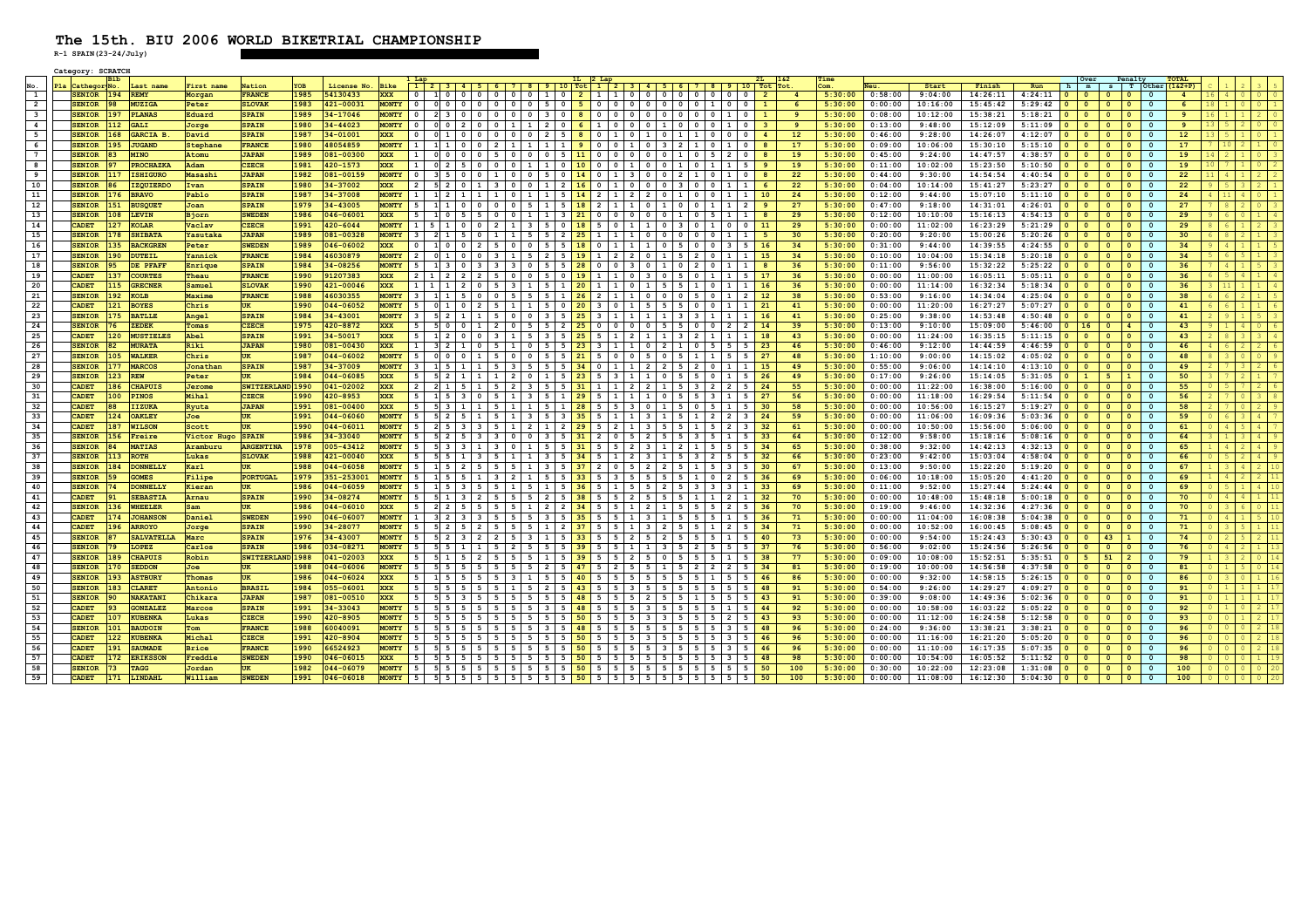|                  |                         | Category: Nation        |         |        |                  |                 |                  |            |         |                 |            |                         |                |    |            |                         |
|------------------|-------------------------|-------------------------|---------|--------|------------------|-----------------|------------------|------------|---------|-----------------|------------|-------------------------|----------------|----|------------|-------------------------|
|                  |                         |                         | Group A |        |                  | Group B         |                  |            | Group C |                 | Group D    | Point                   | point no count |    |            | Efe. Point              |
| No.              |                         | Pla Nation              | Elite   | Senior | Cadet            | Minime          | Benjamin Poussin |            | Master  | Expert          | Femina     | Total                   | #1             | #2 | #3         | Total                   |
| $\mathbf{1}$     | $\mathbf{1}$            | <b>SPAIN</b>            | 20      | 15     | ${\bf 11}$       | 17              | 20               | ${\bf 11}$ | 15      | $7\phantom{.0}$ | 20         | 136                     | $\overline{7}$ | 11 | ${\bf 11}$ | 107                     |
| $\overline{2}$   | $\overline{2}$          | <b>FRANCE</b>           |         | 20     | 17               | 20              |                  | 20         |         | 8               | 10         | 95                      |                |    |            | 95                      |
| م                | $\mathbf{3}$            | <b>SLOVAK</b>           | 10      | 17     | 15               | $5\overline{5}$ | 17               | 17         | 13      | $\overline{9}$  | 13         | $\overline{116}$        | 5              | 9  | 10         | 92                      |
| $\boldsymbol{4}$ | $\overline{\mathbf{4}}$ | <b>UK</b>               | 6       |        | 13               | 13              | 9                |            | 17      | 17              | 15         | 90                      | 6              |    |            | 84                      |
| 5                | 5                       | <b>CZECH</b>            |         | 8      | 20               | 10              | 13               | 15         | 10      |                 |            | 76                      |                |    |            | 76                      |
| $\epsilon$       | 6                       | <b>JAPAN</b>            | 15      | 9      | 8                | $\overline{9}$  |                  |            |         | 6               | ${\bf 11}$ | 58                      |                |    |            | 58                      |
| $\overline{7}$   | $7\phantom{.0}$         | <b>ITALY</b>            |         |        |                  | 6               |                  |            |         | 20              |            | 26                      |                |    |            | 26                      |
| 8                | 8                       | <b>ANDORRA</b>          |         |        |                  |                 |                  |            | 20      |                 |            | 20                      |                |    |            | 20                      |
| $\overline{9}$   | 9                       | <b>SWEDEN</b>           |         | د      | $\boldsymbol{4}$ |                 |                  |            |         |                 | 8          | 15                      |                |    |            | 15                      |
| 10               | 10                      | SWITZERLAND             |         |        | 10               |                 |                  |            |         |                 |            | $10$                    |                |    |            | $\bf{10}$               |
| ${\bf 11}$       | 11                      |                         |         |        |                  |                 |                  |            |         |                 |            | $\bf 8$                 |                |    |            | $\bf 8$                 |
|                  |                         | <b>PORTUGAL</b>         |         |        |                  | 3               | $\pmb{4}$        |            |         | $\mathbf 1$     |            |                         |                |    |            |                         |
| 12               |                         | <b>ARGENTINA</b>        |         |        |                  |                 |                  |            |         |                 |            | $\mathbf{0}$            |                |    |            | $\mathbf{0}$            |
| 13               |                         | <b>AUSTRIA</b>          |         |        |                  |                 |                  |            |         |                 |            | $\overline{\mathbf{0}}$ |                |    |            | $\overline{\mathbf{0}}$ |
| ${\bf 14}$       |                         | <b>BELGIUM</b>          |         |        |                  |                 |                  |            |         |                 |            | $\mathbf 0$             |                |    |            | $\mathbf 0$             |
| 15               |                         | <b>BOLIBIA</b>          |         |        |                  |                 |                  |            |         |                 |            | $\mathbf{0}$            |                |    |            | $\mathbf{0}$            |
| 16               |                         | <b>BRASIL</b>           |         |        |                  |                 |                  |            |         |                 |            | $\overline{\mathbf{0}}$ |                |    |            | $\overline{\mathbf{0}}$ |
| 17               |                         | <b>CHINA</b>            |         |        |                  |                 |                  |            |         |                 |            | $\mathbf 0$             |                |    |            | $\mathbf 0$             |
| 18               |                         | <b>GERMANY</b>          |         |        |                  |                 |                  |            |         |                 |            | $\mathbf{0}$            |                |    |            | $\mathbf{0}$            |
| 19               |                         | <b>SINGAPORE</b>        |         |        |                  |                 |                  |            |         |                 |            | $\mathbf{0}$            |                |    |            | $\mathbf{0}$            |
| 20               |                         | $\overline{\mathbf{0}}$ |         |        |                  |                 |                  |            |         |                 |            | $\overline{\mathbf{0}}$ |                |    |            | $\overline{\mathbf{0}}$ |
| 21               |                         | $\bullet$               |         |        |                  |                 |                  |            |         |                 |            | $\mathbf 0$             |                |    |            | $\mathbf 0$             |
| 22               |                         | $\overline{\mathbf{0}}$ |         |        |                  |                 |                  |            |         |                 |            | $\mathbf{0}$            |                |    |            | $\mathbf{0}$            |
| 23               |                         | $\overline{\mathbf{0}}$ |         |        |                  |                 |                  |            |         |                 |            | $\mathbf 0$             |                |    |            | $\mathbf{0}$            |
| 24               |                         | $\overline{\mathbf{0}}$ |         |        |                  |                 |                  |            |         |                 |            | $\mathbf 0$             |                |    |            | $\mathbf 0$             |
| 25               |                         | <b>lo</b>               |         |        |                  |                 |                  |            |         |                 |            | $\mathbf 0$             |                |    |            | $\mathbf{0}$            |
| 26               |                         | $\overline{\mathbf{0}}$ |         |        |                  |                 |                  |            |         |                 |            | $\mathbf{0}$            |                |    |            | $\mathbf{0}$            |
| 27               |                         | $\overline{\mathbf{0}}$ |         |        |                  |                 |                  |            |         |                 |            | $\mathbf{0}$            |                |    |            | $\mathbf{0}$            |
| 28               |                         | $\overline{\mathbf{0}}$ |         |        |                  |                 |                  |            |         |                 |            | $\mathbf{0}$            |                |    |            | $\mathbf{0}$            |
| 29               |                         | $\overline{\mathbf{0}}$ |         |        |                  |                 |                  |            |         |                 |            | $\overline{\mathbf{0}}$ |                |    |            | $\mathbf 0$             |
|                  |                         |                         |         |        |                  |                 |                  |            |         |                 |            |                         |                |    |            |                         |
| 30               |                         | $\circ$                 |         |        |                  |                 |                  |            |         |                 |            | $\mathbf 0$             |                |    |            | $\mathbf{0}$            |
| 31               |                         | $\overline{0}$          |         |        |                  |                 |                  |            |         |                 |            | $\mathbf{0}$            |                |    |            | $\mathbf{0}$            |
| 32               |                         | $\overline{\mathbf{0}}$ |         |        |                  |                 |                  |            |         |                 |            | $\overline{\mathbf{0}}$ |                |    |            | $\overline{\mathbf{0}}$ |
| 33               |                         | $\overline{\mathbf{0}}$ |         |        |                  |                 |                  |            |         |                 |            | $\mathbf 0$             |                |    |            | $\mathbf 0$             |
| 34               |                         | $\circ$                 |         |        |                  |                 |                  |            |         |                 |            | $\mathbf{0}$            |                |    |            | $\mathbf{0}$            |
| 35               |                         | $\overline{\mathbf{0}}$ |         |        |                  |                 |                  |            |         |                 |            | $\mathbf{0}$            |                |    |            | $\mathbf{0}$            |
| 36               |                         | $\overline{\mathbf{0}}$ |         |        |                  |                 |                  |            |         |                 |            | $\overline{\mathbf{0}}$ |                |    |            | $\overline{\mathbf{0}}$ |
| 37               |                         | $\overline{\mathbf{0}}$ |         |        |                  |                 |                  |            |         |                 |            | $\mathbf 0$             |                |    |            | $\mathbf 0$             |
| 38               |                         | $\overline{0}$          |         |        |                  |                 |                  |            |         |                 |            | $\mathbf{0}$            |                |    |            | $\mathbf{0}$            |
| 39               |                         | $\overline{\mathbf{0}}$ |         |        |                  |                 |                  |            |         |                 |            | $\mathbf{0}$            |                |    |            | $\mathbf{0}$            |
| 40               |                         | $\overline{\mathbf{0}}$ |         |        |                  |                 |                  |            |         |                 |            | $\overline{\mathbf{0}}$ |                |    |            | $\overline{\mathbf{0}}$ |
| 41               |                         | $\circ$                 |         |        |                  |                 |                  |            |         |                 |            | $\mathbf 0$             |                |    |            | $\mathbf 0$             |
| 42               |                         | $\overline{\mathbf{0}}$ |         |        |                  |                 |                  |            |         |                 |            | $\mathbf{0}$            |                |    |            | $\mathbf{0}$            |
| 43               |                         | l o                     |         |        |                  |                 |                  |            |         |                 |            | $\mathbf{0}$            |                |    |            | $\mathbf{0}$            |
| 44               |                         | $\overline{\mathbf{0}}$ |         |        |                  |                 |                  |            |         |                 |            | $\mathbf 0$             |                |    |            | $\mathbf 0$             |
|                  |                         | $\overline{0}$          |         |        |                  |                 |                  |            |         |                 |            |                         |                |    |            |                         |
| 45               |                         |                         |         |        |                  |                 |                  |            |         |                 |            | $\mathbf 0$             |                |    |            | $\mathbf 0$             |
| 46               |                         | $\overline{\mathbf{0}}$ |         |        |                  |                 |                  |            |         |                 |            | $\mathbf 0$             |                |    |            | $\mathbf{0}$            |
| 47               |                         | l o                     |         |        |                  |                 |                  |            |         |                 |            | $\mathbf{0}$            |                |    |            | $\mathbf{0}$            |
| 48               |                         | $\circ$                 |         |        |                  |                 |                  |            |         |                 |            | $\mathbf 0$             |                |    |            | $\mathbf 0$             |
| 49               |                         | <b>lo</b>               |         |        |                  |                 |                  |            |         |                 |            | $\mathbf{0}$            |                |    |            | $\mathbf{0}$            |
| 50               |                         | $\overline{\mathbf{0}}$ |         |        |                  |                 |                  |            |         |                 |            | $\mathbf{0}$            |                |    |            | $\mathbf{0}$            |